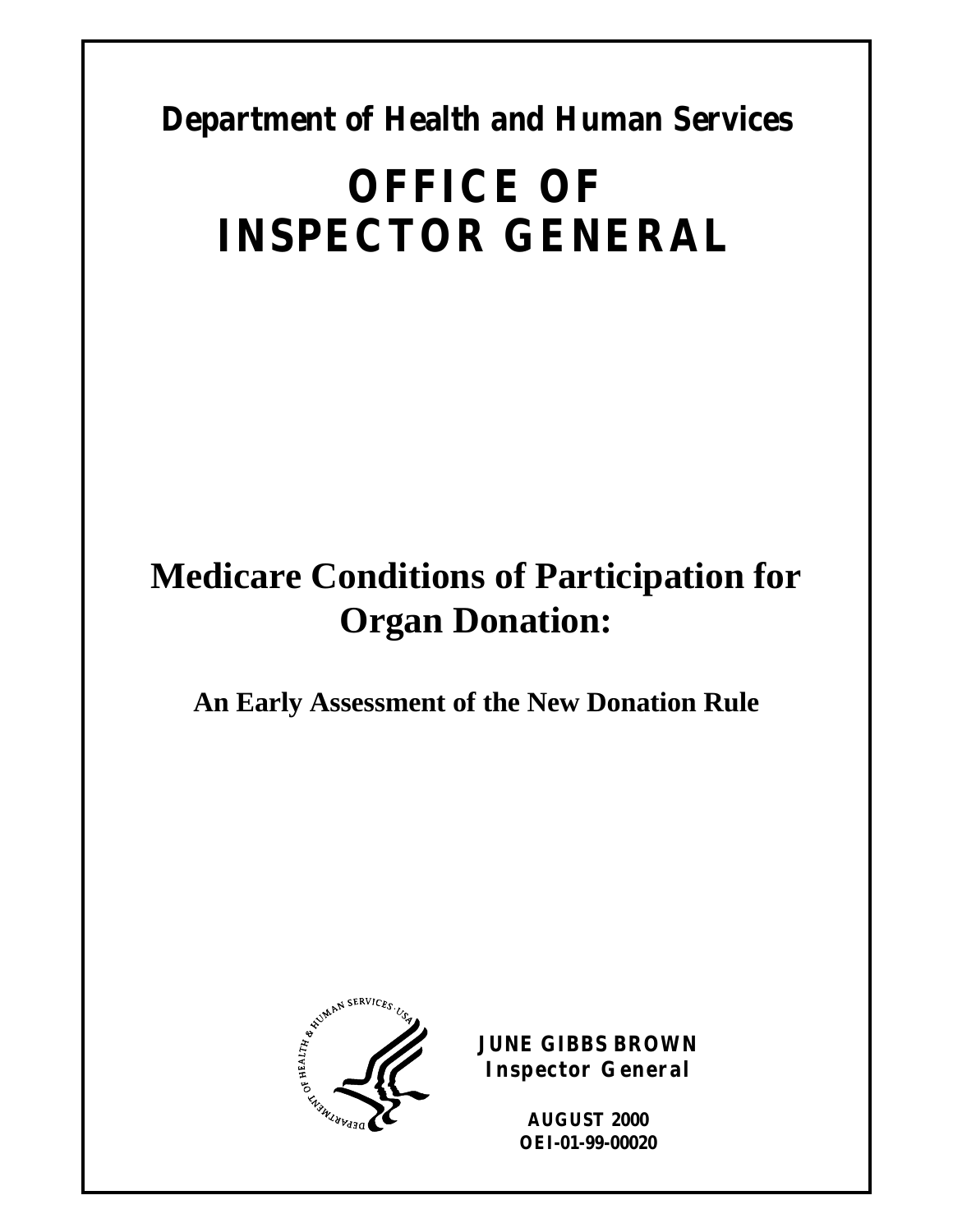### **OFFICE OF INSPECTOR GENERAL**

The mission of the Office of Inspector General (OIG), as mandated by Public Law 95-452, is to protect the integrity of the Department of Health and Human Services programs as well as the health and welfare of beneficiaries served by them. This statutory mission is carried out through a nationwide program of audits, investigations, inspections, sanctions, and fraud alerts. The Inspector General informs the Secretary of program and management problems and recommends legislative, regulatory, and operational approaches to correct them.

#### **Office of Evaluation and Inspections**

The Office of Evaluation and Inspections (OEI) is one of several components of the Office of Inspector General. It conducts short-term management and program evaluations (called inspections) that focus on issues of concern to the Department, the Congress, and the public. The inspection reports provide findings and recommendations on the efficiency, vulnerability, and effectiveness of departmental programs.

OEI's Boston Office prepared this report under the direction of Mark R. Yessian, Ph.D., Regional Inspector General. Principal OEI staff included:

#### **REGION**

Russell W. Hereford, Ph.D., *Project Leader*  Maria E. Maddaloni, M.A., *Program Analyst* 

### **HEADQUARTERS**

Alan Levine, *Program Specialist* Barbara Tedesco, *Mathematical Statistician* Linda Moscoe, *Program Analyst*

To obtain copies of this report, please call the Boston Regional Office at 617-565-1050. Reports are also available on the World Wide Web at our home page address:

http://www.hhs.gov/oig/oei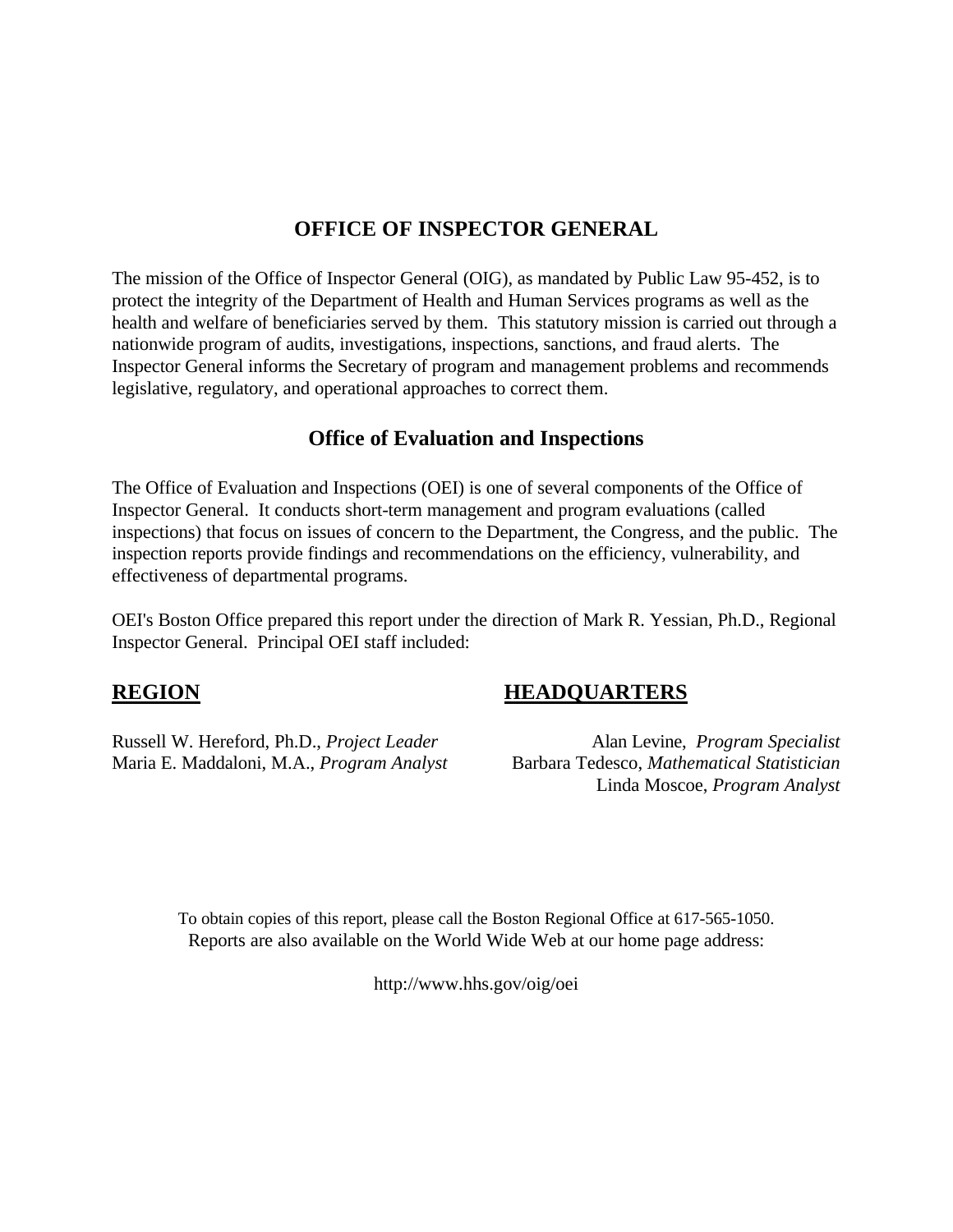# **EXECUTIVE SUMMARY**

#### **PURPOSE**

To provide an early assessment of hospitals' and organ procurement organizations' responses to Medicare conditions of participation designed to increase organ donation.

#### **BACKGROUND**

More than 71,000 Americans are waiting for organ transplants, yet only 22,000 received organ transplants last year. More than 6,000 people died while awaiting a transplant.

As many as 15,000 deaths occur annually that could yield suitable donor organs. Yet fewer than 6,000 of those deaths result in the donation of an organ.

In June 1998, the Health Care Financing Administration (HCFA) changed the Medicare conditions of participation to spur an increase in donation. In this report, we refer to this new condition as the "donation rule." The donation rule contains two key provisions:

- Hospitals must contact their organ procurement organization (OPO) in a timely manner about individuals whose death is imminent or who die in the hospital.
- Only OPO staff or trained hospital staff referred to as designated requestors may approach families about organ donation.

This report focuses on hospitals' and OPOs' early experiences with the donation rule. We base our findings on a survey of all 61 OPOs; responses from 353 hospitals representing a stratified sample of Medicare-certified hospitals; site visits to 2 OPO service areas, where we interviewed hospital clinicians and administrators, OPO staff, and staff from tissue banks; and interviews with staff at 8 other OPOs.

## **FINDINGS**

#### **Hospitals and organ procurement organizations have made progress in implementing the donation rule.**

**Hospitals are showing some improvement in their referral of potential organ donors**. Two-thirds of OPOs reported an increase in the number of potential organ donors referred by hospitals. Based on our survey, we estimate that 40 percent of hospitals nationally have seen an increase in the number of potential donors that they have referred to OPOs.

**Organ Donation Rule 1 OEI-01-99-00020 1**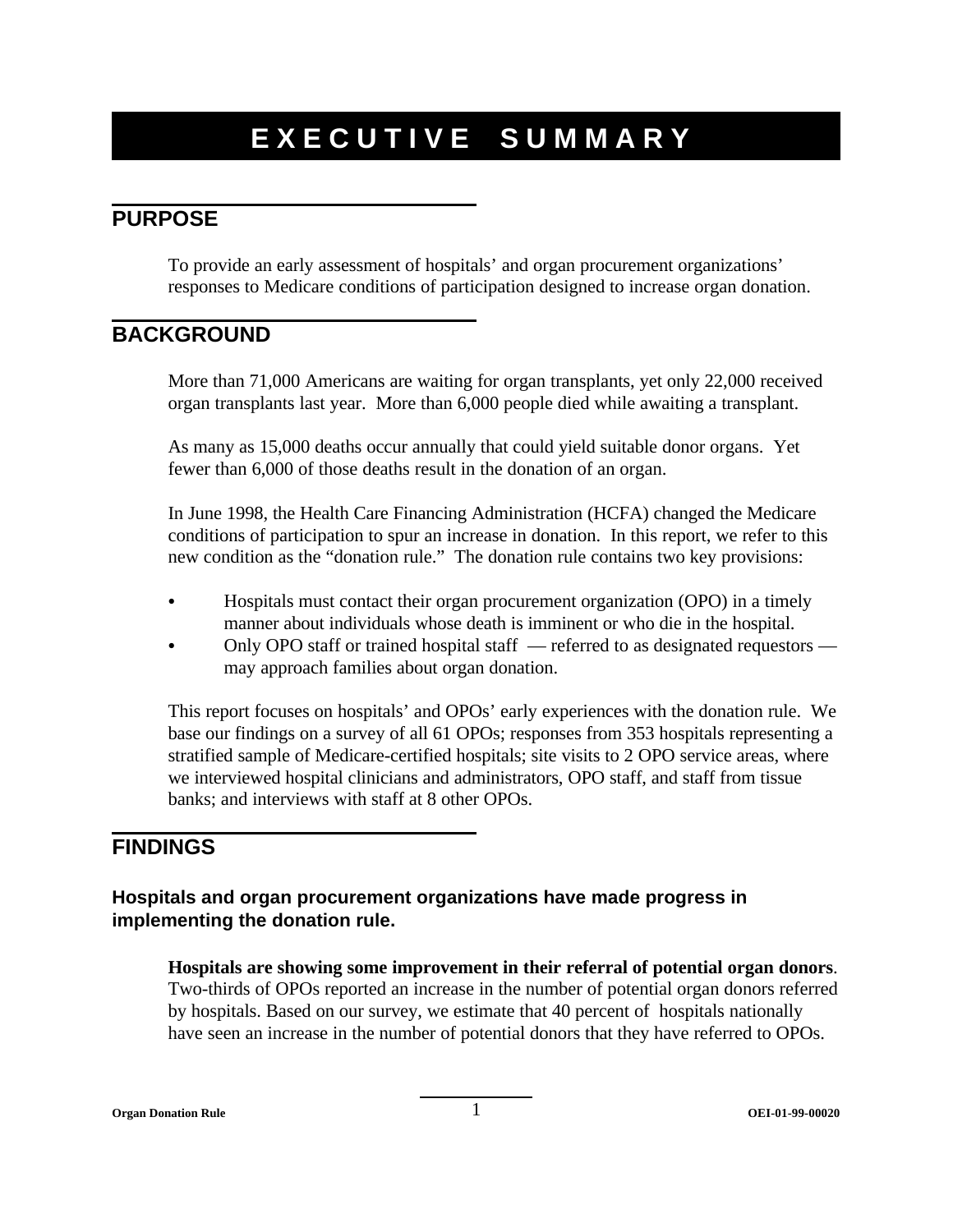**OPOs are using the rule to increase the prominence given to organ donation within hospitals**. Nationally, 65 percent of hospitals are seeing an increase in their overall interaction with OPOs.

**OPOs are collecting data and providing feedback to hospitals on their performance in referring potential donors.** Most OPOs are performing routine death record reviews, which serve as the basis for feedback to hospital administrative, quality assurance, and clinical staff.

#### **However, OPOs and hospitals have not taken full advantage of the donation rule.**

**OPOs resist using hospital staff to discuss organ donation with families.** Research shows that a collaborative approach between OPO staff and hospital staff yields the highest consent rates. However, in our survey and site visits we found:

- Limited training of designated requestors. Only 22 of the 61 OPOs had trained designated requestors in more than 10 percent of their hospitals; 23 OPOs had trained none at all.
- **EXECUTE:** Tensions between physicians and OPOs. Many physicians believe that the designated requestor provision intrudes on their right to practice medicine, because it requires that they must be trained by the OPO in order to discuss organ donation with their patients' families.
- < Limited involvement of hospital staff. Many hospital staff feel untrained or uneasy in approaching families to discuss donation.

**Hospitals are not consistently notifying their OPO of all deaths or imminent deaths.**  Our survey of OPOs and our site visits found that many hospitals are failing to notify their OPO of potential donors. Only 2 OPOs responded that all hospitals are reporting all imminent deaths; 9 OPOs said that fewer than 25 percent of hospitals are reporting all imminent deaths.

**OPOs consider their relationship with hospitals to be collegial. They resist taking forceful actions to ensure that hospitals notify them of all deaths or potential donors.**  OPOs stress professional education and internal hospital improvement. They rarely use other strategies, such as publicizing hospital-specific performance data on donation and referral. Even when hospitals fail to notify them of potential donors, OPOs indicated that they would not inform HCFA.

**Despite projections of a 10 percent increase, the number of organ donors rose by less than 1 percent in the first year of the donation rule.** The number of organ donors increased by only 44 — from 5,807 in 1998 to 5,851 in 1999. In 28 OPOs, the number of donors decreased in 1999. Several factors may explain the shortfall between expectation and achievement. One explanation may be that implementing a change such as this takes

**Organ Donation Rule** 2 **OEI-01-99-00020**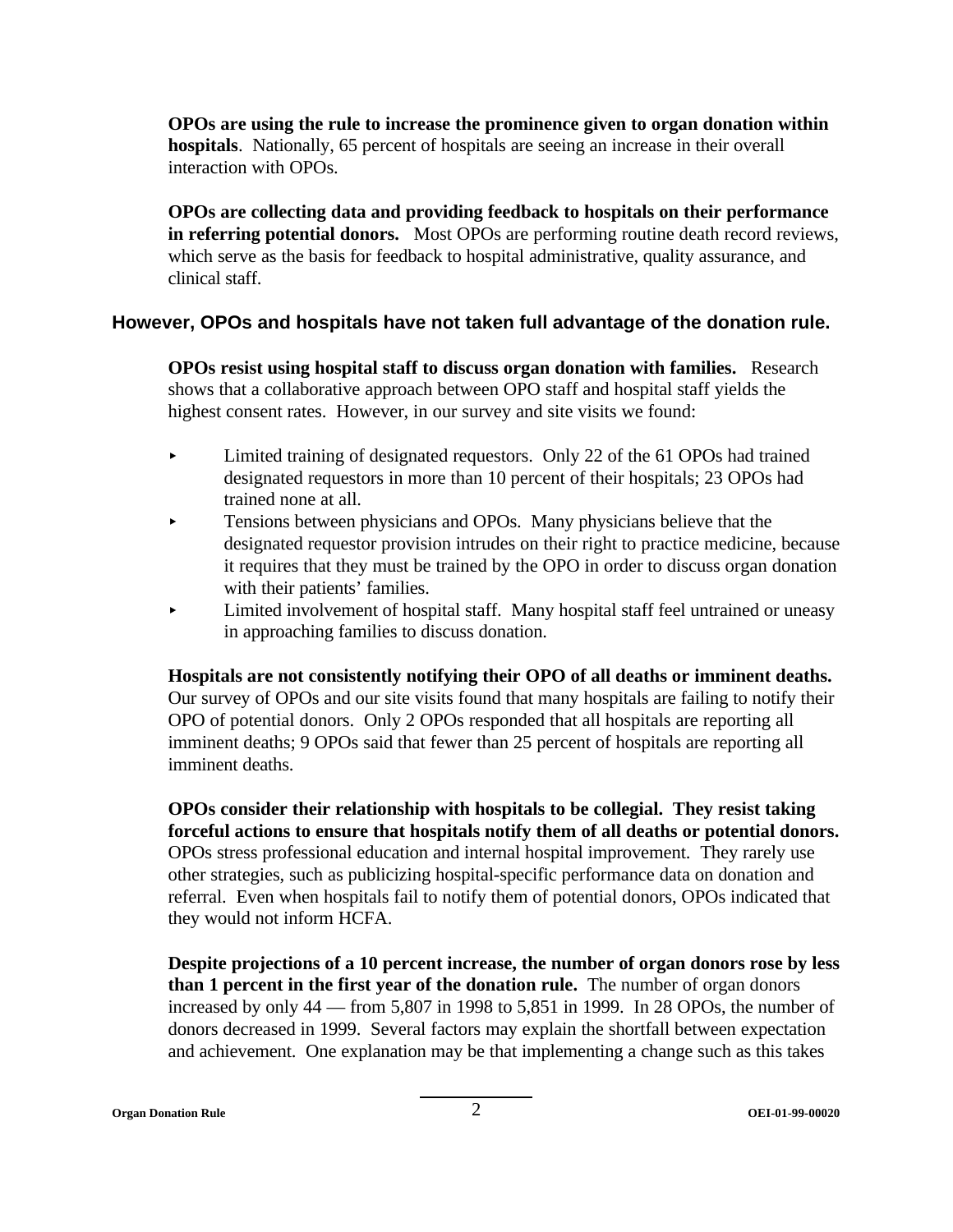longer than originally anticipated. A second factor may be the 1-year grace period that HCFA gave hospitals before enforcing the donation rule. In addition, many OPOs already had voluntary referral programs with some hospitals in their service areas.

#### **HCFA does not obtain routine data to assess how well the donation rule is working.**

**HCFA lacks a mechanism to assess the rule's impact on organ donation.** Although OPOs collect data and provide feedback to hospitals on their performance, the organizations are not required to share these data with HCFA.

**HCFA lacks a proactive way to assess hospital compliance with the rule.** The agency does not require OPOs to submit either aggregate or hospital-specific data that it could use to assess the extent to which hospitals are complying. Nor does it obtain routine information about OPOs' efforts to collaborate with hospitals to implement the rule.

**HCFA relies on State certification agencies and the Joint Commission on Accreditation of Health Care Organizations to ensure hospitals' compliance with the rule.** These surveys take place every 3 years, and donation activities encompass only a minor part of that review.

### **RECOMMENDATIONS**

#### **HCFA should revise the Medicare conditions for coverage for OPOs to make them more accountable for implementation of the donation rule.**

Because the donation rule is a Medicare condition of participation for hospitals, it places the obligation for compliance solely on hospitals, with no requirements for OPOs. Effective implementation of the rule requires accountability on behalf of OPOs as well as hospitals.

**HCFA should require OPOs to provide hospital-specific data on referrals and on organ recovery.** HCFA could utilize these data to assess hospital compliance with the donation rule, identify hospitals which are out of compliance with the conditions and, if appropriate, initiate corrective action. These data should include relevant medical indicators and information on consent.

**HCFA should require OPOs to make hospital-specific data on donation publicly available.** Public information could encourage hospitals to work to maximize their participation in donation activities and would foster public discussion and education on donation.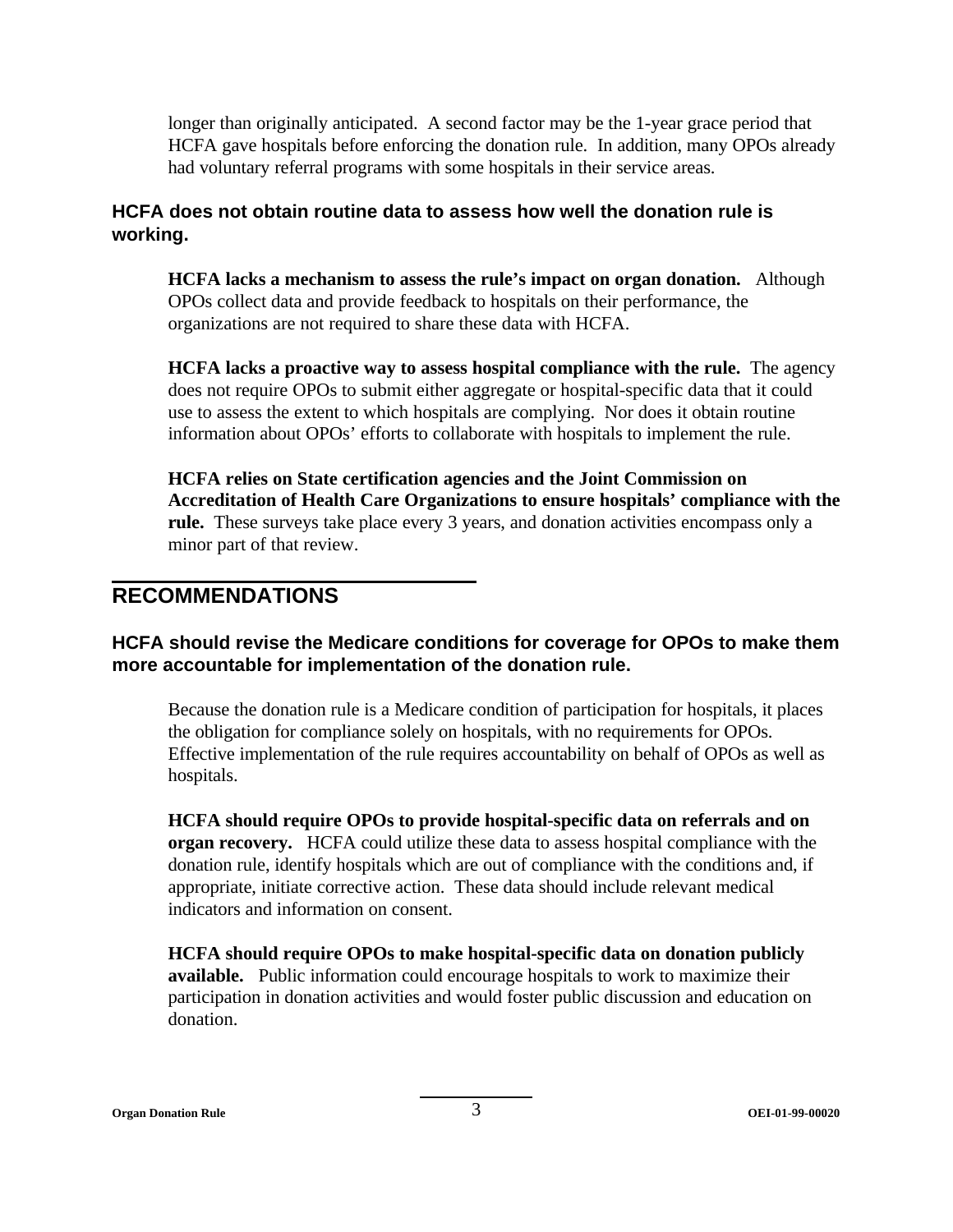#### **HRSA should require that OPOs, as members of the Organ Procurement and Transplantation Network, submit hospital-specific data on referrals and on organ recovery.**

Our recommendation to HCFA specifies the types of data elements which should be included. In fact, in a proposed new contract to operate the OPTN, the Health Resources and Services Administration has proposed that the OPTN maintain such data. Our recommendation is consistent with the proposed language in the renewal contract.

#### **HRSA, in its funding initiatives, should support demonstration projects on how to effectively train and make use of designated requestors.**

In 1999, HRSA funded \$13 million in grant programs to OPOs and community groups. None of these programs addresses the role of designated requestors in the donation rule. In future funding solicitations, HRSA could give strong consideration to proposals to develop innovative programs for training designated requestors. Such programs might include use of distance learning and computer-based training strategies.

#### **HRSA should develop an award that recognizes hospitals that demonstrate exemplary performance in donation.**

HRSA could work with HCFA and other agencies to develop criteria for this award, which would be an incentive for hospitals. It could be based on the data submission we describe above, as well as other efforts, such as community education programs. HRSA could issue the award during National Organ and Tissue Donor Awareness Week.

## **COMMENTS ON THE DRAFT REPORT**

We received comments on our draft report both from within the Department and from external organizations. We present the full text of the written comments in Appendix B. In the body of the report, we respond in full to all written comments. Here, we describe the key points made in the comments. For the external organizations, we also provide, in italics, a summary of our response.

#### **Comments from within the Department**

HCFA and HRSA provided written comments on our draft report, and the Office of the Assistant Secretary for Planning and Evaluation provided verbal comments. These agencies responded positively to our report and recommendations.

#### **Comments from the Association of Organ Procurement Organizations**

Overall, AOPO disagrees with many of our findings and recommendations. The

**Organ Donation Rule** 4 **OEI-01-99-00020**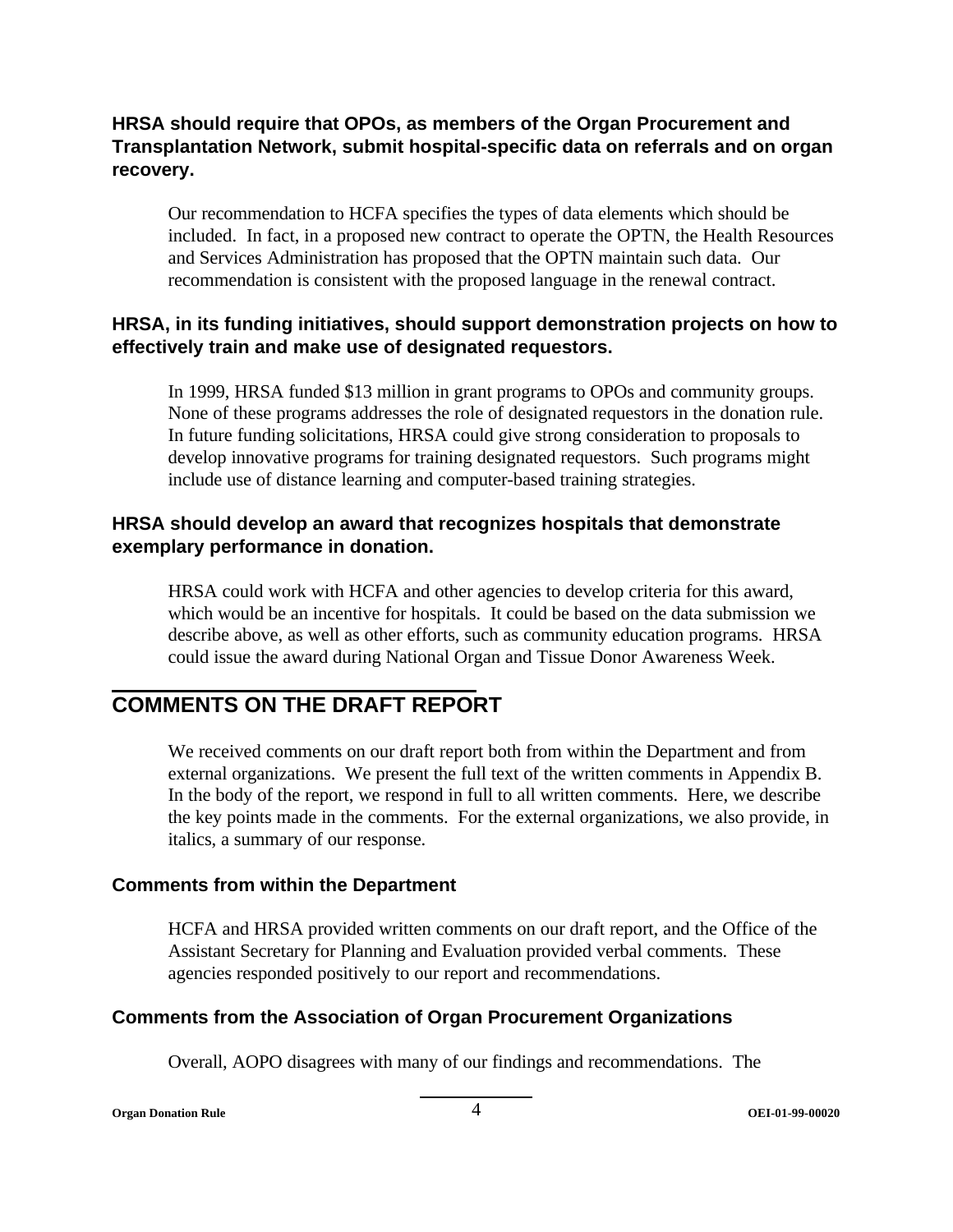association raises a number of points, but places particular emphasis on our findings and discussion about limited training and use of designated requestors.

*We base our finding about designated requestors on surveys of and discussions with the OPO and hospital communities. We believe that these data sources provide balanced evidence. We acknowledge the expertise of OPO staff in working with families. However, at an organizational level, we found a number of practices that indicate OPO resistance to training and using hospital staff as designated requestors*. *It is because of the concerns we identified that we recommend that HRSA support projects on how to effectively train and use designated requestors.* 

#### **Comments from the American Hospital Association**

Overall, AHA raises concerns about our recommendations related to increased reporting of hospital-specific data on donation. The association believes that "the full freight of increasing organ donation nationwide cannot and should not rest on a regulatory solution."

*Our recommendations proceed from the underlying assumption that data measurement forms the basis for performance improvement. In our efforts to determine the extent to which hospitals are complying with this Medicare condition of participation, and the extent to which organ donation has changed in response to it, it was readily apparent to us that timely data are not available on a voluntary basis. It is for this reason that we recommend that HCFA require the submission of such data.*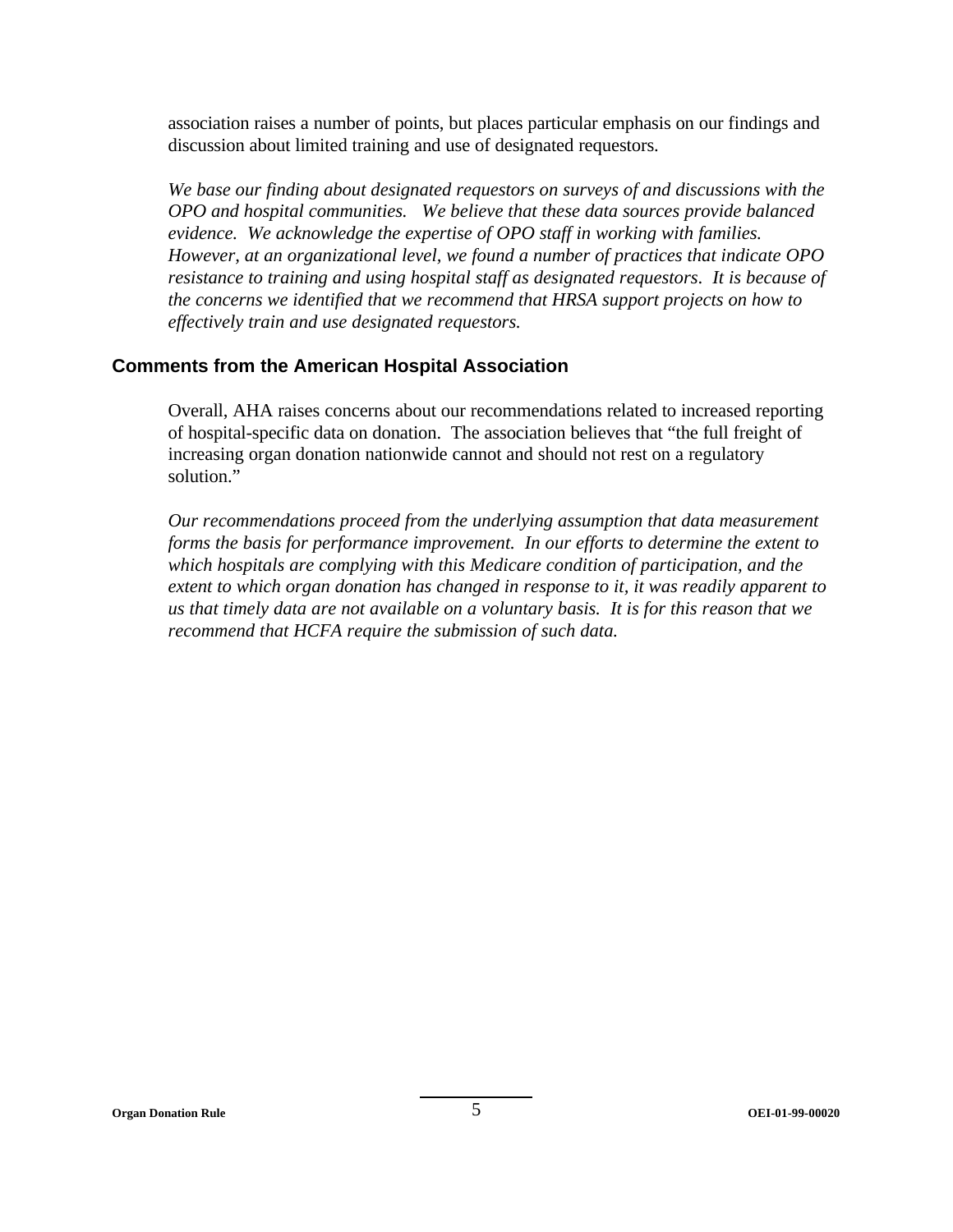# **TABLE OF CONTENTS**

| <b>FINDINGS</b>                              |
|----------------------------------------------|
|                                              |
|                                              |
|                                              |
|                                              |
|                                              |
| RESPONSE TO COMMENTS ON THE DRAFT REPORT  25 |
| <b>APPENDICES</b>                            |
|                                              |
|                                              |
|                                              |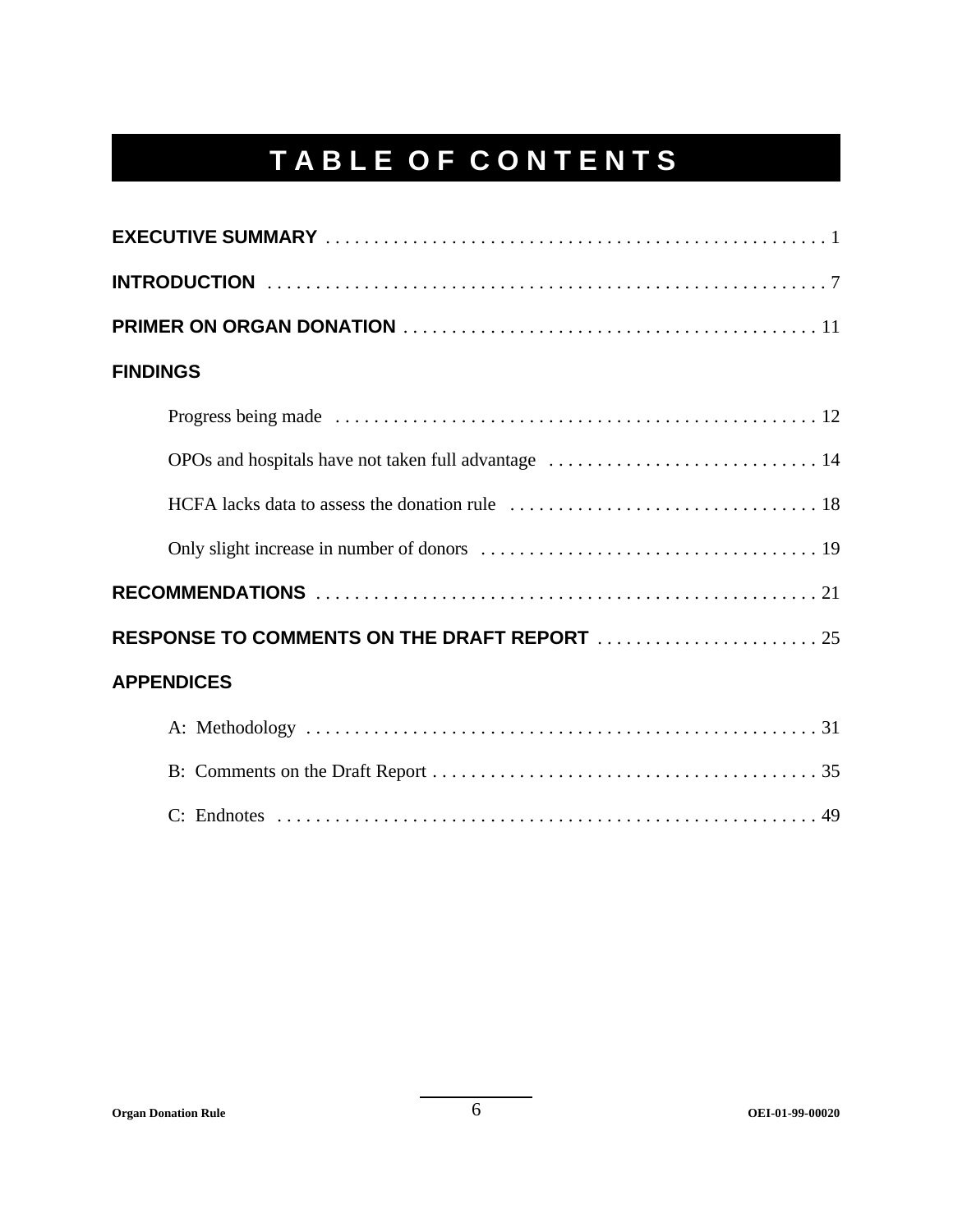# **INTRODUCTION**

#### **PURPOSE**

To provide an early assessment of hospitals' and organ procurement organizations' responses to Medicare conditions of participation designed to increase organ donation.

### **BACKGROUND**

More than 71,000 Americans are waiting for organ transplants, yet only about 22,000 received organ transplants last year. More than 6,000 people died while awaiting an organ transplant. An estimated 12,000 to 15,000 deaths occurring in the United States every year could yield suitable donor organs. However, fewer than 6,000 of those deaths result in the donation of an organ. $<sup>1</sup>$ </sup>

Organ donation requires close coordination and support among organ procurement professionals, hospital and medical personnel, and grieving families. On page 11, we present a primer that provides an overview of organ donation.

#### **The Department's Role in Organ Donation**

**Health Care Financing Administration (HCFA)**. HCFA carries out several important responsibilities with respect to organ procurement. The agency specifies organ procurement service areas and certifies organ procurement organizations (OPOs) for participation in Medicare. HCFA, through the Medicare program, provides funding for organ procurement organizations.

Medicare covers organ transplantation for Medicare beneficiaries. Of special note is Medicare coverage for kidney transplantation. End Stage Renal Disease is unique, in that it is the only disease-specific condition that qualifies someone for Medicare coverage, regardless of age. That coverage includes kidney transplantation.

HCFA also determines the conditions of participation for hospitals, including their interactions with OPOs.

**Health Resources and Services Administration (HRSA)**. HRSA's Division of Transplantation provides Federal oversight and support for the organ procurement, allocation, and transplantation system. HRSA funds the Organ Procurement and Transplantation Network (OPTN) and the Scientific Registry of Transplant Recipients (SRTR). The contract for both of these operations is currently held by the United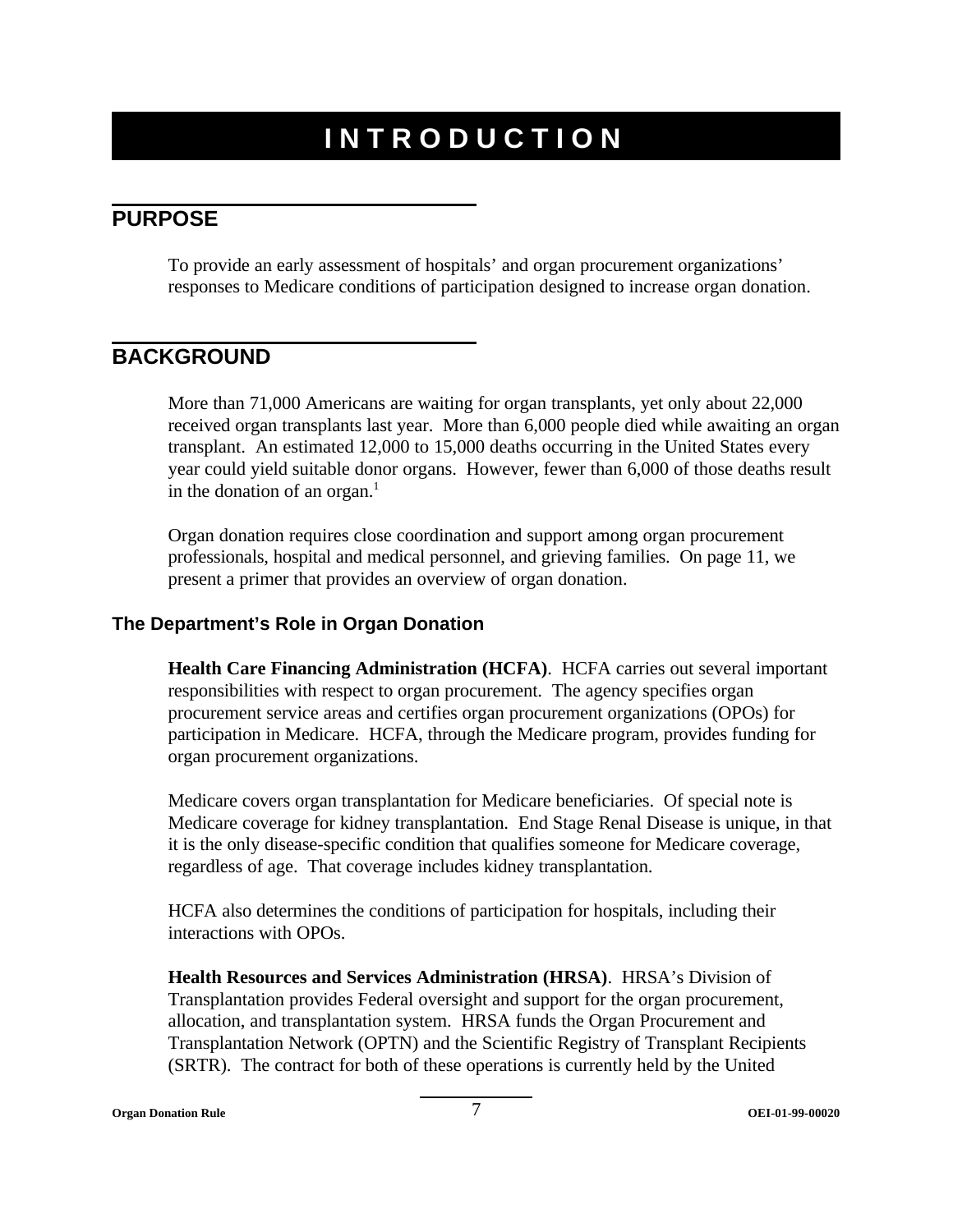Network for Organ Sharing, a nonprofit organization based in Richmond, Virginia.

The OPTN is charged with operating and monitoring an equitable system for allocating organs, maintaining a waiting list of potential recipients, matching potential recipients with organ donors, and increasing organ donation. All organ procurement organizations and transplant programs are members of the OPTN. The SRTR is a database on recipients of solid organ transplants; the database supports ongoing evaluation of the scientific and clinical status of transplantation.

HRSA also is responsible for national coordination of organ donation activities, the funding of grants and special initiatives to learn more about what works to increase donation, and technical assistance to OPOs and other transplant-related entities. For example, HRSA conducts national technical assistance workshops that bring together staff from OPOs and hospitals to address implementation of the donation rule, and to identify and share effective practices in collaboration.

**The National Organ and Tissue Donation Initiative.** In response to the need for organ donors, the Secretary launched this initiative in December 1997. The goals of the initiative are to increase consent to donation, maximize donation opportunities, and learn more about what works to increase donation and transplantation through carefully designed research efforts.<sup>2</sup>

#### **Organ Procurement Organizations**

Each OPO serves a defined geographic area. The population in an OPO's service area ranges from just over 1 million people to more than 11 million people. At the end of 1999, 61 OPOs were in operation.3 HCFA certifies OPOs for two years. HCFA measures OPO performance on five standards related to organ procurement.<sup>4</sup>

Every hospital has an agreement with one OPO. OPOs work with medical professionals and the public to encourage organ donation. They provide the services necessary to coordinate the identification of potential organ donors, requests for donation, and recovery and transport of organs.

#### **The Donation Rule: Medicare Conditions of Participation for Organ, Tissue, and Eye Donation**

HCFA published the final rule on Medicare conditions of participation for organ, tissue, and eye donation as part of the National Organ and Tissue Donation Initiative. The rule became effective August 21, 1998.<sup>5</sup> The donation rule was based on a 1994 Pennsylvania law requiring hospitals to report all deaths to the OPO. The OPO in eastern Pennsylvania saw a 40 percent increase in organ donation in the first two years of operation, compared to an average increase of 3 percent nationally.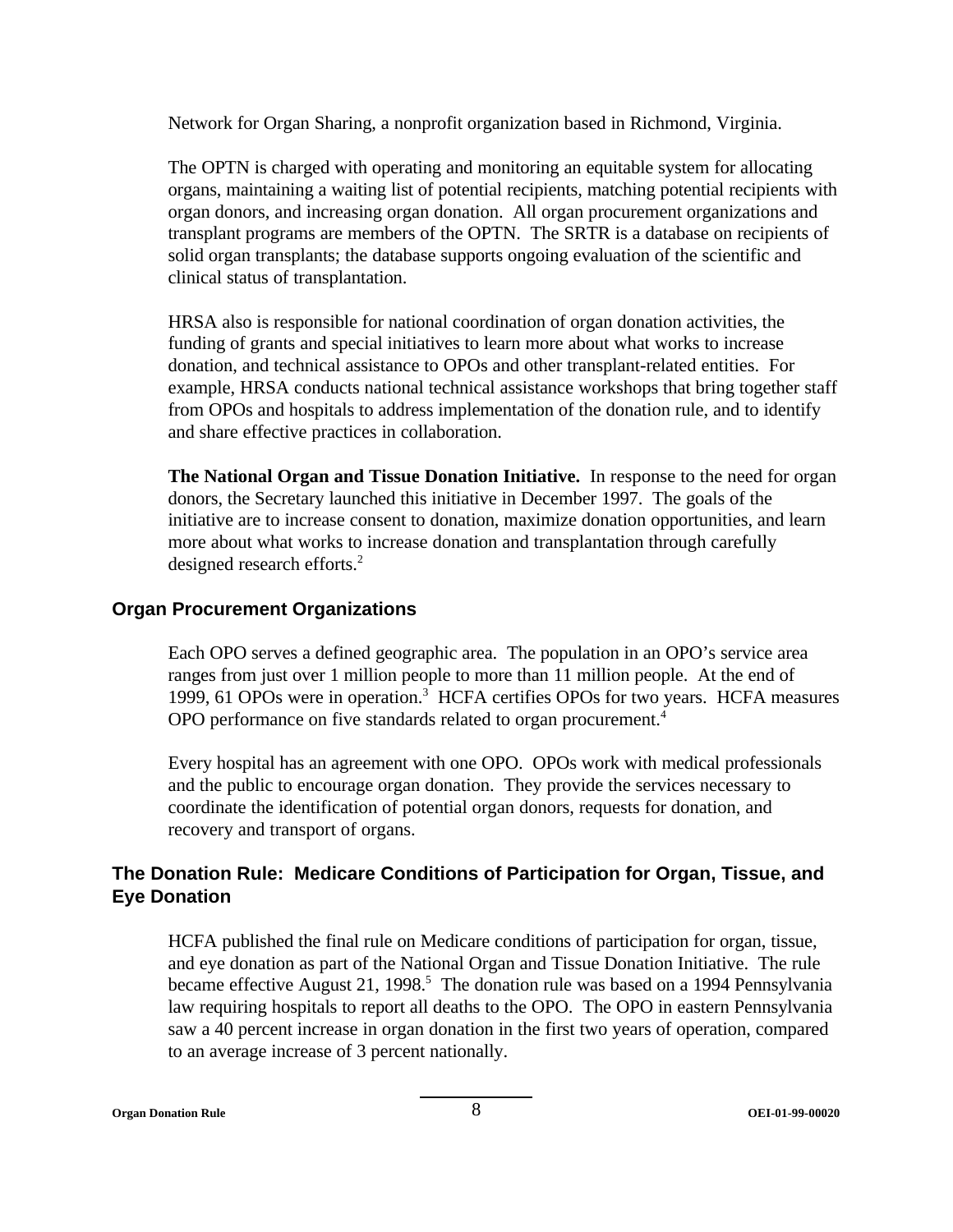In this report, we refer to these conditions of participation as the "donation rule." The rule imposes several requirements that are designed to increase organ donation.<sup>6</sup> The donation rule mandates that each hospital must contact its OPO in a timely manner about individuals whose death is imminent or who die in the hospital. The OPO then determines the individual's medical suitability for organ donation. Because the hospital notifies the OPO of each death or imminent death, the rule is intended to ensure that the family of every potential donor is informed of its option to donate organs, tissues, or eyes.

The donation rule also strengthens the role of OPOs in the donation process. It requires that families be advised of their donation options by an OPO representative or a "designated requestor" trained by the OPO. A designated requestor is defined in the donation rule as an individual who has completed a course offered or approved by the OPO in the methodology of approaching potential donor families and requesting organ donation.

The designated requestor requirement is based on research showing that consent for organ donation is highest when the following practices are observed:

- The family members are given time to understand and accept their relative's death before the organ donation request is made;
- The request is made by the OPO coordinator and a member of the hospital staff together;
- The request is made in a quiet, private setting.<sup>7</sup>

#### **Importance of Collaboration between Hospitals and OPOs**

The critical piece to making these provisions work is collaboration and cooperation between hospitals and OPOs in identifying and managing potential donors and in obtaining consent from donor families. Hospitals and OPOs both have important roles to play in increasing donation. Hospitals must refer and manage donors; OPOs must train hospital staff on how to identifying and manage potential donors, and on how to request consent. The donation rule encourages the use of best practices, based on research that indicates that consent to organ donation is highest when the formal request is made by OPO and hospital staff together.

#### **This Inquiry**

This report focuses on hospitals' and OPOs' early experience with the donation rule. We evaluate the progress OPOs and hospitals are making in implementing the donation rule, as well as obstacles encountered in implementation. This report focuses on the provisions of the rule relating to organ donation, not tissue and eye donation.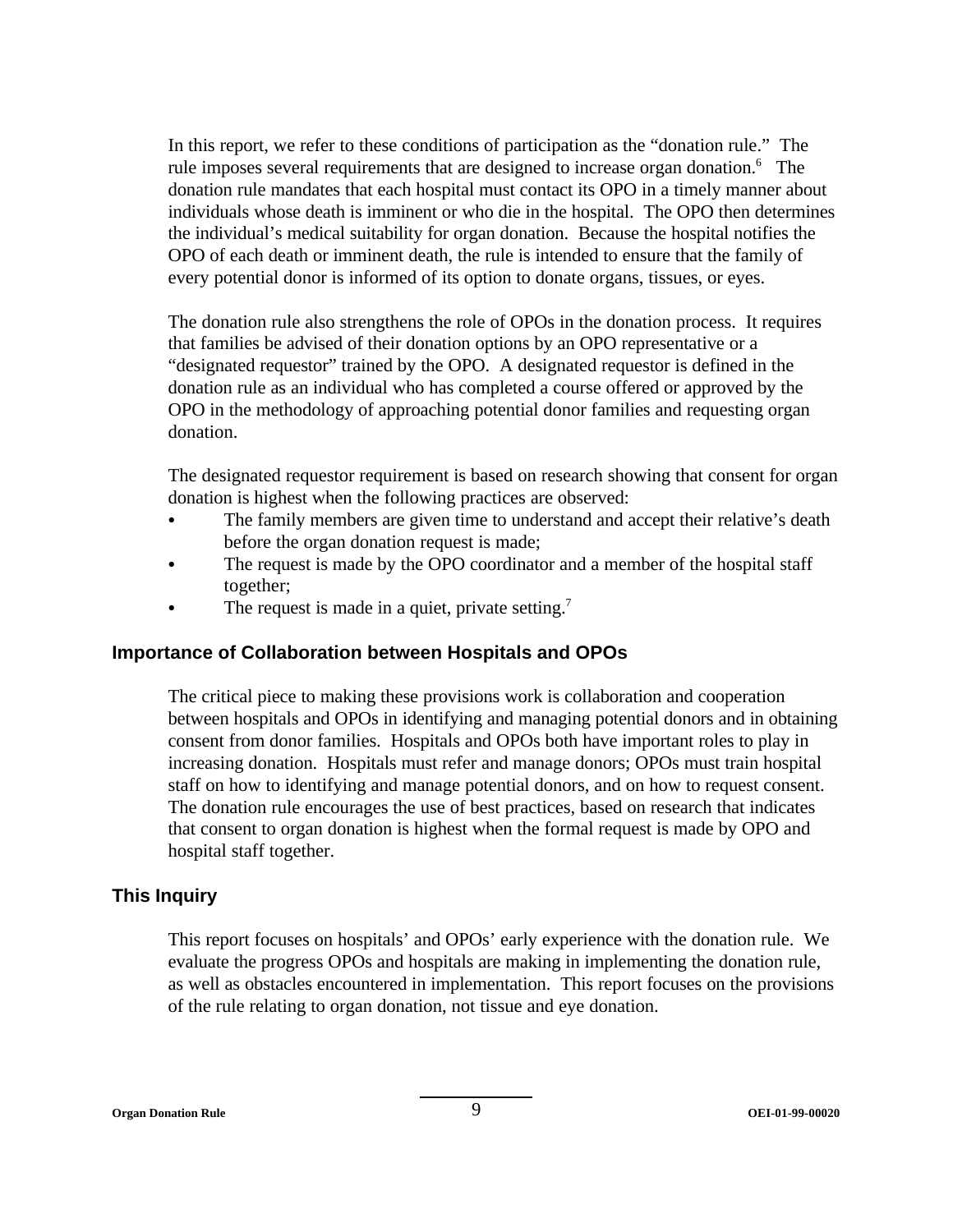### **METHODOLOGY**

We surveyed the executive directors of the 61 organ procurement organizations in October 1999, with a 100 percent response rate. We also visited two OPO service areas. In each service area, we met with OPO staff, hospital staff (nurse managers, administrators, physicians, nurses, and quality assurance personnel), and tissue bank staff. In addition, we conducted in-depth interviews with staff from 8 OPOs to learn more about their experiences with the donation rule.

We surveyed a stratified sample of Medicare-certified hospitals in February 2000, to learn more about their early experiences in implementing the donation rule. We stratified the sample by size: small hospitals (100 beds or fewer), medium (101 to 299 beds), and large (300 beds or more). We received usable responses from 353 hospitals, 78 percent of the total surveyed. Appendix A contains confidence intervals for the estimates derived from this survey.

We also spoke with staff from other organizations with interest in the donation rule, such as the Association of Organ Procurement Organizations and the American Hospital Association. Appendix A contains a detailed description of our methodology.

We conducted this inspection in accordance with the *Quality Standards for Inspections*  issued by the President's Council on Integrity and Efficiency.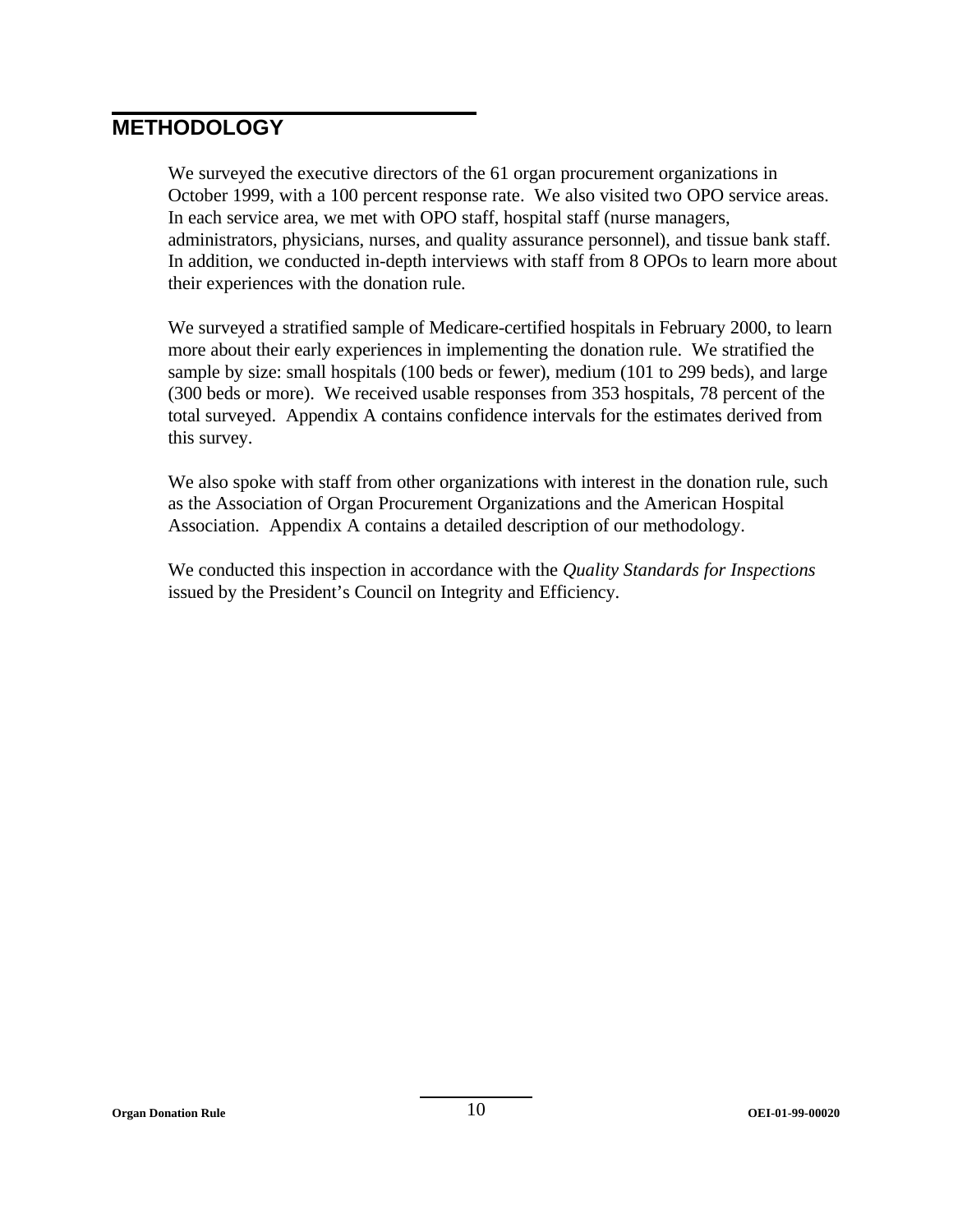# **PRIMER ON ORGAN DONATION**

#### **The Process of Donation**

1. Identifying a Potential Organ Donor. Organ donors appear at unpredictable times, most often from tragic circumstances, such as an automobile accident, gunshot wound, or other trauma that causes irreversible damage to the central nervous system. Upon admission to a hospital, the individual may be maintained for up to several days on a ventilator, a machine that provides artificial life support for breathing and respiratory function.

2. Notifying the Organ Procurement Organization (OPO). The hospital notifies its OPO about the individual who has died or whose death is imminent. OPO staff obtain information needed for a preliminary assessment of that individual's medical suitability as an organ donor.

3. Managing the Donor's Care. Medical, hospital, and OPO personnel monitor the individual's progress and maintain vascular organ function through medical treatment.

4. Determining and Declaring Brain Death. Physicians conduct tests to determine whether the individual is brain dead. If brain death is confirmed, a physician declares death. Brain death is the complete and irreversible loss of all brain function. Brain death can be determined through tests that include an electroencephalogram (EEG) to determine the absence of electrical activity in the brain, blood flow studies to determine the absence of blood flowing to the brain, or clinical assessment (no movement, no response to stimulation, no breathing, no brain reflexes) to determine the absence of function in all parts of the brain.

**5. Requesting Consent.** A trained OPO staff member or a hospital's designated requestor asks the individual's family members for consent to donate their relative's organs. Even if the individual had indicated willingness to donate organs (*e.g.*, on the driver's license), it is practice in this country to obtain consent from the next-of-kin. A family may refuse to give consent, or it may give consent for donation of all or only some organs.

**6.** If the family consents to donation, the organs are removed in an operating room **Recovering Organs.**  in a sterile surgical procedure.

7. Transporting Organs for Transplantation. The organs are shipped immediately to the transplant hospital(s) where patient(s) awaiting a transplant receive them.

#### **Key Terms in Organ Donation**

**Organ**. Transplantable organs include the heart, liver, lungs, kidneys, pancreas, and intestines.

Imminent Death. Imminent death is defined under hospital policies devised in conjunction with its OPO. Imminent death generally includes a severely brain-injured individual on a ventilator.

Designated Requestor. A designated requestor is an individual who has completed a course offered or approved by the OPO in the methodology for approaching potential donor families and requesting organ donation.

**Organ Donation Rule OEI-01-99-00020**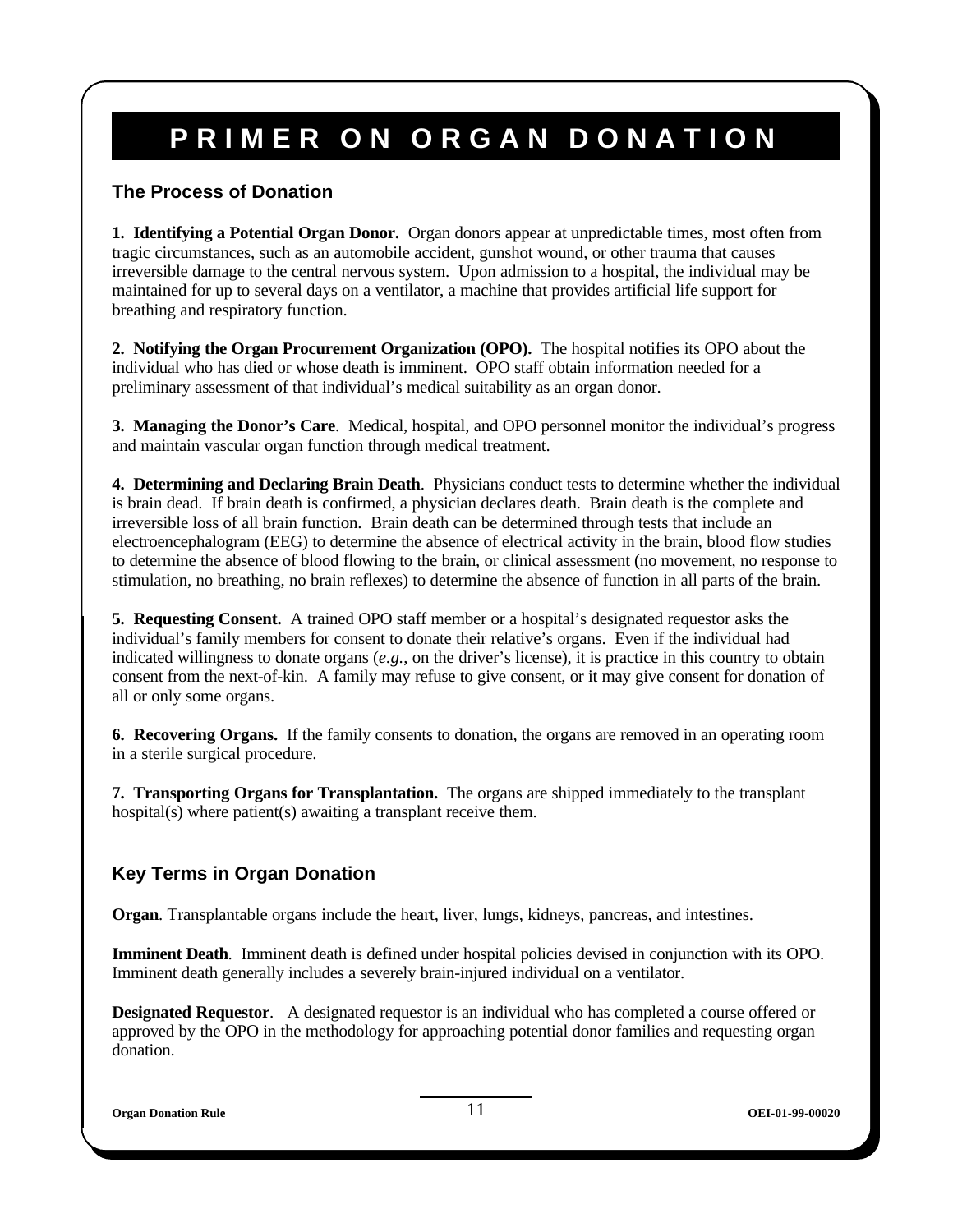# **FINDINGS**

### **Hospitals and organ procurement organizations have made progress in implementing the donation rule.**

#### **Hospitals are showing some improvement in their referral of potential organ donors**.

In response to our survey, 40 of the 61 OPOs reported an increase in the number of potential organ donors referred by hospitals since the rule took effect; 38 OPOs noted that the timeliness of hospital referrals had improved. Hospitals' responses support those of the OPOs. Based on the results from our survey of hospitals, we estimate that 40 percent<sup>8</sup> of hospitals nationally have seen an increase in the number of imminent deaths they referred to OPOs. The impact of these changes was exemplified by donation coordinators we met with at one OPO. They told us that prior to the rule, they received 40-50 calls per month about potential donors, but now they were receiving over 100 calls per month.

In addition to the overall increase in referrals, it is noteworthy that there is improvement among hospitals with little prior involvement in organ donation. According to 26 OPOs, organ donation occurred in hospitals that had not provided organ donors previously; 23 OPOs reported an increase among those hospitals that had provided organ donors only occasionally.

We found that fewer small hospitals — those with 100 or fewer beds — had an increase in the number of imminent deaths referred to the OPO  $(p<0.01)$ . Among the small hospitals, 28 percent saw an increase in referral of imminent deaths, compared with 51 percent of mid-size hospitals (101- 299 beds), and 57 percent of hospitals with 300 or more beds.

#### **OPOs are using the rule to increase the prominence given to organ donation within hospitals**.

OPOs are taking advantage of the donation rule to increase their presence in hospitals. Nationally, we estimate that 65 percent of hospitals are seeing an increase in their overall interaction with the OPO since the rule went into effect. In 36 percent of hospitals the presence of OPO staff in the hospital has increased, and in 47 percent the OPO is more responsive to their concerns.

This increased leverage results from linking referral of organ donors to the Medicare conditions of participation. Previously, a hospital's involvement in donation depended to a large extent on the persuasiveness of OPO staff and the comitment of key clinicians and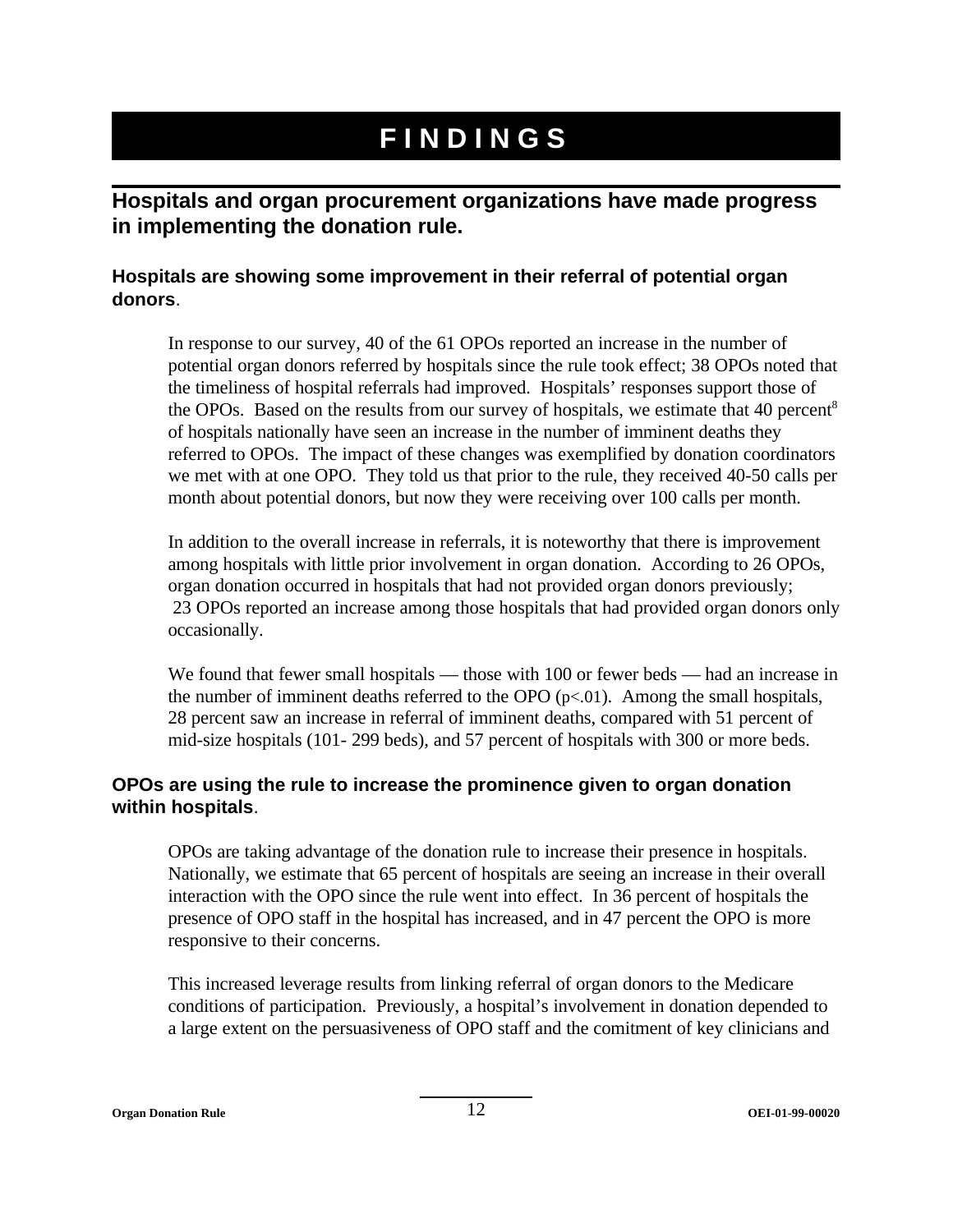administrators. With the advent of the donation rule, hospitals face review of their participation in organ donation by the Joint Commission on Accreditation of Health Care Organizations and State survey agencies. One OPO staff member summarized this impact when she said that "Prior to the rule we came in at the hospital's invitation. Now we have serious clout; we can encourage dialogue and collaboration."

The increased interaction with the OPO also has led to increased awareness among hospital staff about donation. We found this to be the case among smaller hospitals in particular. In their qualitative responses to our survey, many cited this increased knowledge among their staff as a benefit of the donation rule.

#### **OPOs are collecting data and providing feedback to hospitals on their performance in referring potential donors.**

Feedback is a key tool that the OPO staff use to work with hospitals on increasing donation. In response to our survey, 57 OPOs reported that they conduct death record reviews to verify hospitals' reporting of deaths and imminent deaths. 52 OPOs reported that they also reviewed hospitals' death logs. These reviews serve as the basis for the feedback that OPO staff give to hospital administration and quality assurance committees about a hospital's compliance with the rule.

In addition to this formal reporting structure, OPO staff provide feedback to the key units in the hospital, such as the intensive care unit, the emergency department, and other areas in which ventilator-dependent patients receive care. A good portion of OPO staff time is devoted to working with key nurses and physicians on these units. For example, staff at one hospital we visited told us that its quality assurance committee holds a conference after each referral for organ donation. These meetings, held with OPO staff, are used to determine what worked well, and where future improvements could be made.

OPO feedback emphasizes two points that help guide OPOs' education and training agenda for hospital staff. The first point relates to "missed potential donors," *i.e.,* those who were never identified or about whom the OPO never received notification. In these cases, educational efforts focus on identifying and referring potential donors.

The second point relates to potential donors who were identified, but for whom the family did not give consent. For example, the hospital staff may have approached the family without involving the OPO at the appropriate time. Feedback to the hospital staff in this type of situation would focus on the need for timely OPO involvement in approaching families about donation.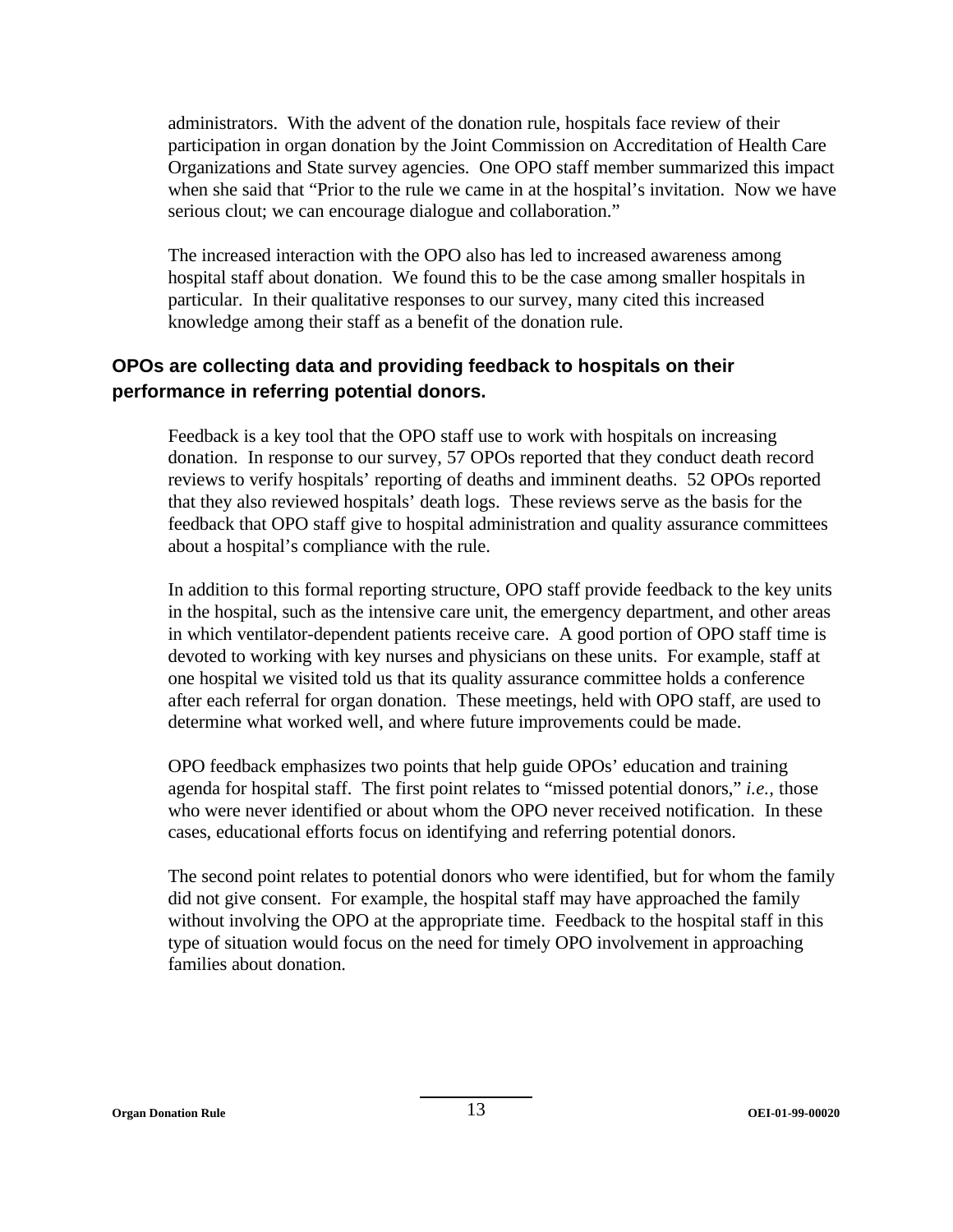## **However, OPOs and hospitals have not yet taken full advantage of the donation rule.**

#### **OPOs resist using hospital staff to discuss organ donation with families.**

Research shows that a collaborative approach between OPO staff and hospital staff yields the highest consent rates. However, in our survey and site visits we found:

**Limited designated requestor training.** Our survey found that 23 of the 61 OPOs had trained no designated requestors at all; only 22 OPOs had trained designated requestors in more than 10 percent of the hospitals in their service area. Based on our survey of hospitals, we estimate that 70 percent of hospitals had been offered designated requestor training by their OPO. But staff in only 44 percent of hospitals had, in fact, been trained.

We heard of situations in which training programs were not marketed widely to hospitals, and situations in which the OPO made it difficult for hospital staff to attend — for example, holding a 3-day training program in a city that is several hundred miles away from some hospitals. In some cases, OPOs have established only a standard, one-size-fitsall program, lacking the flexibility to respond to the varying needs of hospitals or different types of providers, such as physicians and nurses.

**Tensions between physicians and OPOs.** Many physicians believe that the designated requestor provision intrudes on their right to practice medicine. Undoubtedly, tensions existed between OPOs and physicians prior to the rule. But stipulating that physicians cannot discuss organ donation with families unless they have received designated requestor training from the OPO exacerbates these tensions.

During our site visits we met with a number of physicians from hospital units in which there are potential organ donors, such as pediatric and adult intensive care units and trauma services. All were vehement about this provision, telling us that it puts them in a very awkward position with the family of a potential donor. One physician exemplified these feelings when he told us, "It is distasteful to call the OPO to meet with the family. This hospital has an open policy of working closely with families, and parents are involved in the care of their children. I hold nothing back from them; they are there at *all*  procedures. Why am I not good enough to speak to them about organ donation?"

**Limited involvement of hospital staff.** Among hospital staff, the designated requestor requirement may be leading to an unintended result. Rather than moving toward a collaborative approach to requesting consent, this provision runs the very real risk of turning consent into an OPO function, with little involvement from hospital staff. Our survey responses from hospitals and our visits with them supported this finding. Several of the qualitative responses to our hospital survey indicated that their staff were happy to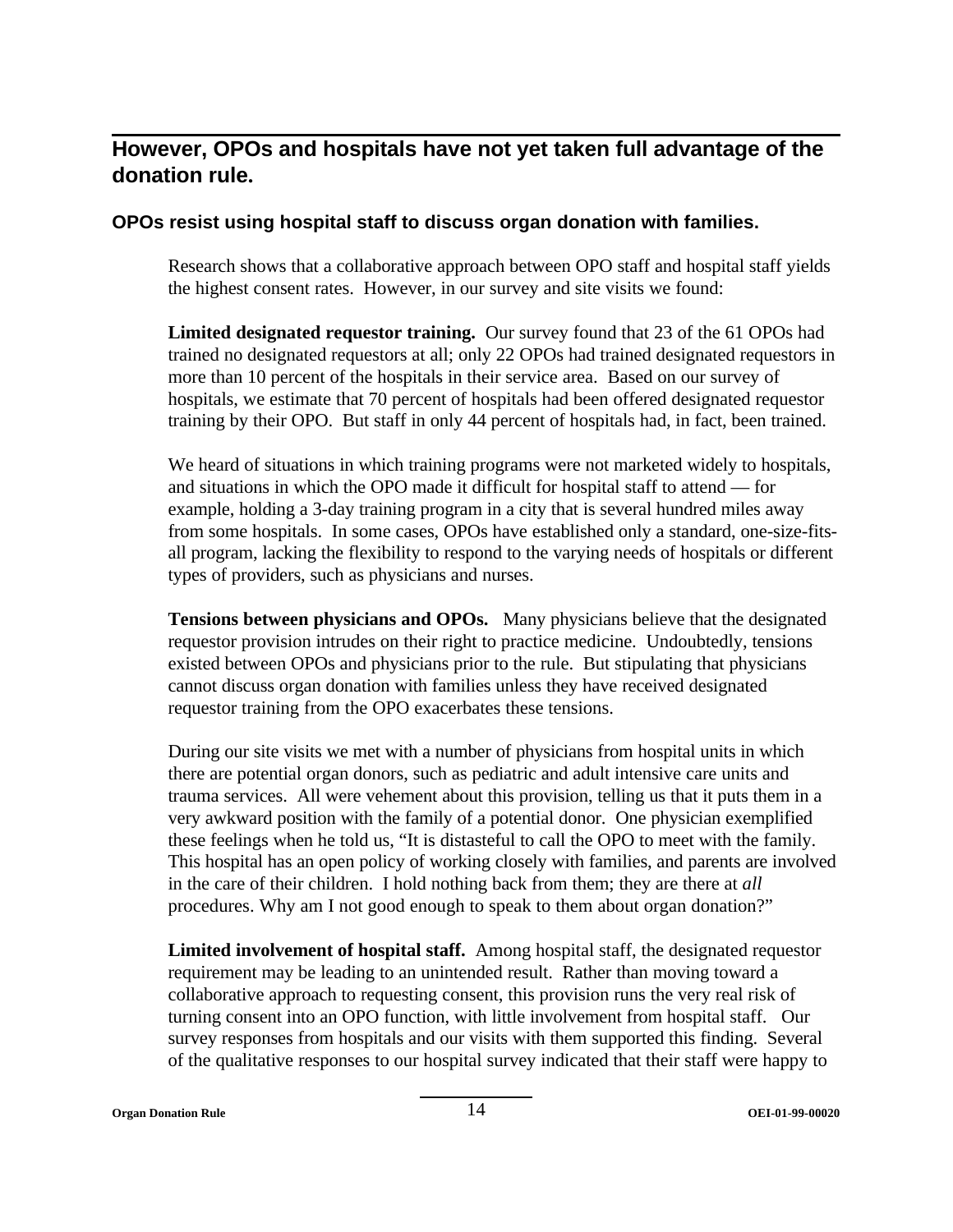turn requesting donation over to the OPO, because the hospital staff felt untrained and uncomfortable in approaching families.

**Controlling the consent process.** OPOs have little incentive to train hospital-based designated requestors. OPOs cite their training and experience, as well as the time their staff are able to spend with the family as reasons for a higher consent rate. They can focus solely on donation and family concerns (whereas hospital staff must care for other patients on the unit). As one OPO staff member explained, "Gaining a family's consent is a process, not a one-time thing. It takes a long time to discuss options, answer all their questions, answer questions that the family hasn't even asked." OPO staff cite their continuing experience and practice in approaching families, something that a trained designated requestor would not possess, even in a hospital with a large number of donors.

At an organizational level, OPOs have a pragmatic reason for maintaining control. The OPOs feel that they — not hospitals — are responsible for meeting the minimum standards required to maintain their Medicare certification.<sup>9</sup> Therefore, they believe that it is in their best interests to be in complete control of the process of obtaining consent.

**Implications.** The implications of OPO reluctance to train designated requestors are multiple. First, if the requirements really do lead to separation of the OPO and hospital in obtaining consent, the positive impact of a collaborative approach to the family will be lost. Second, in hospitals that are geographically distant from the OPO, no one may be available with any knowledge about donation when the time comes to speak with a family. Even if the hospital contacts the OPO early in the process, distance may prevent the staff from getting to the hospital on time. In these cases, the opportunity to request consent may be lost, simply because no one is able to raise the issue.

The lack of OPO training for designated requestors raises a fundamental conflict: It is up to the hospital to determine who may approach a family to request. The rule requires that "The individual designated by the hospital to initiate the request to the family must be an organ procurement representative or a designated requestor. A designated requestor is an individual who has completed a course offered or approved by the OPO."10 However, if the OPOs are not training hospital staff to become designated requestors, then the hospital has no option but to use the OPO staff. This directly contradicts research showing that a collaborative effort between hospitals and OPOs is the most effective way of obtaining family consent to donation.

An even more far-reaching problem may be the gradual disenfranchisement of hospital staff from involvement in organ donation. To the extent that nursing and other hospital staff see organ donation as "the OPO's job," one in which the hospital staff should have no involvement, there is likely to be little true collaboration or interest in organ donation.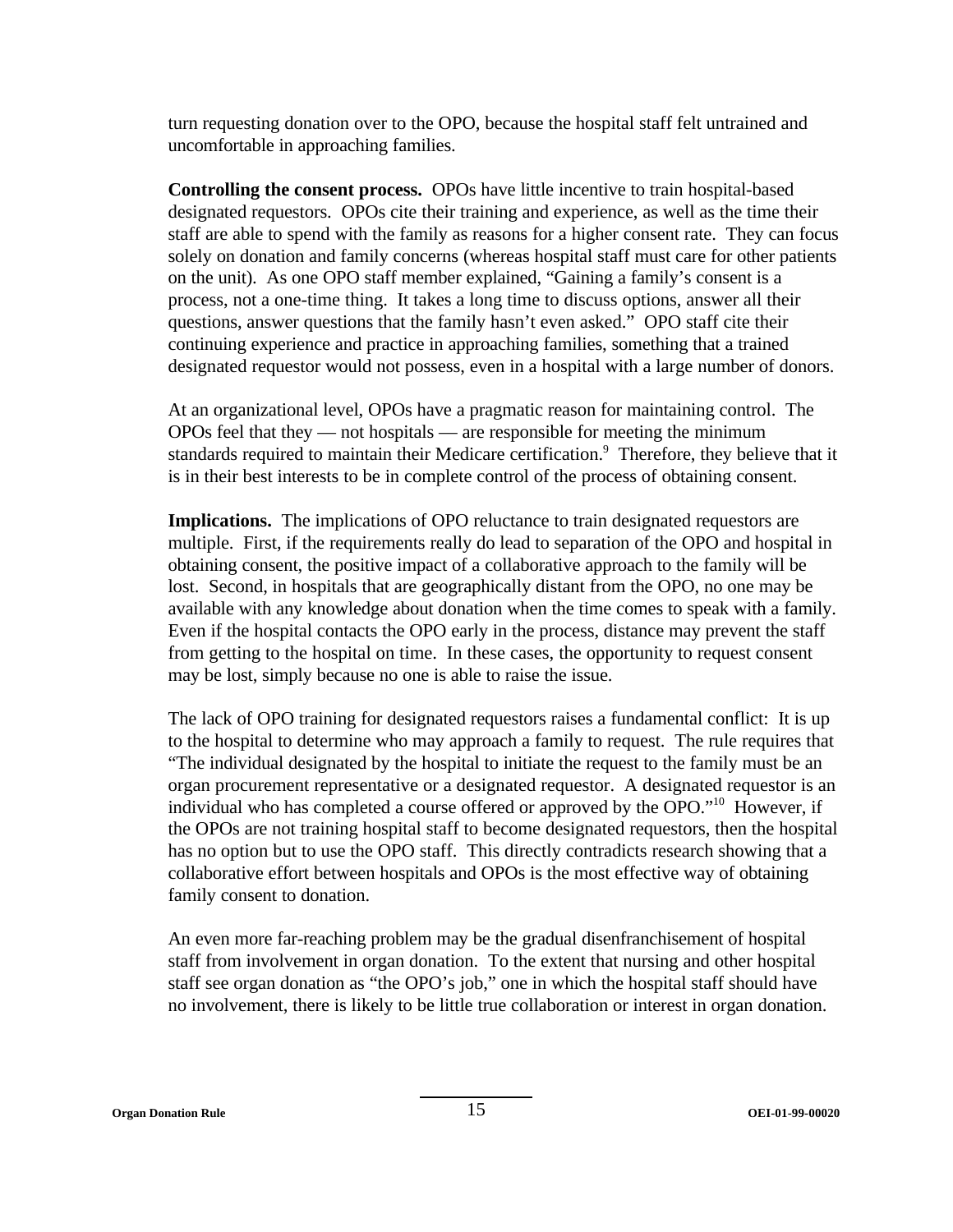#### **Hospitals are not consistently notifying their OPO of all deaths or imminent deaths.**

Many hospitals are moving forward to implement the donation rule; however, OPOs have not had complete success in working with hospitals toward implementation. Successful implementation is not something that the OPO can do on its own. After all, the rule is a *hospital* condition of participation, and it requires a great deal of commitment, initiative, and cooperation among the various parties involved.

According to the OPOs, hospitals are not notifying them of all imminent deaths. In our survey, only 2 OPOs responded that all hospitals are reporting all imminent deaths; 9 OPOs said that fewer than 25 percent of hospitals are reporting all imminent deaths. During our site visits, we reviewed detailed data from 1999 on imminent death reporting in three hospitals. These hospitals failed to report 43 percent, 29 percent, and 14 percent of the imminent deaths.

From our observations, we identified three key challenges that hospitals face in taking full advantage of these provisions.

**Internal Hospital Leadership.** In many hospitals, organ donation may be relatively low on the priority scale; it is just one of many things for which hospitals are responsible.

Where donation is working well, there tends to be a champion who has taken the donation cause under his or her wing and who is leading the charge within the hospital. This leadership may come from administrative, nursing, or medical personnel (or, preferably, all three). Comments from two hospital administrators exemplify this point. In a hospital that had been struggling with organ donation, the administrator told us, "No one is really willing to wrap their arms around organ procurement." In a hospital that was encountering success with donation, the executive said, "You really need an individual in the hospital to be committed to this. You need an avid supporter."

**Physician Resistance.** Above, we discussed the difficulty that the designated requestor provision poses for some physicians. Other concerns of physicians affect how the donation rule is implemented. In some hospitals, administrators may be reluctant to challenge medical staff who resist implementing the rule and have adopted a hands-off attitude toward these physicians.

We heard consistently about the need for creative ways to inform the OPO of donor candidates by "going around the back" of the physicians to call the OPO. At one hospital (which had more than 20 organ donors — a relatively large number — in 1999), a nurse on the intensive care unit told us that "Physicians resent nurses notifying the OPO, so often we do it behind the scene." Elsewhere, a nurse told us, "Most of the staff wait for the doctor to code the patient [declare the patient brain dead] before calling the OPO."

**Organ Donation Rule 16 OEI-01-99-00020 OEI-01-99-00020**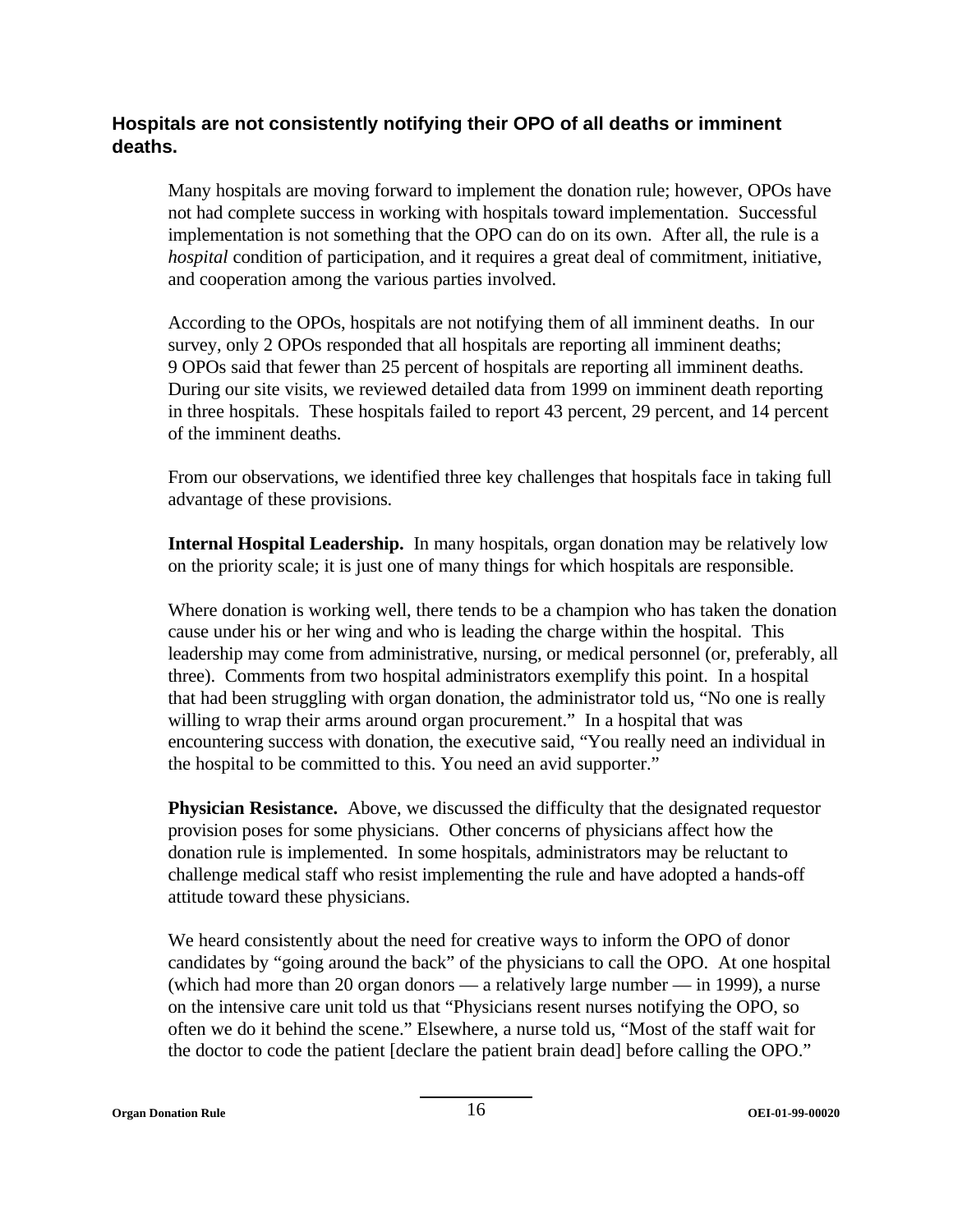These instances of reluctance to contact the OPO early in the process occurred in hospitals with a large number of donors; undoubtedly, the problem is more severe in hospitals with fewer donors.

**Cumbersome Operational Procedures.** In some hospitals it is not clear who will call the OPO in the case of a patient whose death is imminent. Some hospitals have interpreted these provisions to mean that only a nursing supervisor can phone the OPO. Other hospitals have interpreted the provisions to mean that only someone who has gone through the OPO-sponsored designated requestor training may notify the OPO.

#### **OPOs consider their relationship with hospitals to be collegial. They resist taking forceful actions to ensure that hospitals notify them of all deaths or potential donors.**

In our work on external quality oversight of health care providers, we have found it helpful to consider oversight efforts in terms of a continuum, characterized by a collegial approach on one side and a regulatory approach on the other. External reviewers in the collegial mode focus on educating and improving performance; those in a regulatory mode focus on investigating and enforcing minimum requirements.<sup>11</sup>

This continuum also is a useful way of viewing the relationship between OPOs and hospitals. As they currently operate, OPOs fall on the collegial, rather than regulatory, side of this continuum. OPO staff note that they are invited into a hospital at the hospital's request, that they approach the hospital staff and physicians as professionals for peer education, and that their work with hospitals focuses on continuous process improvements, not on enforcement of minimum standards. Staff from OPOs we interviewed emphasized that it is HCFA's job — not the OPOs' — to enforce any noncompliance by hospitals.

However, the OPOs do not facilitate HCFA's ability to ensure compliance with the rule's provisions. Only two OPOs indicated that they would inform HCFA about poor compliance by hospitals with the rule's notification requirements. The OPOs strongly reject any enforcement role. In their qualitative responses to our survey, typical comments from OPOs included "concern of OPOs acting as a policemen — should not put OPOs in that position," and "threat of HCFA punishment puts OPO in the position of tattling which impacts our working relationships negatively."

Rather, OPOs stress collegiality. When we asked OPOs about how they respond to a hospital that failed to notify them of all deaths or imminent deaths, 59 responded that they conduct additional training, 55 that they meet with hospital administration, and 47 that they provide feedback to the hospital quality assurance department. OPOs cited educating hospital staff, meeting with physicians, establishing donor awareness teams, and working with the hospital liaisons as their preferred strategies.

**Organ Donation Rule 17 OEI-01-99-00020 OEI-01-99-00020**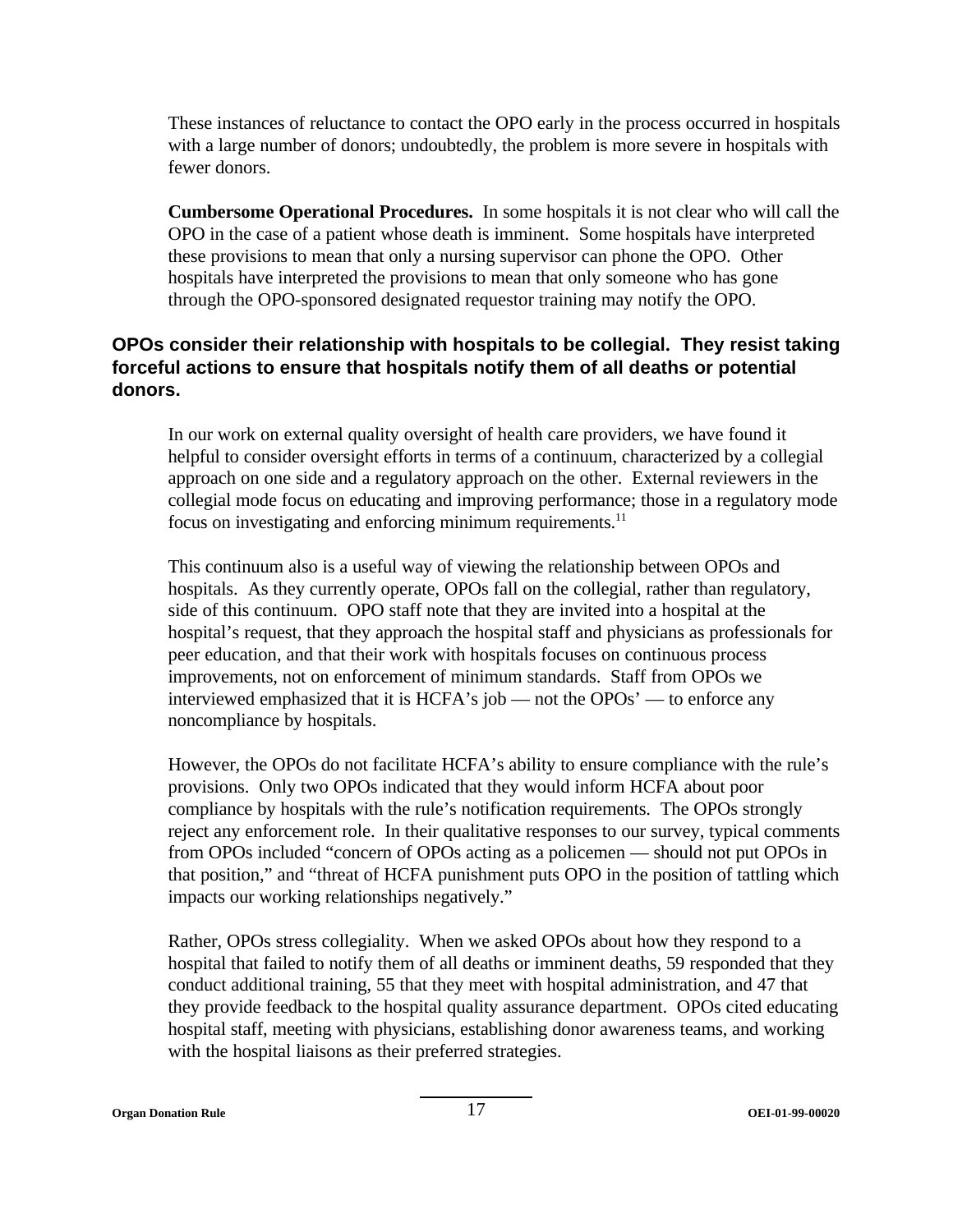Although OPOs have data and provide detailed feedback to hospital units, as we showed above, we found them extremely reluctant to provide hospitals with comparative data on their performance in organ donation. Staff we spoke with from hospitals that had increased donation took great pride in that fact. Most OPOs, however, do not release these data or share them with other institutions. However, at least one OPO — apparently the exception — does release these data, which include total referrals, organ referrals, organ donors, tissue referrals, and tissue donors.12

### **HCFA does not obtain routine data to assess how well the donation rule is working.**

#### **HCFA lacks a mechanism to assess the rule's impact on organ donation.**

OPOs gather data that could be used to help determine the rule's impact on organ donation. These data could provide information to determine the success of efforts to increase donation and guide future initiatives. OPOs gather data on the number of hospital deaths, number of imminent deaths, potential candidates for donation, families approached for consent, and outcome of requests for consent. Indeed, these data form the basis of feedback that OPOs give to the hospitals in their service areas.

OPOs, however, consider these data to be confidential information. They do not share the data with HCFA either at a hospital-specific level, or even at an aggregate OPO level. The only data that HCFA currently receives from OPOs are in an annual report on the total number of organ donors, number of kidneys procured and transplanted, and number of extra renal organs procured and transplanted. HCFA uses these data in its biennial OPO certification process to assess OPO performance in obtaining donors.

#### **HCFA lacks a proactive way to assess hospital compliance with the rule in a timely manner.**

OPOs collect data on the number of notification calls that hospitals make and how many they fail to make, based on the results of death record reviews. They also collect data on the rate of consent for donation. Again, however, HCFA does not require OPOs to share these data with the agency in a way that could be used to assess hospital compliance with the rule on an ongoing basis.

The primary mechanism that HCFA uses to gather ongoing, timely information is its staff in the field. When the donation rule was promulgated, HCFA named four regional coordinators to work on implementing the regulation. These coordinators have been responsible for responding to calls and questions from OPOs and hospitals regarding implementation of the rule, and for training State surveyors.<sup>13</sup>

**Organ Donation Rule 18 OEI-01-99-00020 OEI-01-99-00020**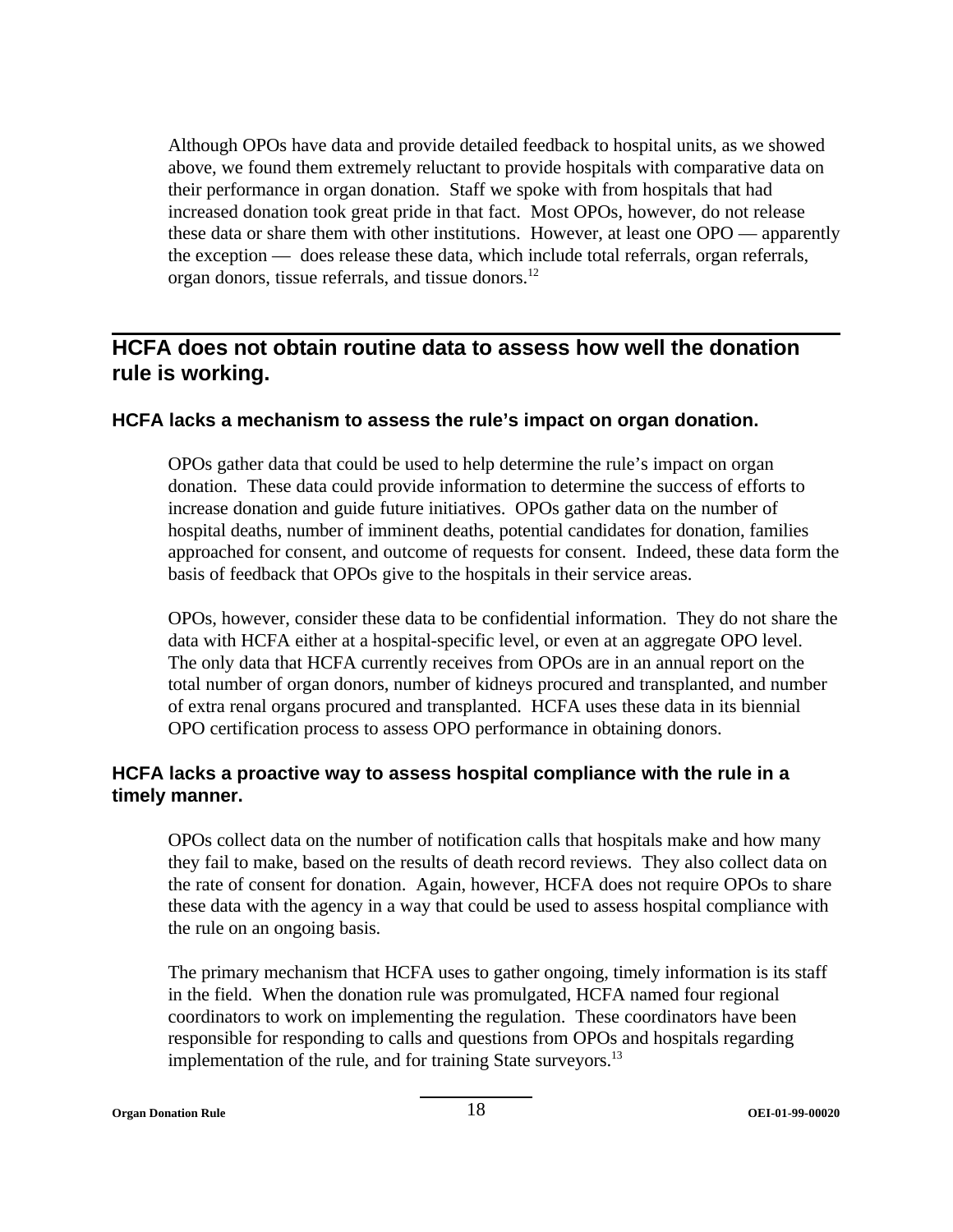Hospitals and OPOs may contact the coordinators when conflicts or problems develop. By its very nature, however, this arrangement is reactive. Furthermore, the coordinators are caught in a conflict between their efforts to provide technical assistance to hospitals and OPOs, versus the hospitals' and OPOs' perception of their role as regulators.

#### **HCFA relies on State certification agencies and the Joint Commission on Accreditation of Health Care Organizations to ensure hospitals' compliance with the rule.**

The Joint Commission and State survey and certification agencies assess compliance with all Medicare conditions of participation through their survey process. However, the interval between these surveys is lengthy. Hospitals accredited by the Joint Commission are surveyed every 3 years.14 State agencies conduct certification surveys even less frequently; as of late 1997, fully half of the nonaccredited hospitals had not had a survey within three years.<sup>15</sup>

Furthermore, standards assessing the donation rule comprise a small part of accreditation and certification surveys.<sup>16</sup> Several hospitals we visited had been surveyed by the Joint Commission prior to our visit. Staff at some of these hospitals told us that they had been asked only to show surveyors their policies and procedures governing organ donation. One hospital, which was not scheduled to have a Joint Commission visit for another year and a half, still did not have its policies and procedures in place.

**Despite the reported increase in referrals, the number of organ donors increased by less than one percent in the first year of the donation rule.** 

#### **Nationally, the number of organ donors increased by only 44, from 5,807 in 1998 to 5,851 in 1999.**

The Department projected that the donation rule would lead to a 20 percent increase in donation over a 2-year period, 10 percent in each of the first two years.<sup>17</sup> This projection was based on the results of the Pennsylvania law, under which the OPO in eastern Pennsylvania saw a 40 percent increase in the first two years of operation. However, the results of the first full calendar year<sup>18</sup> of HCFA's donation rule fell far short of that expected progress.

Not only did the total number of donors increase only marginally, but 28 OPOs also had fewer donors in 1999 than in 1998. In 19 of these 28 OPOs, the decrease was greater than 10 percent, and greater than 20 percent in 4 of them. In 31 OPOs, there was an increase in the number of donors procured in 1999.

**Organ Donation Rule 19 OEI-01-99-00020 OEI-01-99-00020**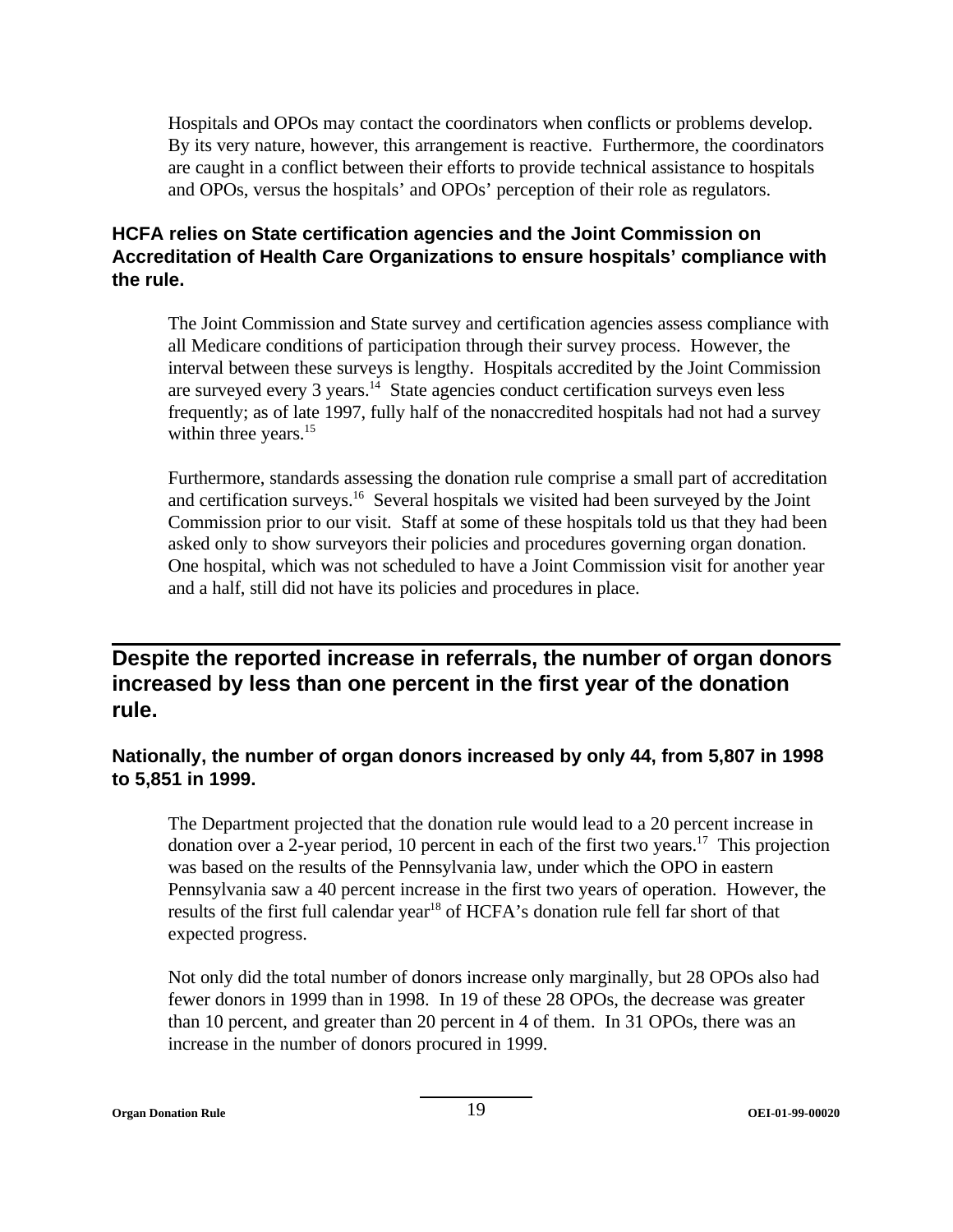There may be some plausible explanations for the small increase in the first year of operation of the donation rule. One explanation may simply be that the time required to implement a change such as this is longer than originally anticipated.

A second explanation may lie in the 1-year grace period that HCFA gave hospitals. HCFA informed hospitals that they would not be held to compliance with the rule for the first year. However, hospitals were expected to be working with their OPOs to achieve full implementation of the rule. It is likely that some hospitals were not moving towards implementation. In fact, we saw evidence of this slow progress during our site visits.

Third, many OPOs already had voluntary routine referral programs with at least some hospitals in their service areas, and others operated in States with laws requiring referrals of deaths and imminent deaths. Consequently, these OPOs may already have achieved some of the increase that HCFA had projected. These laws and arrangements, however, do not contain any provisions analogous to the designated requestor requirement in the HCFA rule.

Responses to our survey showed that 48 out of 61 OPOs had voluntary referral arrangements with at least some hospitals in their service areas. Under these arrangements, a hospital notified the OPO of deaths that occurred in the hospital. These arrangements varied; in some cases hospitals reported all deaths, in others they excluded deaths over a certain age or with certain diseases. We estimate that 51 percent of hospitals nationally had voluntary arrangements with their OPO prior to the donation rule.

Some States, such as Pennsylvania, had enacted laws requiring hospitals to refer donors to the OPO. The OPOs responding to our survey indicated that 16 States have these required referral laws.<sup>19</sup> Like the voluntary arrangements (but unlike the HCFA rule), these laws often exclude from the reporting requirements deaths of patients with certain diagnoses or above a minimum age. Significantly, though, the two OPOs in Pennsylvania — where the State law serves as the model for the HCFA rule — reported large increases in 1999; one OPO had 38 more donors (26 percent increase) and the other OPO had 33 more donors (11 percent increase).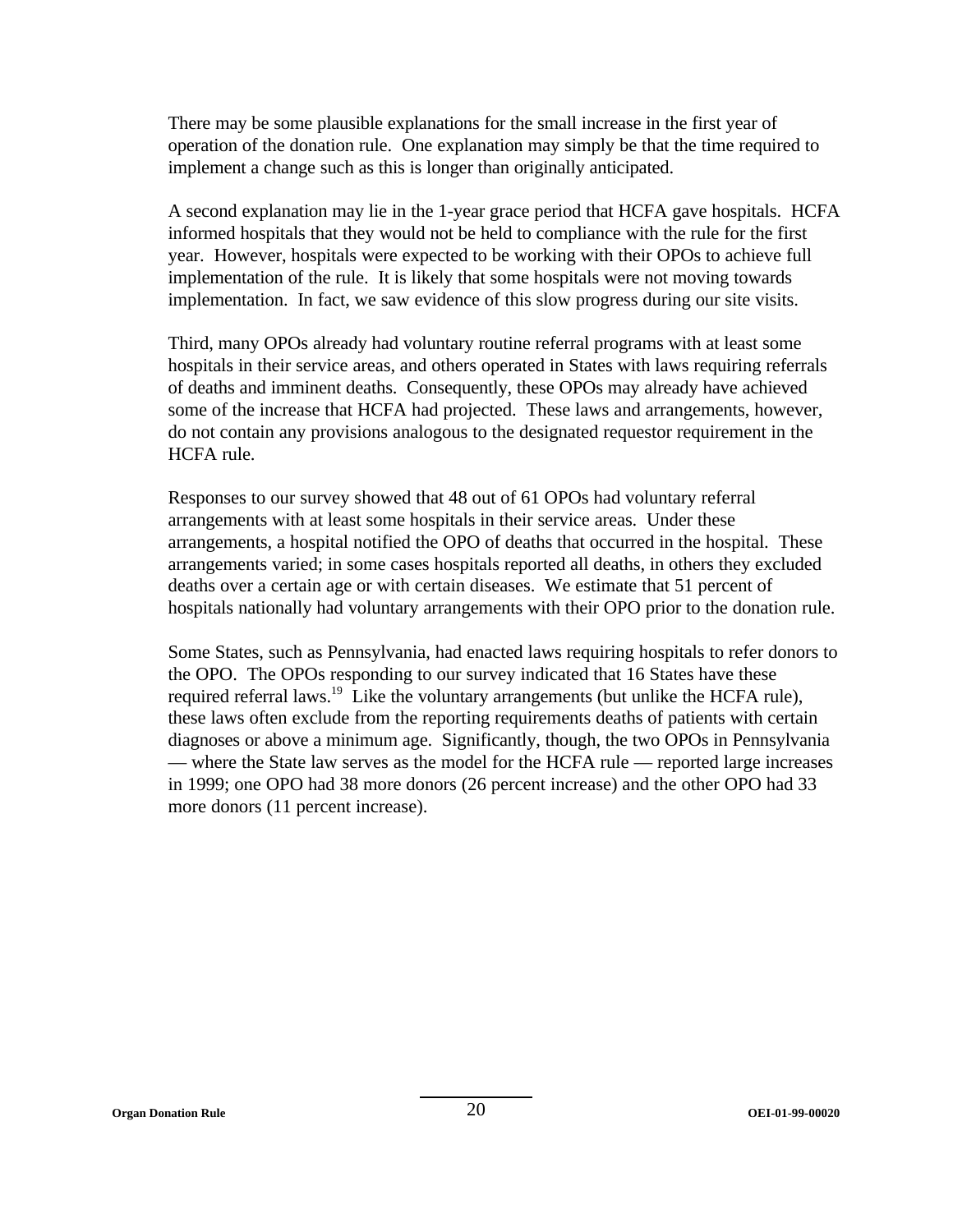# **RECOMMENDATIONS**

Increasing organ donation is a high-priority national objective. More than 71,000 seriously ill Americans are waiting for an organ; in 1999, more than 6,000 died while awaiting an organ. The need for organs for transplantation is reflected in national policies, such as the National Organ Transplant Act, Medicare coverage for renal failure, and broad-based educational efforts. These efforts are clear evidence that enhancing donation cannot be left to the vagaries of local performance.

HCFA's new Medicare conditions of participation for organ, tissue, and eye donation are such an initiative. This donation rule, promulgated in 1998, aims to give OPOs better access to hospitals and to potential organ donors therein. Our analysis is an early implementation study of that donation rule.

Although we found some early signs of progress in improving referrals, we also found signs that difficulties lie ahead in realizing the donation rule's potential. In particular, we found problems in the rule's provision to improve the methods for obtaining family consent through designated requestors; the lack of data available to HCFA to assess the effects of the regulation and how hospitals and OPOs are responding to it; and the disappointing increase in organ donation during the first year of implementation.

We offer the following recommendations as ways of increasing organ donation by helping to enhance the operations of the new donation rule. Both HCFA and HRSA have critical roles to play in maximizing the impact of the donation rule. HCFA sets the conditions under which both OPOs and hospitals participate in the Medicare program; HRSA oversees the OPTN contract and supports education to increase organ donation.

#### **HCFA should revise the Medicare conditions for coverage for OPOs to make them more accountable for implementation of the donation rule.**

Our guiding principle underlying this recommendation is straightforward: Maximizing organ donation requires coordination and collaboration between hospitals and OPOs. The donation rule, however, is contained in the Medicare conditions of participation for *hospitals*. While it provides OPOs with significant leverage that they can use to work with hospitals on donation, the rule places the obligation for compliance solely on hospitals; it sets no requirements for the OPOs. Effective implementation of the donation rule requires accountability on behalf of both OPOs and hospitals.

#### $\ddot{\phantom{a}}$  **HCFA should require OPOs to provide hospital-specific data on referrals and on organ recovery.**

We found that HCFA lacks a mechanism to assess the rule's effect on donation and that

**Organ Donation Rule** 21 **OEI-01-99-00020**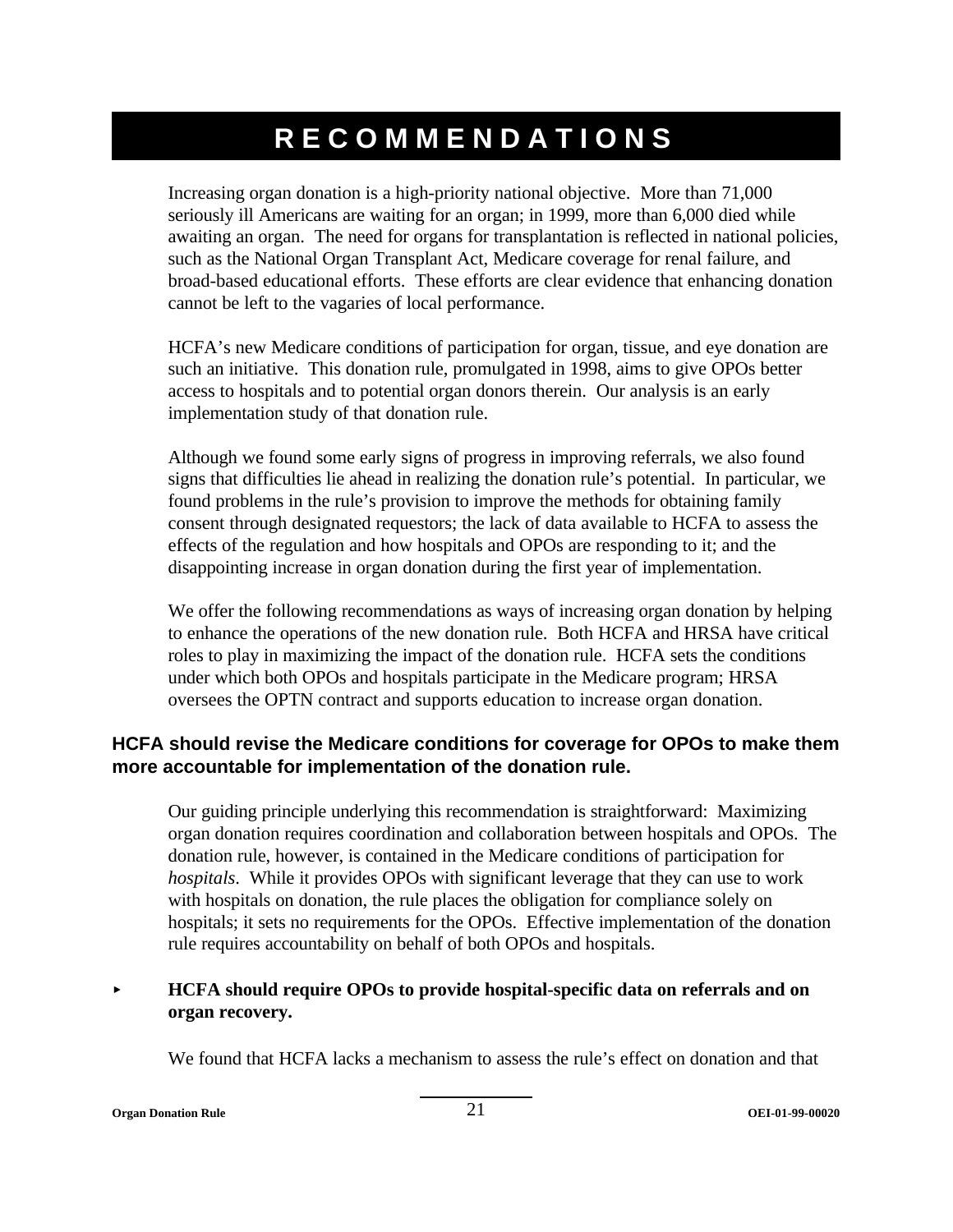the agency lacks a proactive way to assess hospitals' compliance with it. The most effective and efficient way of reaching these goals is to obtain data through the OPOs. The rule requires that hospitals notify their OPO of all patient deaths and patients whose deaths are imminent. Therefore, the OPOs have the necessary data readily available. We do not envision the need for data beyond what OPOs currently collect.

OPOs should submit these data for all deaths or patients whose deaths are imminent in a hospital. One way in which the data could be collected and aggregated would be via OPO submission to the Organ Procurement and Transplantation Network.

At a minimum, these data should include:

- Demographic information, such as hospital name, age of patient, and date of call;
- Relevant medical indicators, such as whether the patient was on a ventilator, the causes/ circumstances of death, and diagnoses that preclude organ donation;
- Consent information, such as whether a request for organ donation was made, whether the request was made by OPO or hospital staff, whether consent was given, and whether organs were recovered; and
- The total number of deaths and imminent deaths in each hospital, and the number for which the OPO never received notification, or received notification after the ventilator had been disconnected.

To make these data useful, HCFA should require that OPOs submit timely and accurate information. In fact, we believe that these data are sufficiently important for HCFA to include their timely and accurate submission in its OPO performance measures. In our site visits, we found that OPOs have these data readily available; in some cases, the data are shared with hospitals on a weekly basis. We believe that OPOs could reasonably, inexpensively, and easily provide current data on a quarterly basis.

HCFA could use these data for three purposes. First, the data would provide a basis upon which HCFA and the Department could assess the effectiveness and impact of efforts to increase organ donation.

Second, HCFA could use these data in the OPO certification process. The OPO community has raised concerns that current performance standards fail to reflect variation among OPOs in the potential donor pool. Some OPOs argue that their true potential donor pool is smaller than that in other service areas, due to local factors such as differences in the cause of death and population mix. We believe these data could be used to shed light on these differences and to begin to identify regional variation in the potential donor pool.

Third, HCFA could use these data to assess hospital compliance with the conditions of participation. Having these data available would enable HCFA to identify and deal with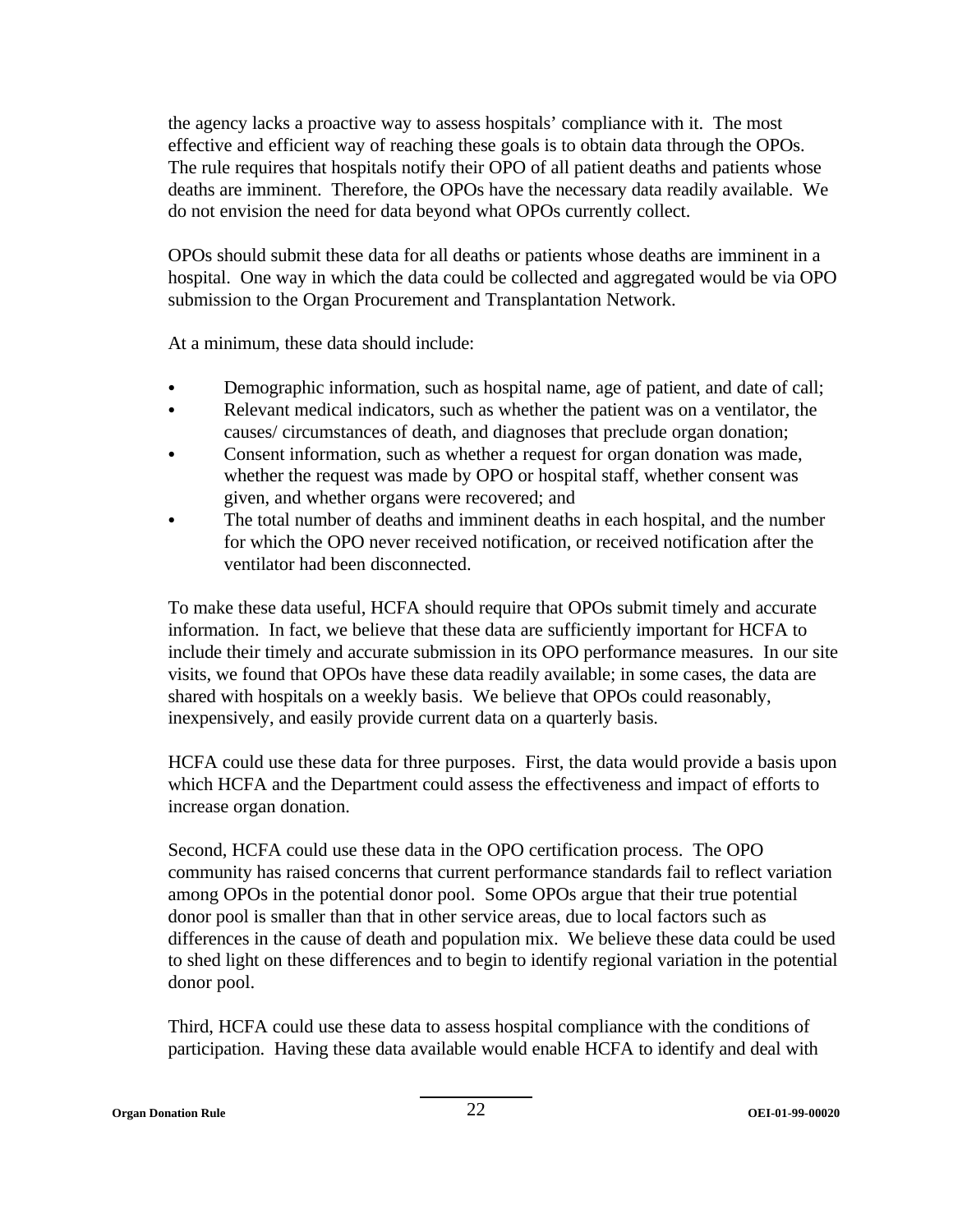noncompliant hospitals, rather than place that burden on the OPOs.

#### $\blacktriangleright$ **HCFA should require OPOs to make hospital-specific data on donation publicly available.**

The data that an OPO has about hospitals' performance on organ donation could be made available for publication in local newspapers or on the Internet. As we note above, at least one OPO already publishes these data in its annual report.

One important goal in making such data publicly available is to hold hospitals more accountable for their performance in referring organ donors. We also know, however, that some parties may raise concerns that the data would be misinterpreted. We have heard concerns that patients might avoid a hospital that provides a large number of donors, out of fear that the hospital would be more interested in procuring their organs than in saving their lives. Contrary to those concerns, we believe that making these data publicly available would foster public discussion and education about the need for organs and could, indeed, spur donation.

#### **HRSA should require that OPOs, as members of the Organ Procurement and Transplantation Network, submit hospital-specific data on referrals and on organ recovery.**

Organ procurement organizations are members of the OPTN, the private entity responsible for day-to-day operation of the national system for distributing organs. HRSA should require that the OPOs submit to the OPTN, and that the OPTN maintain, data on deaths and imminent deaths in hospitals.

Our recommendation to HCFA specifies the types of data elements which should be included. In fact, in a proposed new contract to operate the OPTN, HRSA has proposed that the OPTN maintain such data. Our recommendation is consistent with the proposed language in the renewal contract.

#### **HRSA, in its funding initiatives, should support demonstration projects on how to effectively train and make use of designated requestors.**

In 1999, HRSA awarded \$13 million in grant programs to OPOs and community groups. None of these programs addresses the role of designated requestors in the donation rule. In future funding solicitations, HRSA could give strong consideration to proposals to develop innovative programs for training designated requestors. For example, to address issues of long distance access to training programs, HRSA might encourage the use of innovative technologies, such as computer-based training strategies.

It will be particularly important to pay attention to the role of physicians in discussing

**Organ Donation Rule** 23 **OEI-01-99-00020**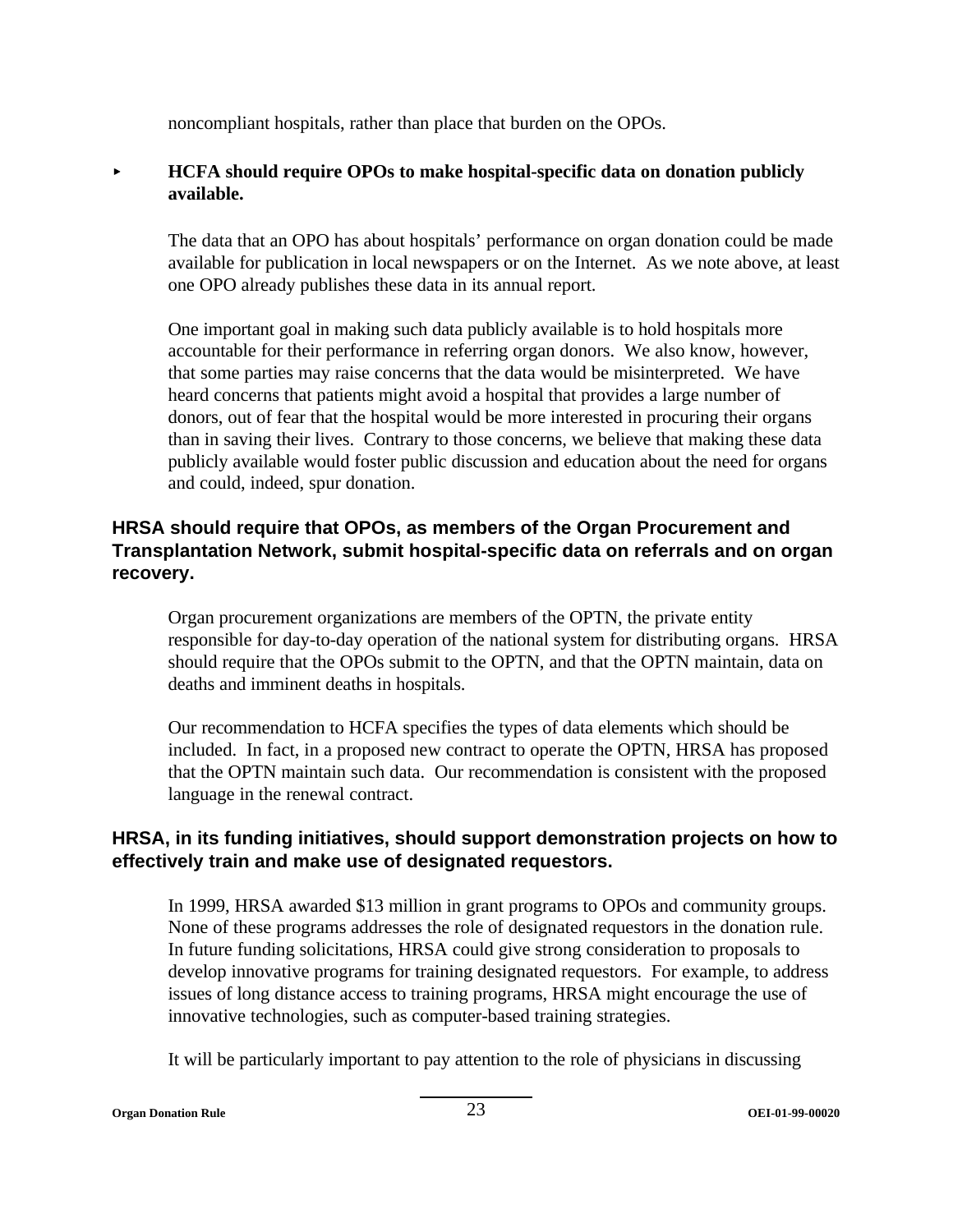organ donation with families. The designated requestor provision has brought concerns about that role to the forefront. In a hospital setting, physicians are major influences in medical decisions, such as those surrounding organ donation. Many physicians believe that they are in the best position to discuss donation with, and obtain consent from, family members; OPO staff cite their own expertise, knowledge, and approach as more effective.

We believe that it is important to encourage approaches to collaboration that effectively involve all the parties involved in requesting consent for donation.

#### **HRSA should develop an award that recognizes hospitals that demonstrate exemplary performance in organ donation.**

HRSA could work with HCFA and other agencies within the Department to develop criteria for this award. Such an award would serve as a positive incentive to hospitals to enhance their commitment and efforts in encouraging organ donation. It could be based on the data submission we describe above, as well as other efforts, such as community education programs. We suggest that it may be appropriate for HRSA to issue the award during National Organ and Tissue Donor Awareness Week.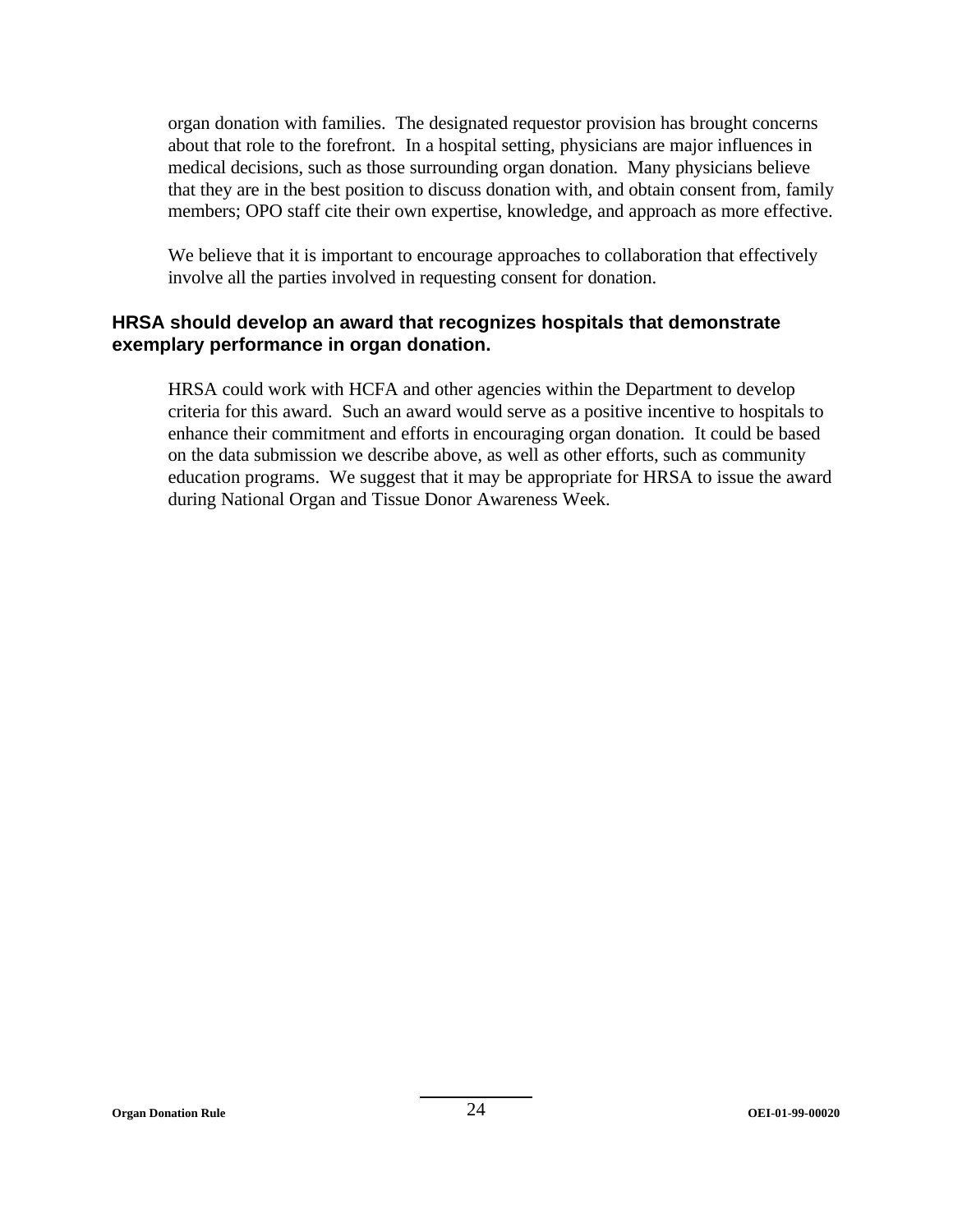# **COMMENTS ON THE DRAFT REPORT**

Within the Department, the Health Care Financing Administration (HCFA) and the Health Resources and Services Administration (HRSA) provided written comments to our draft report. We also received verbal comments from the Office of the Assistant Secretary for Planning and Evaluation.

We solicited comments on the draft report from the Association of Organ Procurement Organizations (AOPO) and the American Hospital Association (AHA). Here, we present a synopsis of the written comments from each agency and association, and, in italics, our response. We also made some editorial and technical changes in the report, based on these comments. Appendix B contains the full text of all written comments.

### **Health Care Financing Administration**

HCFA responded positively to our report and recommendations. The agency intends to explore ways in which additional data can be used to assess OPO effectiveness and hospital compliance with the donation rule. HCFA comments that our recommendation about making organ donation data publicly available should be considered, taking into account the potential for misinterpretation of these data.

*We support HCFA's initiative to use data to assess OPO accountability. In response to HCFA's concerns about public release of hospital-specific data on organ donation, we encourage the agency to review the experience of LifeGift, the Houston-based OPO, which has made such data publicly available in its annual report. The OPO has reported no adverse consequences from that effort.* 

*We appreciate the additional information that the agency provided about the work underway to estimate organ donation potential by OPO service area.* 

#### **Health Resources and Services Administration**

HRSA responded positively to our report. The agency concurred in our recommendations to it. HRSA asks if the report could highlight examples of effective collaborative practices between OPOs and hospitals.

*We opted not to highlight any particular practices that we observed. Although we did find examples where things appeared to be working well, a full assessment of such practices is beyond the scope of this inquiry. We applaud HRSA's ongoing efforts to identify and publicize effective practices, such as the two technical assistance workshops that the agency has led on "The Challenge of Collaboration." These workshops have included presentations by OPO and hospital staff on successes and efforts to implement*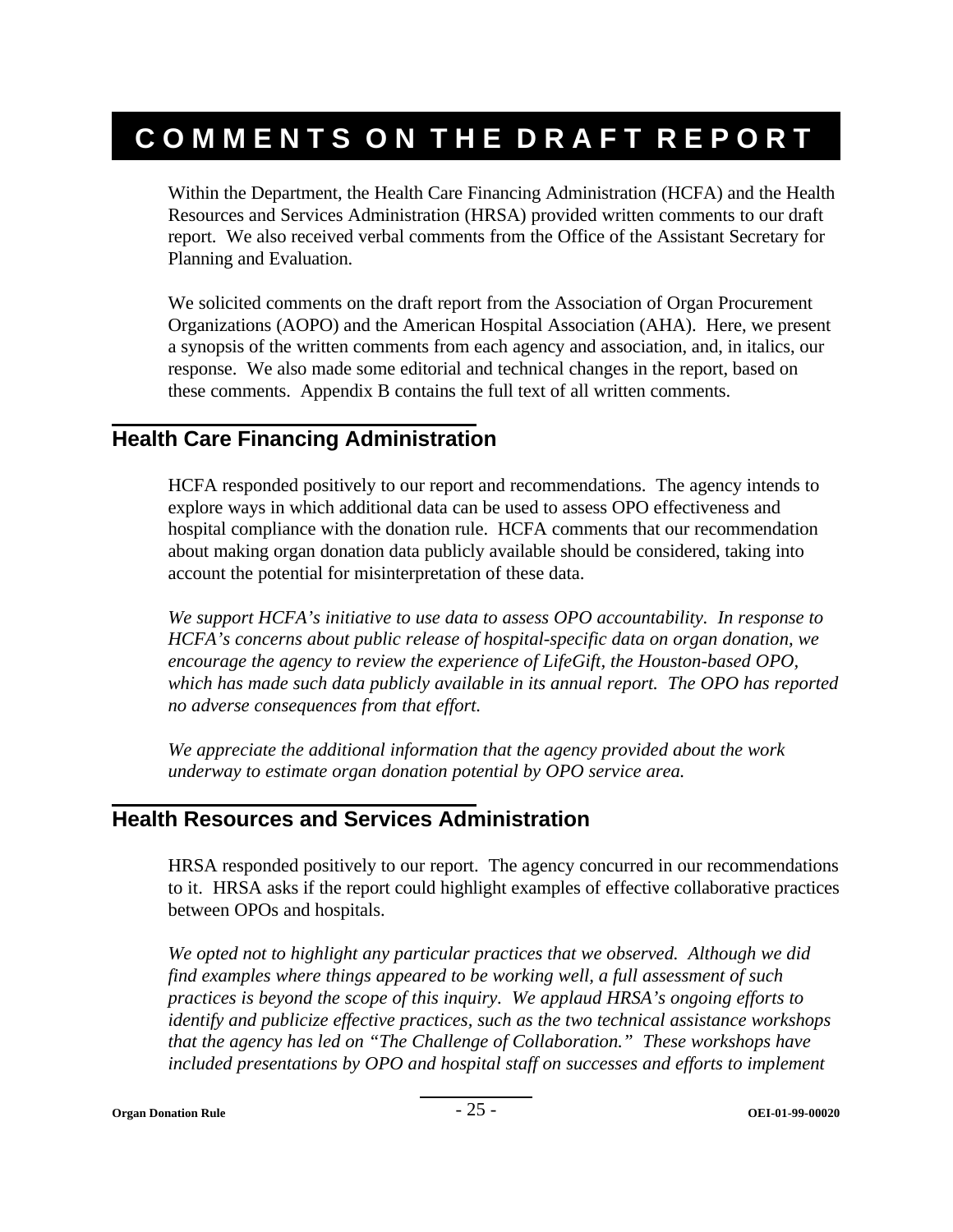*the donation rule.* 

HRSA asks if unique circumstances surrounded the large increase in donation at the OPO in Eastern Pennsylvania after that State enacted its required referral legislation.

*Undoubtedly, there were some unique circumstances. We did not, however, conduct an independent analysis of that OPO's performance, or the reasons underlying that success.* 

HRSA recommends that we recommend to HCFA that it require hospitals to submit data on referrals and organ recovery directly to HCFA.

*We considered having hospitals, not OPOs, report these data directly to HCFA and the OPTN, but rejected that idea for two reasons. First, OPOs already collect these data in their ongoing collaboration and death record review in hospitals. Second, our suggested approach minimizes the reporting burden on hospitals. It seems much simpler to have the 59 OPOs (as of August, 2000) provide these data to HCFA and the OPTN, rather than to require each of 5,000 hospitals to submit the data.* 

### **Association of Organ Procurement Agencies**

Overall, AOPO disagrees with many of our findings and recommendations. The association raises a number of points, but places particular emphasis on our findings and discussion about limited training and use of designated requestors.

#### **AOPO's General Comments:**

AOPO states that an underlying presumption of our report is that full compliance with the donation rule will lead to an substantial and immediate increase in organ donation. The association notes that trends in donation are also affected by attitudes of the public and health professionals, as well as by causes and rates of death.

*We do not claim that the donation rule is, by itself, the "answer" to the shortage of organs. However, the donation rule clearly gives OPOs the opportunity to be notified about more potential organ donors. And, as we heard consistently from OPO staff, the rule gives OPOs greater clout and influence with hospitals to address donation. Our report cites evidence of the progress that has been made.* 

*Despite this progress, almost half of the OPOs had fewer donors in 1999 than in 1998; in almost one-third of OPOs this decrease was greater than 10 percent. By any measure, a national increase of less than one percent in organ donation must be considered a disappointment.* 

< AOPO supports our view that both OPOs and hospitals are accountable for organ

**Organ Donation Rule** - 26 - **OEI-01-99-00020**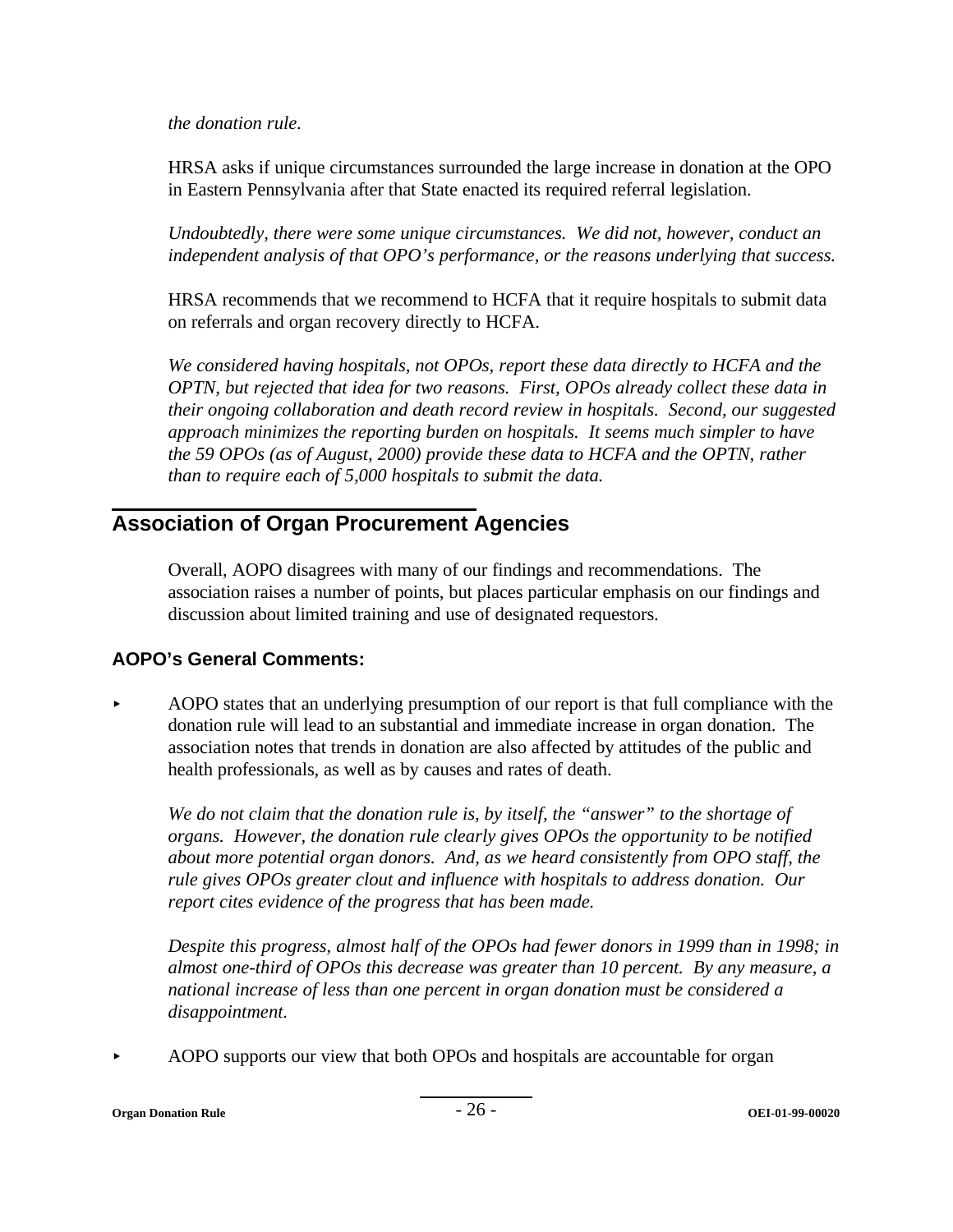donation. However, the association notes that effective collaboration must extend beyond merely meeting the requirements of the donation rule.

*We agree. We recommend hospital-specific data submissions to HCFA as one way of increasing hospital accountability for organ donation. We also recommend that HRSA develop an award recognizing hospitals that show exemplary performance in organ donation. Both recommendations encourage joint ownership of organ procurement. As AOPO notes, our report focused solely on implementing the donation rule, not on additional activities that OPOs perform in their ongoing interactions with hospitals.* 

AOPO recommends that we review "important, recent empirical work" by Siminoff, *et al.*, on organ donation. According to AOPO, this research found that consent for donation was highest when the request was made by an OPO coordinator.

*We appreciate AOPO's pointing out this important research on organ donation. Data from the second study (completed in December 1999) have not yet been published, but we obtained copies of the final report on both studies submitted to the Agency for Healthcare Research and Quality, and we have reviewed that research carefully.* 

*We disagree with AOPO's characterization of the findings from that research. The research does indicate that families who raised the issue of donation were more likely to donate, and it notes the importance of OPO staff spending time with families. On the central point that AOPO raises, however, the investigators report, "Donor rates were equivalent when doctors, nurses, social workers, or OPO staff raised the issue."* 

AOPO claims that the report did not fully develop the role physicians play in the donation process. The association asks for further recommendations directed at physicians and the medical community.

*We address the role that physicians play and their concerns about the donation rule at two distinct places. No one concerned about donation would disagree that additional steps could be taken to educate physicians and other health care professionals about organ donation. We urge AOPO to play a leadership role in developing approaches to working with medical and specialty groups to address these issues.* 

AOPO believes that the Department of Health and Human Services, not individual OPOs, should have responsibility for any public reporting of hospital-specific compliance and other data about organ donation and recovery.

*We believe that OPOs should take on this responsibility for two reasons. First, OPOs are the local resource providing information to the public about organ donation. We view providing these data to the local area as part of that resource role. Second, as we note in our response to HCFA's comments, the experience from at least one OPO indicates no*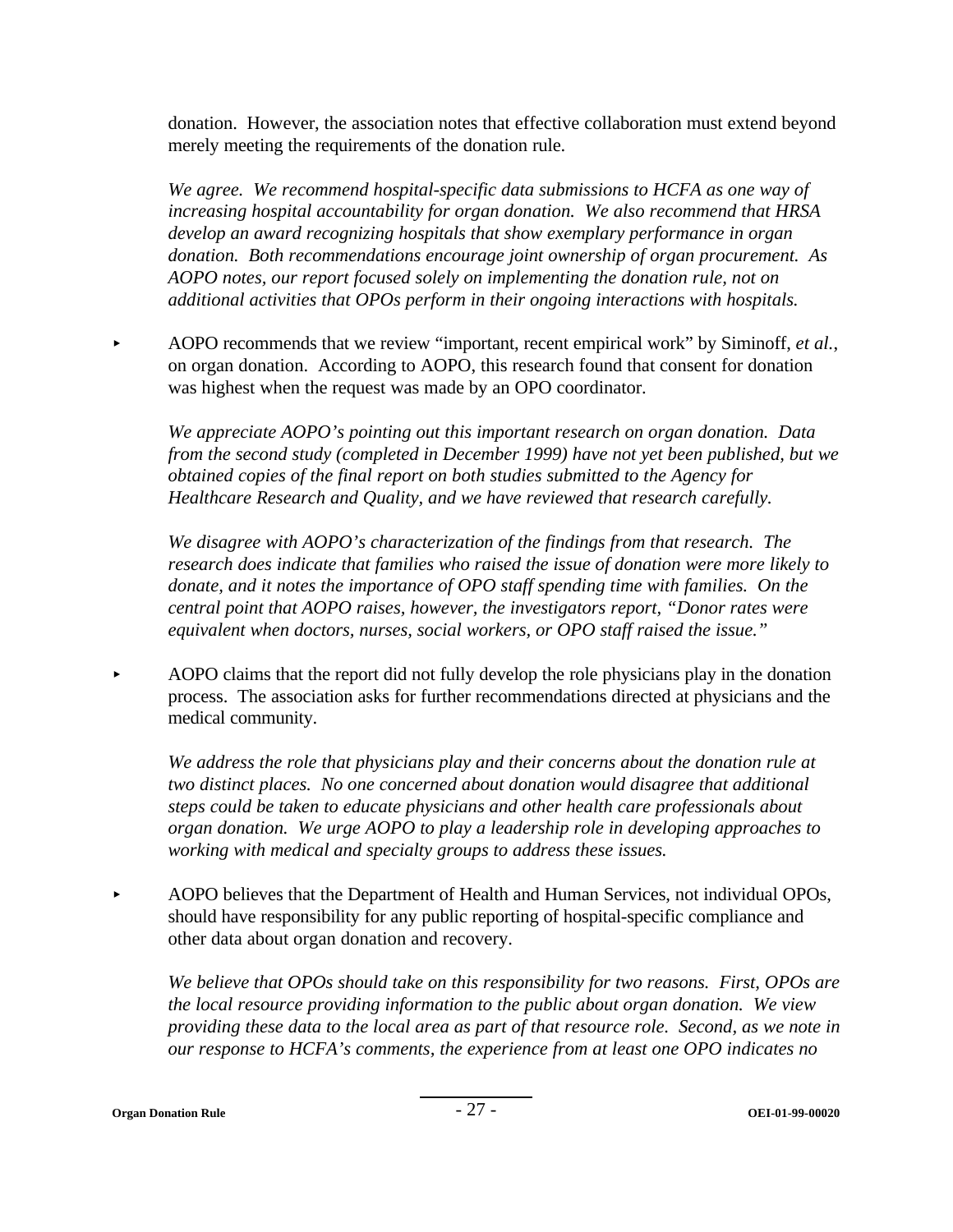*adverse consequences from that effort.* 

 $\blacktriangleright$  AOPO states that there is some evidence to suggest that hospital staff may be taking advantage of designated requestors to exclude OPOs from the donation process.

*We base our finding about designated requestors on survey data from both OPO directors and hospital staff. We believe that this provides balanced evidence on this question. We have added language in the report, based on our survey of hospitals. We found that about 70 percent of hospitals had been offered designated requestor training by the OPO, but that staff in only 44 percent of hospitals had, in fact, been trained.* 

AOPO commented that the report did not include an assessment of the workload impact of the donation rule on OPOs, hospitals, and tissue banks.

*We examined that issue to a limited degree but did not report the data because it did not appear to impact implementation adversely. While 65 percent cited an increase in the number of deaths referred to the OPO, only 2 percent responded that the amount of time it takes staff to notify the OPO about a patient's death posed a major obstacle; and only 2 percent responded that the amount of record keeping required was a major obstacle.* 

AOPO indicates that our report lends weight to conclusions of other research about the inadequacy of population-based performance measures.

*We did not assess the adequacy or inadequacy of population-based performance measures, but we are aware of the concerns that the OPO community has raised about such measures. We believe, and we state in our recommendations, that the data we call for OPOs to submit to HCFA and to HRSA (through the OPTN) could be useful in shedding light on the population mix and causes of death among service area*s.

#### **AOPO's Specific Comments:**

< AOPO claims that it is disingenuous to blame the donation rule for not achieving projected increases in organ donation, and it states that the projection is more of a challenge than a realistic projection.

*Nowhere do we blame the donation rule for not achieving the stated numerical goal. The simple fact of the matter, however, is that the actual increase in donation fell far short of the increase that the Department projected when promulgating this regulation.* 

At several places the association disagrees with our findings and discussion about how OPOs resist using hospital staff to discuss donation.

*As we note above, we base these findings on surveys of and discussions with both the* 

**Organ Donation Rule COEI-01-99-00020 COEI-01-99-00020 COEI-01-99-00020**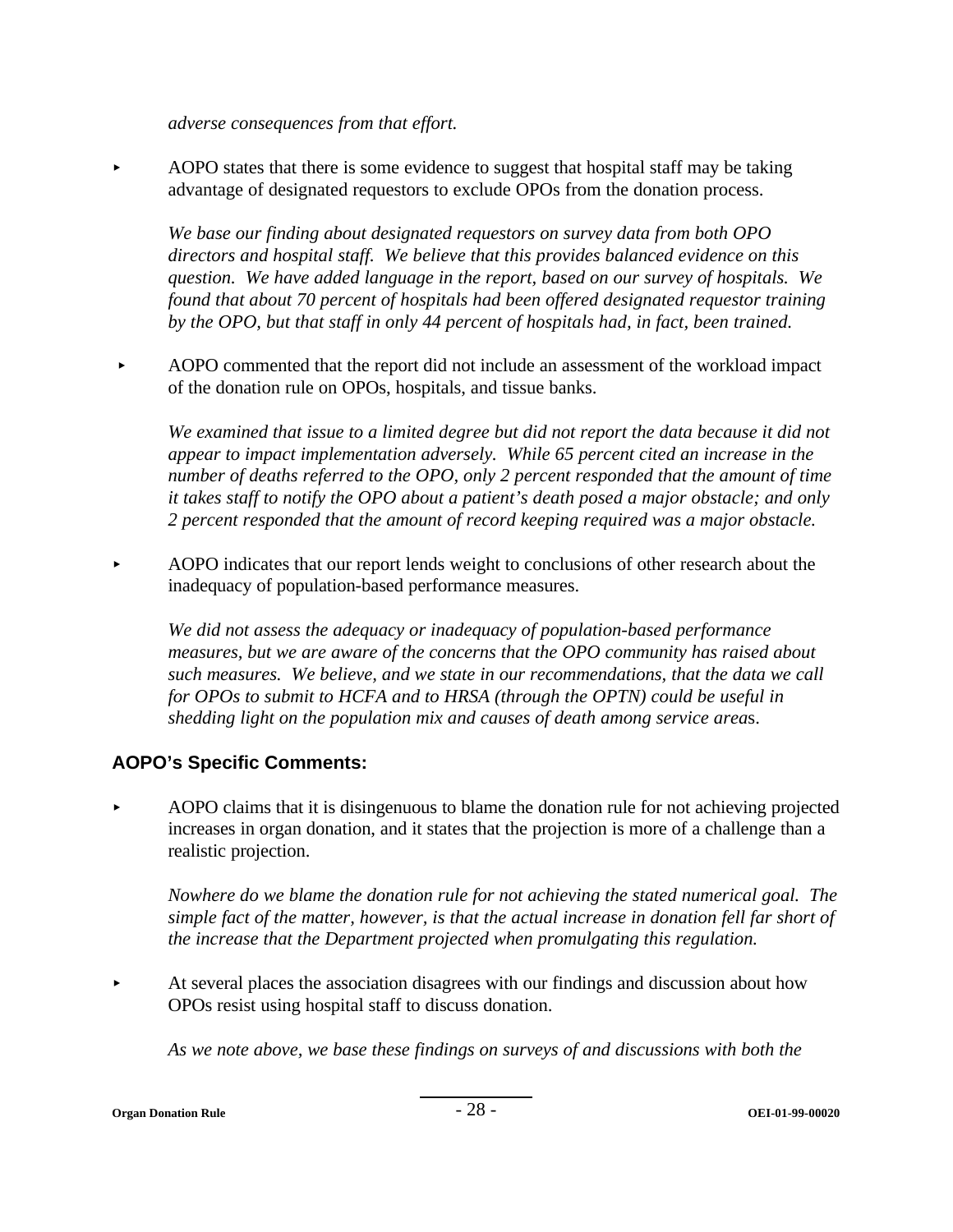*OPO and hospital communities. We acknowledge the expertise and training of OPO staff, their interaction with families, and their ongoing involvement with and knowledge of donation. However, at an organizational level, we found a number of practices that indicate OPO resistance to training and using hospital staff as designated requestors.* 

 $\blacktriangleright$  The association states that OPOs were required to assist hospitals in implementing the donation rule, but did not receive additional funding to do so.

*We recognize that OPOs did not receive additional funding to implement the donation rule. However, an OPO would be able to recover the appropriate portion of those costs through its Medicare cost recovery process. In addition, to the extent that an OPO increased organ procurement, it would realize revenue by placing additional organs.* 

AOPO cautions that a careful definition of the term "imminent death" is required for data collection statistics.

*We recognize that defining "imminent death" requires medical judgement, and that such a definition may differ among physicians, OPOs, and hospitals. We are not proposing that a national definition of imminent death be developed. We would expect an OPO to submit data to HCFA in accordance with the criteria and definition that the OPO uses.* 

### **American Hospital Association**

< Overall, AHA raises concerns about our recommendations related to increased reporting of hospital-specific data on donation. The association believes that "the full freight of increasing organ donation nationwide cannot and should not rest on a regulatory solution."

*Our recommendations proceed from the underlying assumption that data measurement forms the basis for performance improvement. In our efforts to determine the extent to which hospitals are complying with this Medicare condition of participation, and the extent to which organ donation has changed in response to it, it was readily apparent to us that timely data are not available on a voluntary basis. It is for this reason that we recommend that HCFA require the submission of such data.* 

• The association stresses the importance of maintaining collaborative relationships between hospitals and OPOs.

*We agree with the importance of collaborative relationships and cite a number of areas in which they are working well. But we also found areas in which improvements could be made. These areas include expanding the availability of designated requestor training for hospital staff and improving cumbersome operational procedures within hospitals. We hope that AHA will establish its own initiatives to deal with these shortcomings.* 

**Organ Donation Rule** - 29 - **OEI-01-99-00020**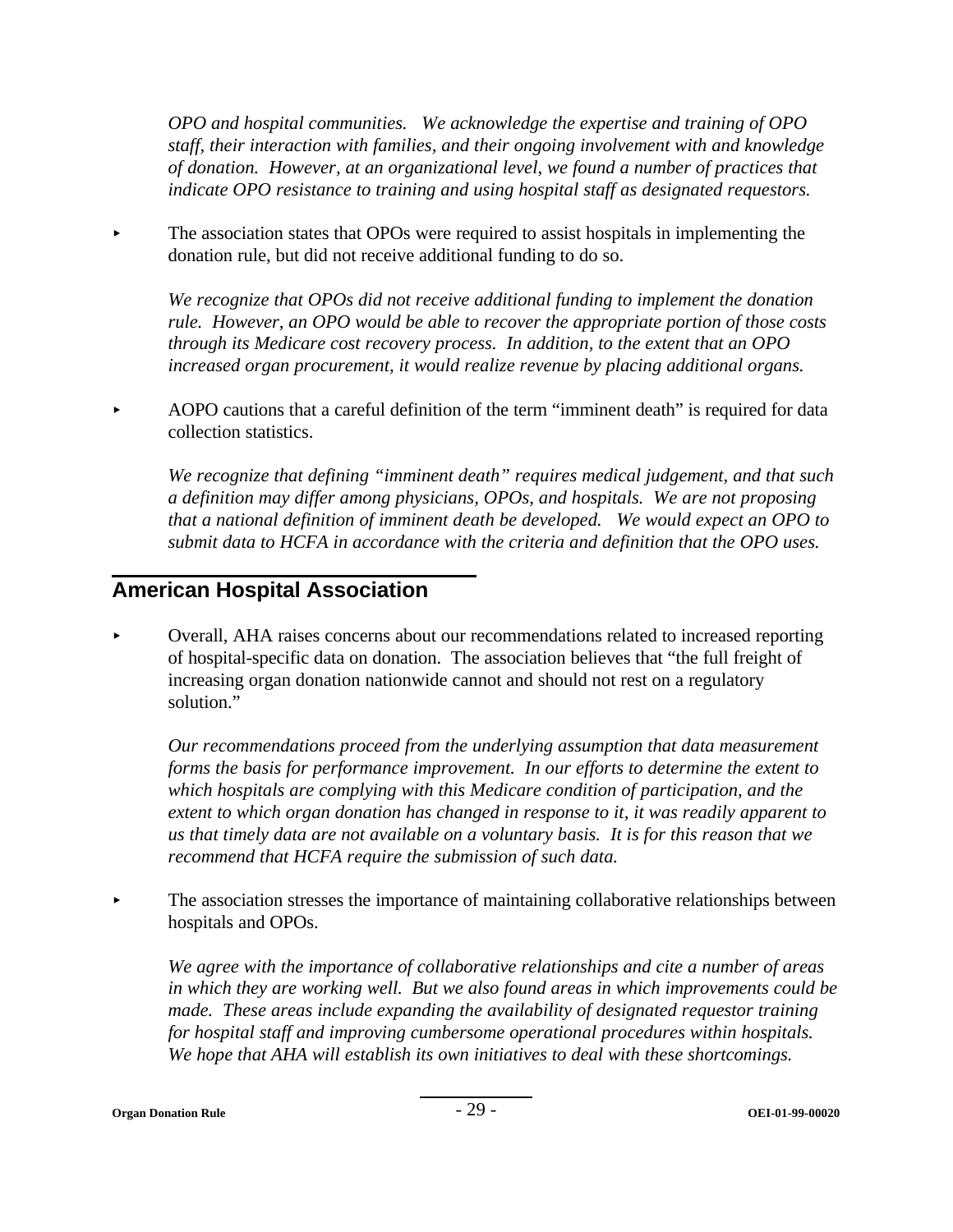< AHA expresses concern about our recommendation that OPOs provide hospital-specific data to the Department on referrals and on organ recovery.

*As we note in our response to HRSA's comments, OPOs already collect these data. We also felt strongly that our suggested approach would minimize the reporting and regulatory burden on hospitals. It seems much simpler (and, indeed, more amenable to the hospital community) to have the 59 OPOs provide these data to the Department, rather than to require each of 5,000 hospitals to submit the data.* 

AHA notes that our report does not address the OPOs' infrastructure capacity to deal with the requirements of the donation rule.

*As we note in our response to AOPO, we examined that issue to a limited degree but did not report the data because it did not appear to impact implementation adversely.* 

< AHA raises concerns that our recommendations would place OPOs in the position of ensuring compliance with a hospital condition of participation.

*Our recommendations do not call on the OPOs to perform a compliance function.*  C*ompliance monitoring would continue to be the responsibility of HCFA, the State surveyors, and the Joint Commission. Our recommendation would merely have the OPOs transmit data that they already collect to HCFA. HCFA could then use those data to assess if and where hospitals are not meeting their obligations.* 

< AHA disagrees with our recommendations that OPOs should make hospital-specific data on donation public. The Association raises concerns that the public might misconstrue these data and the performance of a particular hospital in this regard.

*As we note in our response to HCFA's comments, the experience from at least one OPO indicates no adverse consequences from that effort.* 

< AHA agrees with our recommendation that HRSA support demonstration projects on training and using designated requestors. AHA urges the Department to establish projects to further the research on successful models of securing consent and encouraging donation.

*We welcome the AHA's support of this recommendation. We believe that there are many opportunities to review and publicize effective practices on donation.*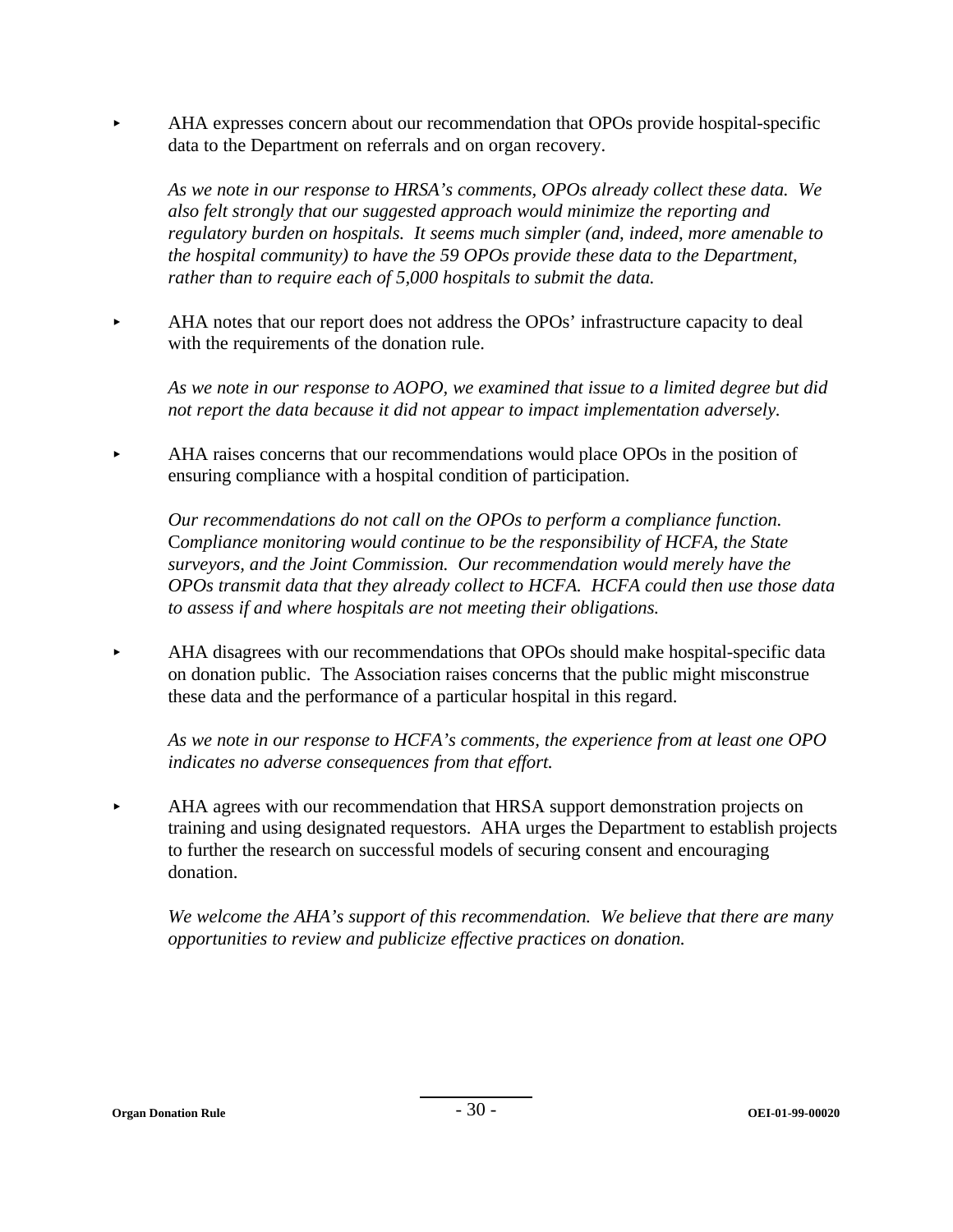## **Methodology**

#### **Data Collection from Organ Procurement Organizations**

We mailed a survey to the executive directors of the 61 organ procurement organizations in October 1999, with a follow-up mailing to those that had not responded in November. We received responses from all 61 OPOs in operation at that time. Since then, two OPOs no longer operate, and their service areas have been subsumed by other OPOs. We use 61 OPOs in reporting our results because that was the number operating at the time of the survey.

#### **Data Collection from Hospitals**

We mailed a survey to the chief executive officer of a stratified random sample of Medicare-certified hospitals in February 2000, with a follow-up mailing to those that had not responded in March.

Our original sample comprised 450 hospitals, selected using HCFA's OSCAR database. We stratified the universe into three groups, based on number of certified beds: hospitals with 100 or fewer beds, hospitals with 101 to 299 beds, and hospitals with 300 or more beds. When compared with the national distribution of Medicare hospitals, this strategy undersamples the smallest hospitals and oversamples the largest hospitals. We chose this sampling scheme because larger hospitals are more likely to see potential organ donors than are smaller hospitals. Because the donation rule applies to all Medicare-certified hospitals, we wanted to have adequate representation among all 3 categories of hospitals.

Therefore, in presenting estimates from our hospital survey, we have weighted the responses to reflect their proportions in the national population. On the following pages, we present the confidence intervals for the variables used in this report, and a nonrespondent analysis. We found no difference between the sample and the population on two key variables: type of hospital and hospital control.

We deleted 3 hospitals from the original sample after internal consultations with other components of the Office of Inspector General, reducing our sample size to 447. We then found that another 8 hospitals had ceased operation, even though they still appeared in the OSCAR database, reducing our sample size to 439. We then found that 5 hospitals were "critical access hospitals," for which the Medicare conditions of participation do not apply and which, therefore, were not subject to the donation rule. This reduced our final sample size to 434 hospitals.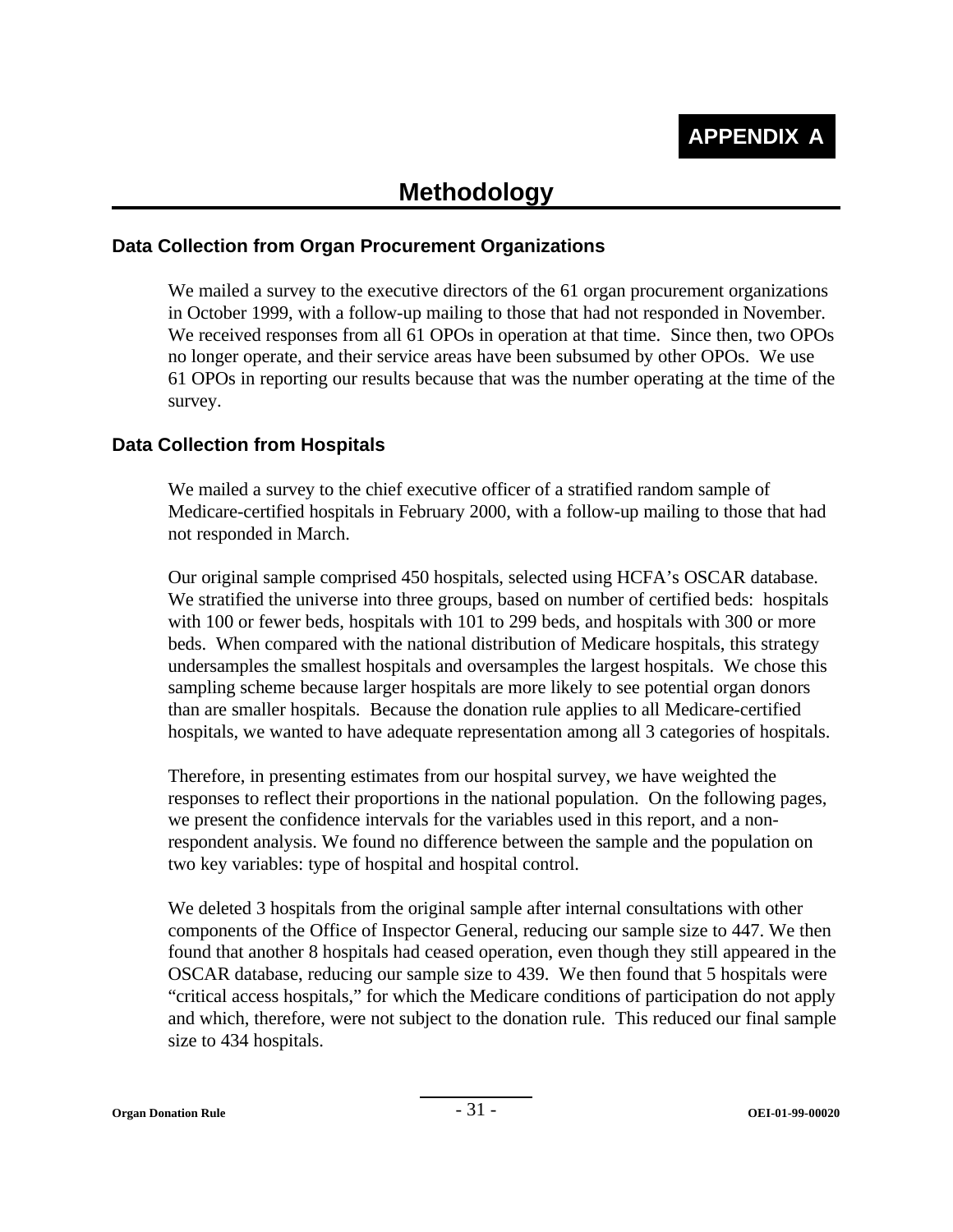We received responses from 357 hospitals, yielding a response rate of 79 percent of the total sample. Deleting the responses from the 4 critical access hospitals yielded a total of 353 responses, or 81 percent of the reduced sample of 434 hospitals.

| <b>Certified</b><br><b>Beds</b> | <b>Population</b> | <b>Sample</b><br><b>Size</b> | <b>Number of</b><br><b>Responses</b> | <b>Response</b><br><b>Rate</b> |
|---------------------------------|-------------------|------------------------------|--------------------------------------|--------------------------------|
| $\epsilon = 100$                | 3,236             | 150                          | 117                                  | 78.0%                          |
| 101-299                         | 1,882             | 150                          | 125                                  | 83.3 %                         |
| $>=$ 300                        | 1,010             | 150                          | 111                                  | 74.0 %                         |
| <b>TOTALS</b>                   | 6,128             | 450                          | 353                                  | 78.4 %                         |

### **Characteristics of Hospital Sample**

#### **Non-Respondent Analysis**

| Item:<br><b>Hospital Type</b>                                 | <b>Respondent</b> | Non-<br><b>Respondents</b> | <b>Total</b> | <b>Percent</b> |  |
|---------------------------------------------------------------|-------------------|----------------------------|--------------|----------------|--|
| General Hospitals                                             | 303 (85.8 %)      | 77 (79.4 %)                | 380          | 79.7 %         |  |
| Other Hospitals                                               | 50 (14.2 %)       | $(20.6\%)$<br>20           | 70           | 71.4 %         |  |
| Total                                                         | 353               | 97                         | 450          | 78.4 %         |  |
| Chi - square statistic = $0.5201$<br>Degrees of freedom $= 1$ |                   |                            |              |                |  |

| ltem:<br><b>Hospital Control</b>                              | <b>Respondents</b> | Non-<br><b>Respondents</b> | <b>Total</b> | <b>Percent</b> |  |
|---------------------------------------------------------------|--------------------|----------------------------|--------------|----------------|--|
| Voluntary non-profit                                          | $(53.8\%)$<br>190  | 55 (56.7 %)                | 245          | 77.6 %         |  |
| Proprietary                                                   | 65 (18.4 %)        | $17(17.5\%)$               | 82           | 79.3 %         |  |
| Public                                                        | $(27.8\%)$<br>98   | 25 (25.8 %)                | 123          | 79.7 %         |  |
| Total                                                         | 353                | 97                         | 450          | 78.4 %         |  |
| Chi - square statistic = $0.0558$<br>Degrees of freedom $= 2$ |                    |                            |              |                |  |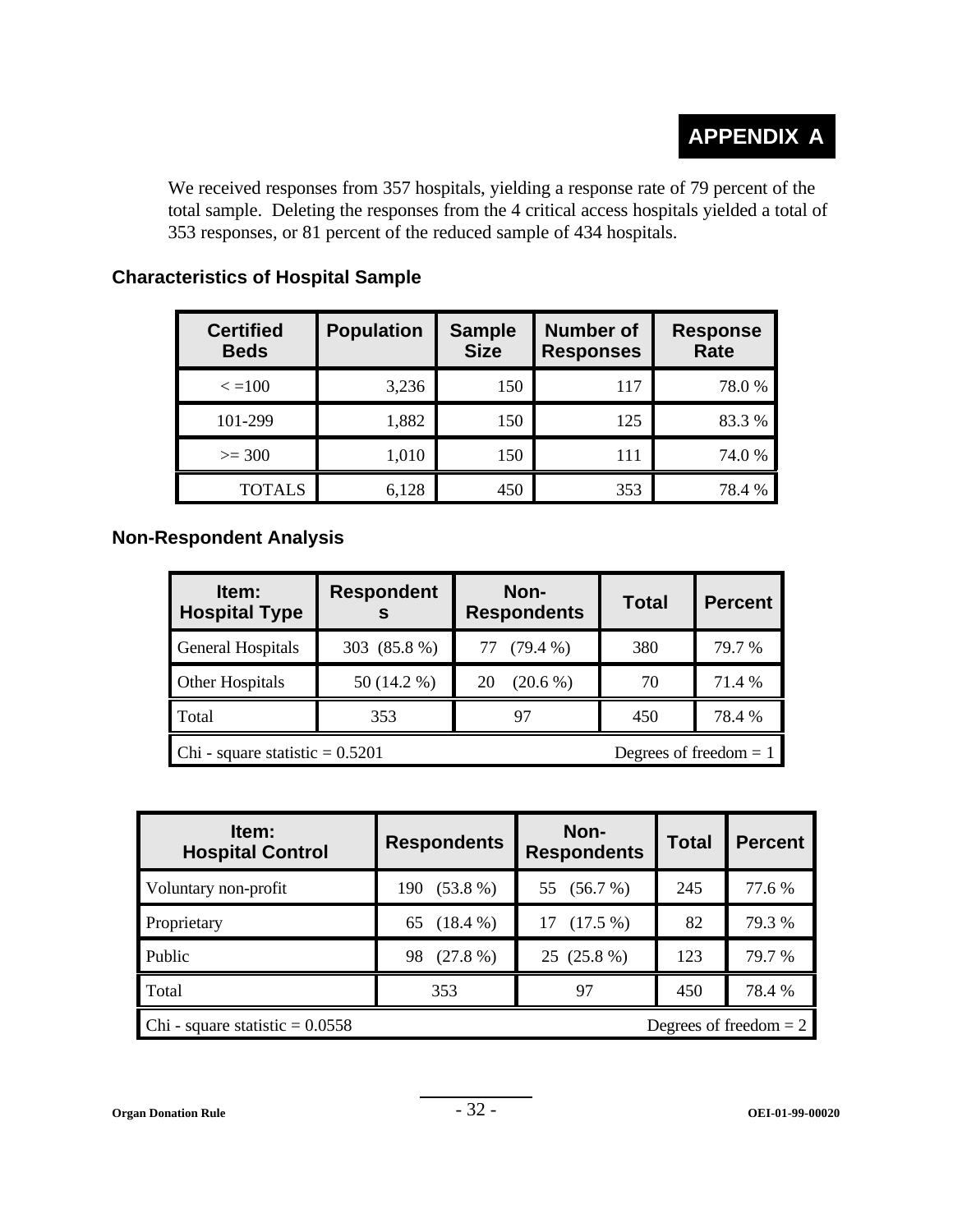### **Confidence intervals for key questions**

| <b>Description</b>                                             | <b>Raw Value</b><br>(%) | Weighted<br>Estimate (%) |             |
|----------------------------------------------------------------|-------------------------|--------------------------|-------------|
| Hospital had voluntary<br>arrangement to report deaths         | 54.5 %                  | 51.3%                    | $+/- 5.8 %$ |
| Increase in deaths referred to<br><b>OPO</b>                   | 66.9%                   | 64.7                     | $+/- 5.6 %$ |
| Increase in imminent deaths<br>referred to OPO                 | 45.2 %                  | 39.8%                    | $+/- 5.4 %$ |
| Time needed to notify OPO about<br>a patient's death           | 2.6%                    | 1.9%                     | $+/- 1.3 %$ |
| Responsiveness of OPO to phone<br>calls                        | 3.2 %                   | 2.3 %                    | $+/- 1.5 %$ |
| OPO offered to train hospital staff<br>as designated requestor | 72.3 %                  | 70.3 %                   | $+/- 5.4 %$ |
| Hospital staff trained as<br>designated requestor by OPO       | 44.3 %                  | 43.7 %                   | $+/- 5.7 %$ |
| Increase in hospital's overall<br>interaction with OPO         | 66.4 %                  | 65.3%                    | $+/- 5.5 %$ |
| Increase in presence of OPO staff<br>in hospital               | 40.7 %                  | 35.6%                    | $+/- 5.2 %$ |
| Increase in responsiveness of<br>OPO to hospital's concerns    | 49.1 %                  | 47.1 %                   | $+/- 5.8 %$ |
| Increase in referral of donors -<br>hospitals $\leq$ 100 beds  | 28.1 %                  |                          | $+/- 8.2%$  |
| Increase in referral of donors -<br>hospitals 101-299 beds     | 50.8%                   |                          | $+/-9.2%$   |
| Increase in referral of donors -<br>hospitals $> = 300$ beds   | 56.8%                   |                          | $+/- 9.2%$  |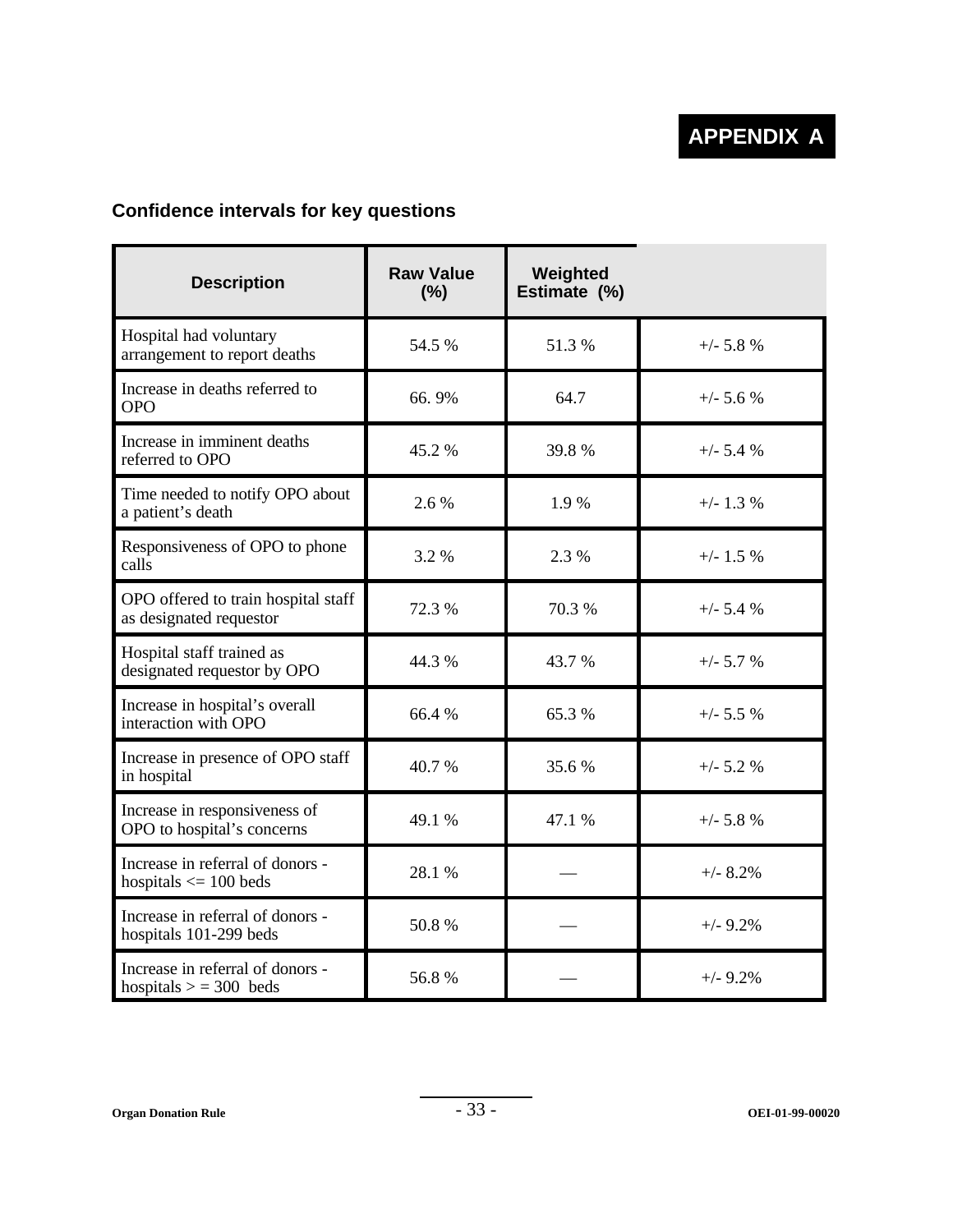#### **Site Visits**

We conducted site visits to the service areas of two OPOs: Southern California Organ Procurement Center (Los Angeles) and Southwest Transplant Alliance (Dallas). During our visits we interviewed staff from the OPO; hospital personnel, including nurses, social workers, administrators, and clergy; hospital-based physicians; and tissue bank staff.

#### **Interviews with OPO Staff and External Stakeholders**

We interviewed, either in person or by telephone, staff from eight additional OPOs. We also interviewed staff from the Association of Organ Procurement Organizations, the American Hospital Association, the American Association of Tissue Banks, and the Eye Bank Association of America.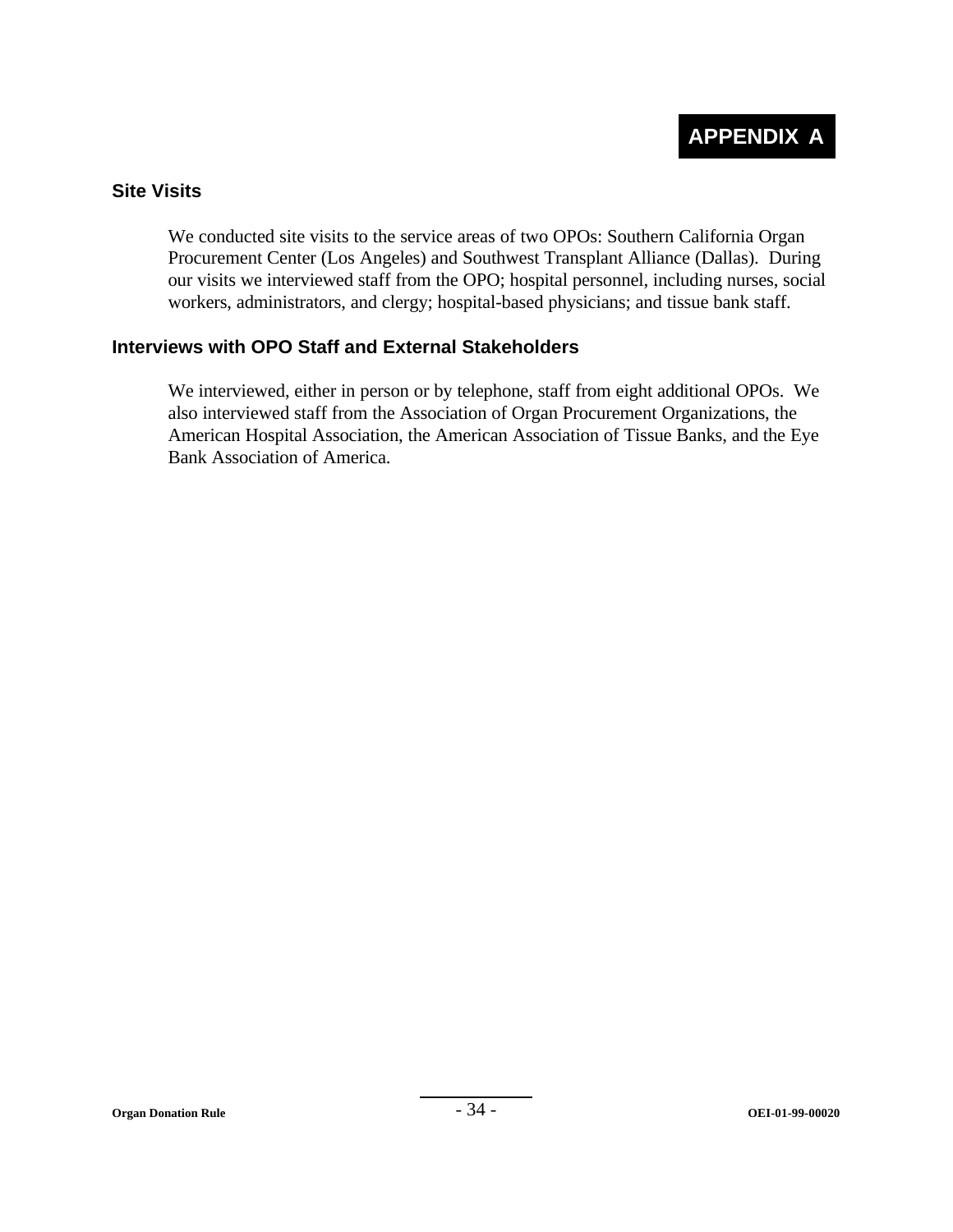

# **Comments on the Draft Report**

In this appendix we present the full text of comments of the parties that responded to our draft report. We present them in the following order:

- Health Care Financing Administration
- Health Resources and Services Administration
- Association of Organ Procurement Organizations
- American Hospital Association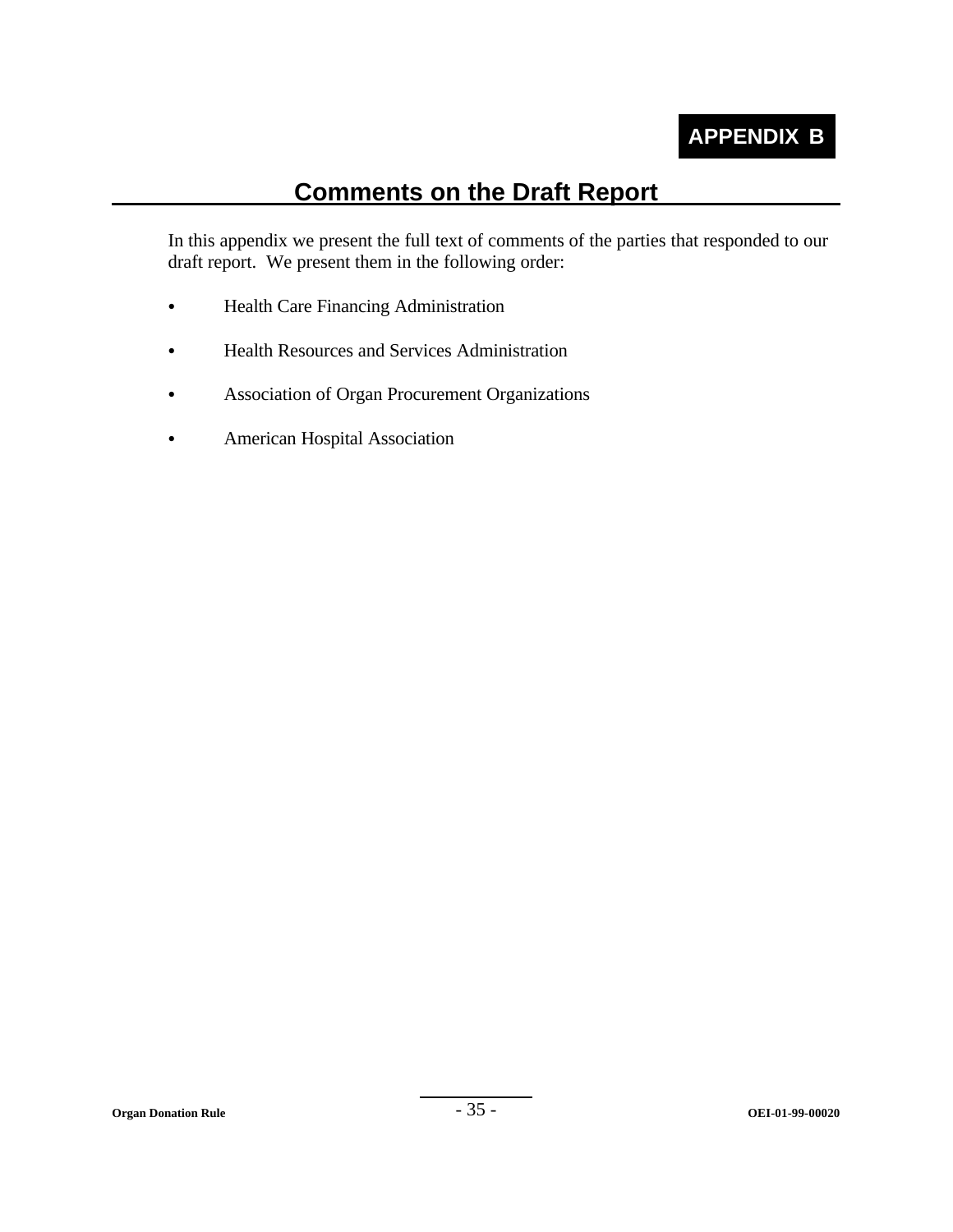# **APPENDIX B**

|          |                                                                                                                                                                                                                                                                                                                                                                                                                                                                                                                                                                                                                                                                                                                                                                                                                                                                                                                                                                                                                                                                                                                                                                                                                 | The Administrator<br>Washington, D.C. 20201                                                |
|----------|-----------------------------------------------------------------------------------------------------------------------------------------------------------------------------------------------------------------------------------------------------------------------------------------------------------------------------------------------------------------------------------------------------------------------------------------------------------------------------------------------------------------------------------------------------------------------------------------------------------------------------------------------------------------------------------------------------------------------------------------------------------------------------------------------------------------------------------------------------------------------------------------------------------------------------------------------------------------------------------------------------------------------------------------------------------------------------------------------------------------------------------------------------------------------------------------------------------------|--------------------------------------------------------------------------------------------|
| DATE:    | <b>JUL 3 1 2000</b>                                                                                                                                                                                                                                                                                                                                                                                                                                                                                                                                                                                                                                                                                                                                                                                                                                                                                                                                                                                                                                                                                                                                                                                             |                                                                                            |
| TO:      | June Gibbs Brown<br>Inspector General                                                                                                                                                                                                                                                                                                                                                                                                                                                                                                                                                                                                                                                                                                                                                                                                                                                                                                                                                                                                                                                                                                                                                                           |                                                                                            |
| FROM:    | Nancy-Ann Min DeParle Nancy-1<br>Administrator                                                                                                                                                                                                                                                                                                                                                                                                                                                                                                                                                                                                                                                                                                                                                                                                                                                                                                                                                                                                                                                                                                                                                                  | alay                                                                                       |
| SUBJECT. | Office of Inspector General (OIG) Draft Report: AMedicare Conditions of<br>Participation for Organ Donation: An Early Assessment of the New Donation<br>Rule," (OEI-01-99-00020)                                                                                                                                                                                                                                                                                                                                                                                                                                                                                                                                                                                                                                                                                                                                                                                                                                                                                                                                                                                                                                |                                                                                            |
|          | (HCFA) Medicare Conditions of Participation (COP) for organ donation. I am pleased that your                                                                                                                                                                                                                                                                                                                                                                                                                                                                                                                                                                                                                                                                                                                                                                                                                                                                                                                                                                                                                                                                                                                    | OIG has made in assessing the implementation of the Health Care Financing Administration's |
|          | findings show that hospitals and organ procurement organizations (OPOs) have made progress in<br>implementing the organ donation rule.<br>It is of the utmost importance that the organizations that receive and distribute organs for human<br>transplantation be able to do that job well. The patients who need organ transplantation must<br>come first. To assure high quality in this vital area, HCFA applies performance standards to all<br>OPOs. The OPOs must meet those standards, which are set by statute and regulation, in order to<br>remain a part of the Medicare program. There are 59 OPOs nationwide that play a critical role in<br>identifying and supplying organs for people who need transplants. An important part of their job<br>is making the public aware of the need for donations and encouraging donors. It is important that<br>standards be maintained if there is to be an adequate supply of donated organs for those who<br>need transplants. Very few OPOs fail to meet these standards, but where they do fall short of<br>participation standards, HCFA has procedures it follows to assure that service continues and an<br>adequate supply of organs is available. |                                                                                            |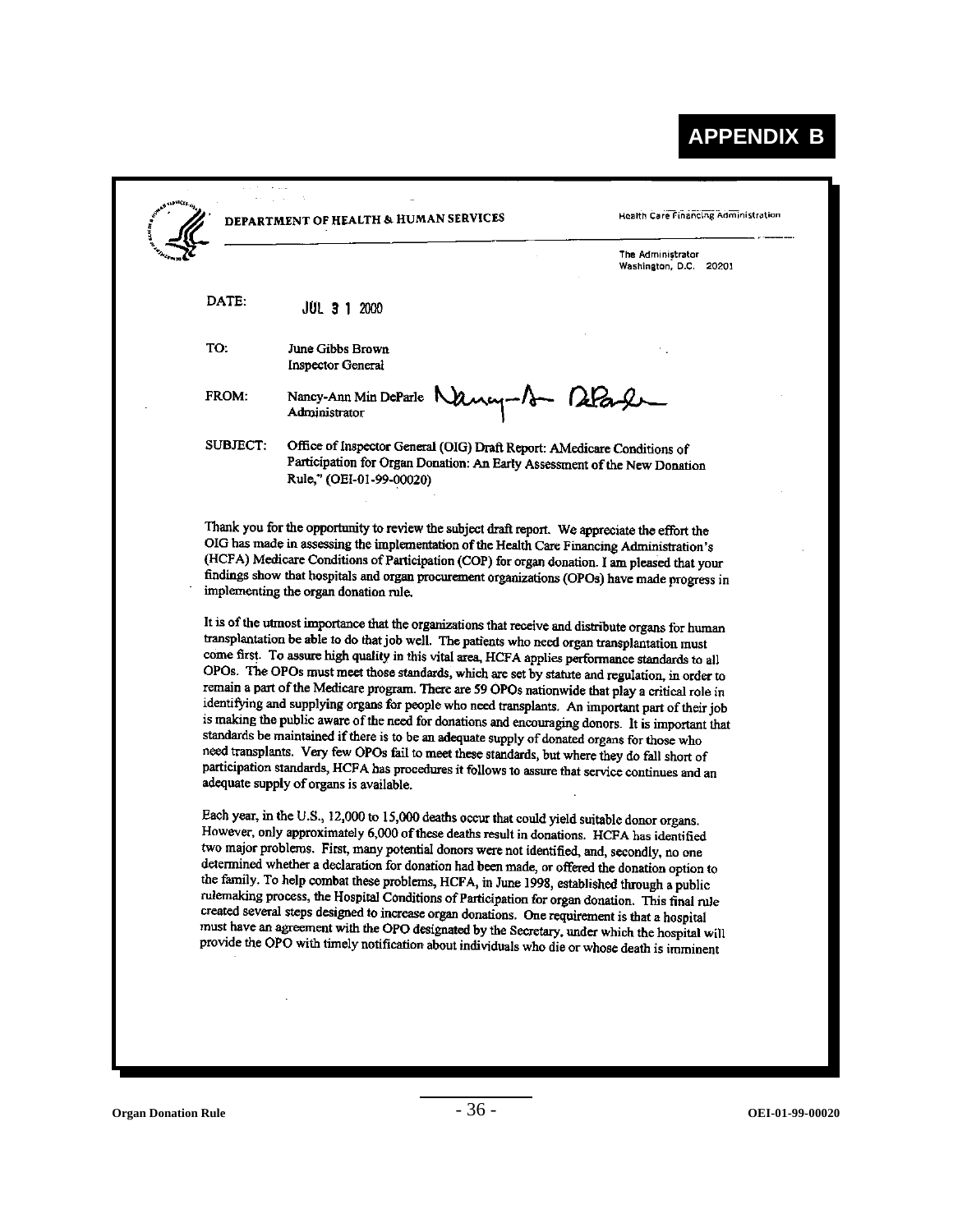in the hospital. The hospital must also have an agreement with at least one tissue bank and one eye bank to cooperate in the retrieval, processing, preservation, storage, and distribution of tissue and eyes, as long as the agreement does not interfere with organ donation. The final rule also requires a hospital to ensure, in collaboration with the OPO with which it has an agreement, that the family of every potential donor is informed of its option to donate. In addition, transplant hospitals must provide organ-transplant data, when requested by the Organ Procurement and Transplantation Network, the Scientific Registry, OPOs and the Department of Health and Human Services. The organ donation provisions are intended to ensure that hospitals identify those deaths, that might result in organ donation, and ensure that families are given the opportunity to donate.

This final rule is the centerpiece of the National Organ and Tissue Donation Initiative launched by the Clinton Administration. Although the expected 20 percent increase in organ donation in the first two years of the regulation has not taken place, HCFA will continue to work to make sure we reach the 20 percent goal as quickly as possible.

Attachment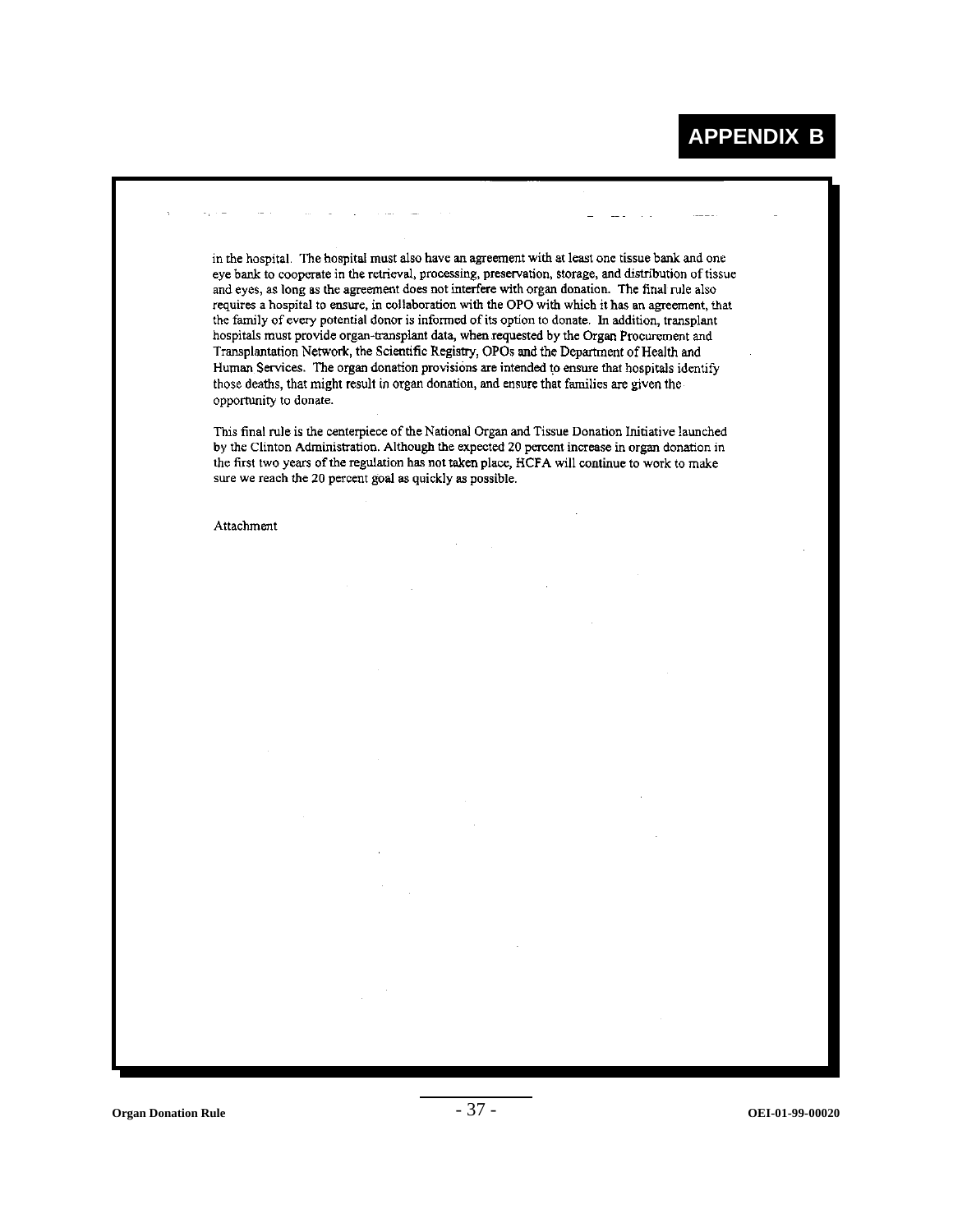Our specific comments on OIG recommendations are as follows:

#### **OIG** Recommendation

HCFA should revise the Medicare conditions of coverage for OPOs to make them more accountable for implementation of the donation rule.

- HCFA should require OPOs to provide hospital-specific data on referrals and on organ recovery.
- HCFA should require OPOs to make hospital-specific data on donation publicly available.

#### **HCFA** Response

We agree that effective implementation of the Medicare hospital conditions of participation for organ, tissue, and eye procurement requires accountability by OPOs as well as hospitals. We welcome the OIG's recommendation that HCFA change the OPO conditions for coverage to increase OPOs' accountability. As we develop new conditions for OPOs, we will explore ways in which additional data, including demographic data, medical indicators, consent information, and hospital death and referral data, can be obtained by HCFA and used to assess OPO effectiveness and hospital compliance. In addition, we will consider whether such data would be useful in the OPO certification process.

As a first step in developing new conditions of coverage for OPOs, HCFA has contracted with the Harvard School of Public Health to further study a model for estimating organ donation potential by OPO service area. The model was developed by Harvard and the Partnership for Organ Donation and published in the American Journal of Public Health in November 1998. It uses publicly available hospital data, such as Medicare case-mix index to estimate the number of potential donors.

Current HCFA regulations require each OPO to meet four out of five performance standards, based on the population in each OPO's service area (for example, number of donors per million population). In its November 1997 report, the General Accounting Office urged HCFA to investigate methods for estimating donor potential that could be used as alternatives to population. Under the current contract, Harvard is applying their model nationwide to produce an estimate of organ donor potential for each of the 59 OPO service areas. Results are expected by September 2000. If the Harvard model appears to be a reasonable option, HCFA will consider it as one of a number of alternatives to be considered in a notice of proposed rulemaking.

We believe the OIG's recommendation that HCFA should require OPOs to make hospitalspecific data on donation publicly available has merit and should be considered. In doing this, HCFA will weigh the value of making such data public against the possibility that the data could be misinterpreted and fuel the fears of individuals who believe a hospital's success in organ donation means that the need for transplantable organs takes precedence over saving patients in that facility.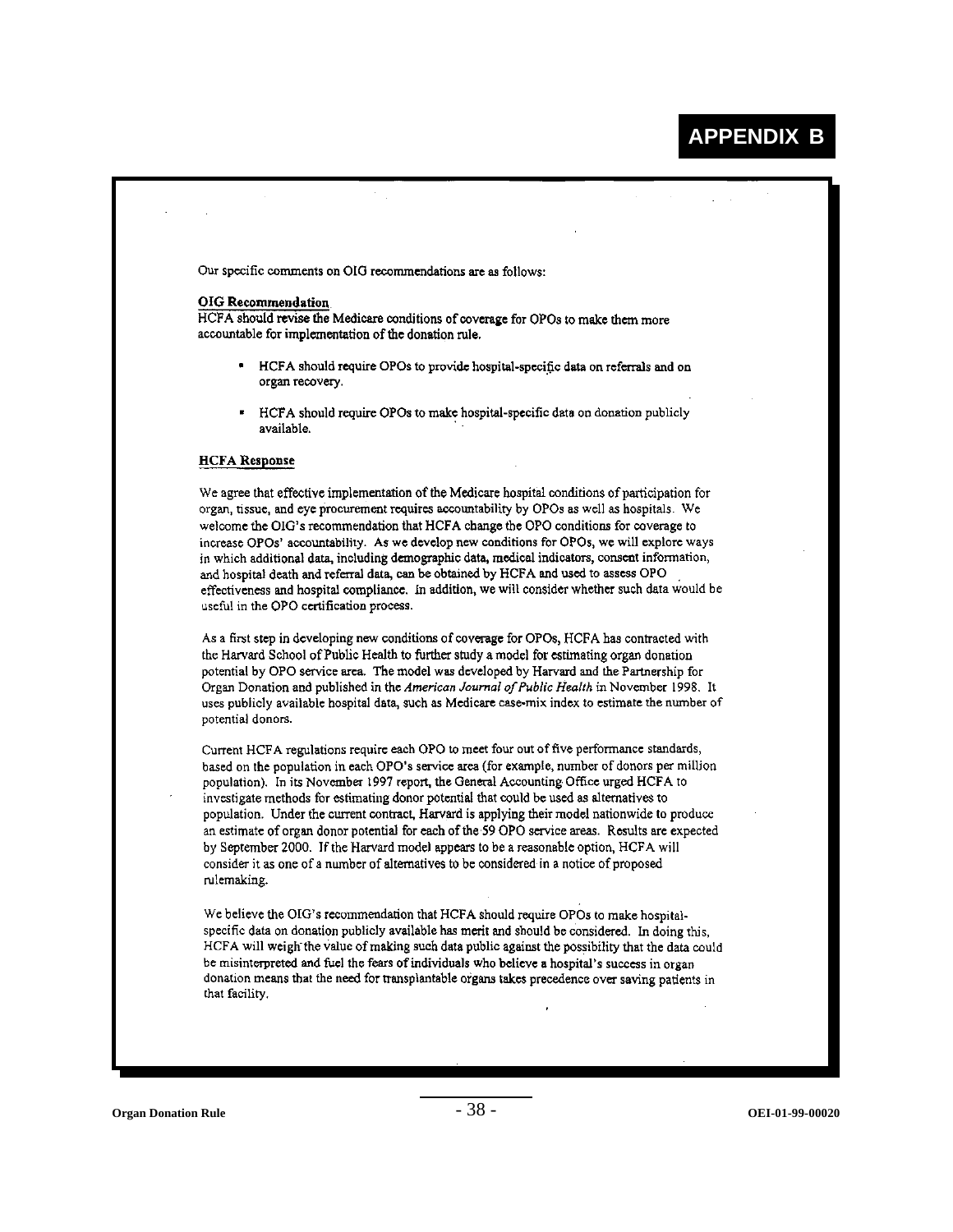#### Technical Comments:

Page 7, 4<sup>th</sup> paragraph (1<sup>tt</sup>, par. under the heading Organ Procurement Organizations"): We would note that the characterization of the OPO certification period is not entirely accurate. The Balanced Budget Act of 1997 (BBA) amended Section 1138(b)(1)(A)(ii) of the Social Security Act to permit the Secretary of HHS to expand the certification period of OPO from two years to four if the Secretary determines appropriate for an organization on the basis of its past practices." See Section 4642 of the BBA (Pub.L. 105-33, Sec. 4642). We would recommend revising this paragraph to reflect the statutory change.

 $\overline{\mathbf{r}}$ 

Appendix, Page 27, note 4, and Page 28, note 9: Per 42 C.F.R. 486.310(b). OPOs must meet at least 75% of the national mean on four (not three) of the five performance standards. This note should be revised to reflect this.

At the bottom of Page 17, the report mentions the Consortia leads and indicates they are responsible for training State surveyors. It fails to mention that in this context States survey only hospitals; HCFA regional office staff conducts OPO surveys.

Many of the OPOs use the services of Statline as an intermediary in obtaining information about pending deaths in hospitals. OPOs and hospitals should be encouraged to collaborate their efforts through Statline.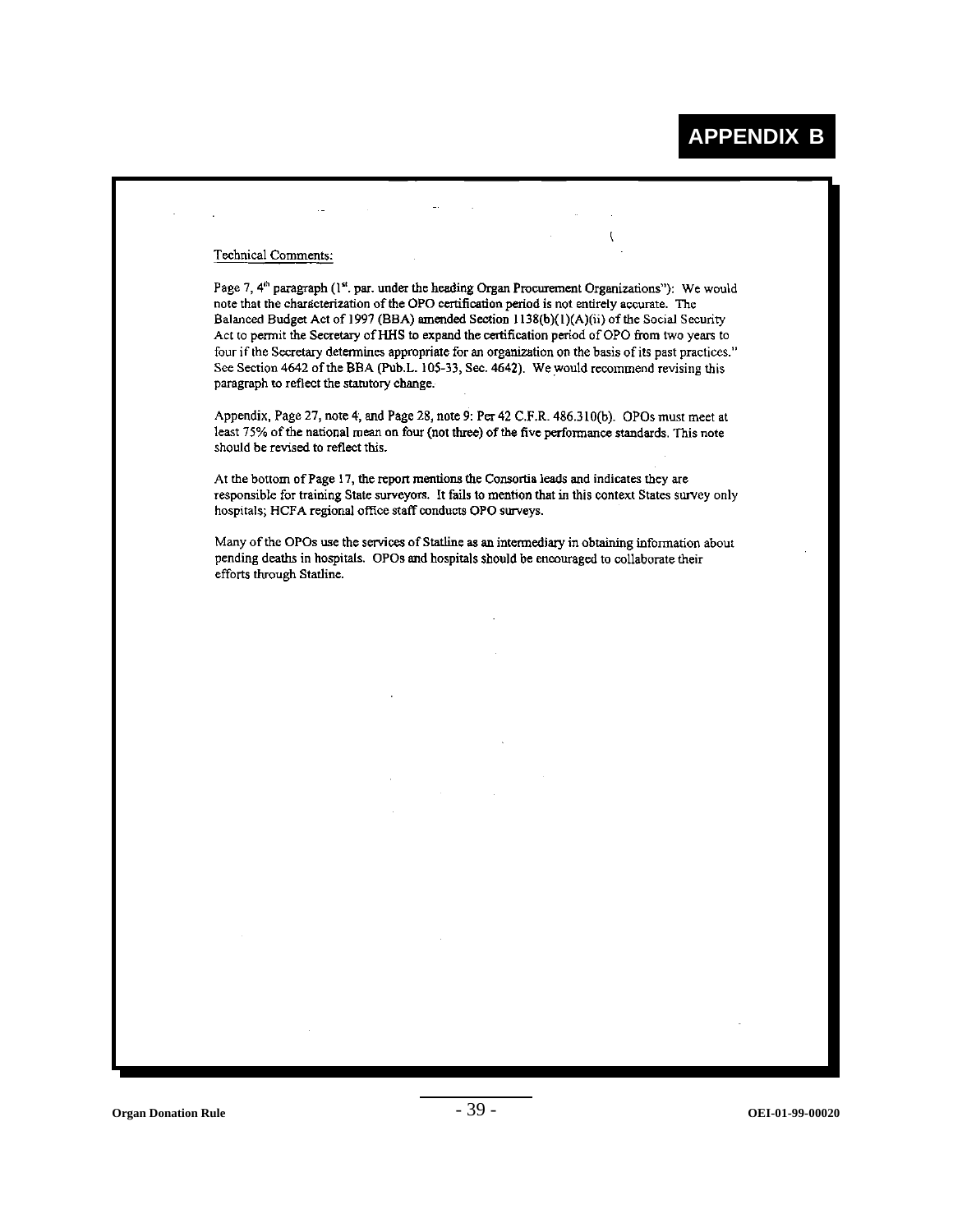# **APPENDIX B**

|            |                                                                                                                                                                          | Health Resources and<br>Services Administration<br>Rockville MD 20857 |
|------------|--------------------------------------------------------------------------------------------------------------------------------------------------------------------------|-----------------------------------------------------------------------|
| TO:        | Inspector General, OS                                                                                                                                                    |                                                                       |
| FROM:      | Deputy Administrator                                                                                                                                                     |                                                                       |
| SUBJECT:   | Office of Inspector General (OIG) Draft Report "Medicare Conditions of<br>Participation for Organ Donation: An Early Assessment of the Donation Rule"<br>OEI-01-99-00020 |                                                                       |
| report.    | Attached in accordance with your May 26 request are HRSA's comments to the subject draft                                                                                 |                                                                       |
|            | Staff questions may be referred to Jeanellen Kallevang at (301) 443-5181.                                                                                                |                                                                       |
|            | $\mathcal{P}$ 1.                                                                                                                                                         |                                                                       |
|            | Thomas G. Morford                                                                                                                                                        |                                                                       |
| Attachment |                                                                                                                                                                          |                                                                       |
|            |                                                                                                                                                                          |                                                                       |
|            |                                                                                                                                                                          |                                                                       |
|            |                                                                                                                                                                          |                                                                       |
|            |                                                                                                                                                                          |                                                                       |
|            |                                                                                                                                                                          |                                                                       |
|            |                                                                                                                                                                          |                                                                       |
|            |                                                                                                                                                                          |                                                                       |
|            |                                                                                                                                                                          |                                                                       |
|            |                                                                                                                                                                          |                                                                       |
|            |                                                                                                                                                                          |                                                                       |
|            |                                                                                                                                                                          |                                                                       |
|            |                                                                                                                                                                          |                                                                       |
|            |                                                                                                                                                                          |                                                                       |

П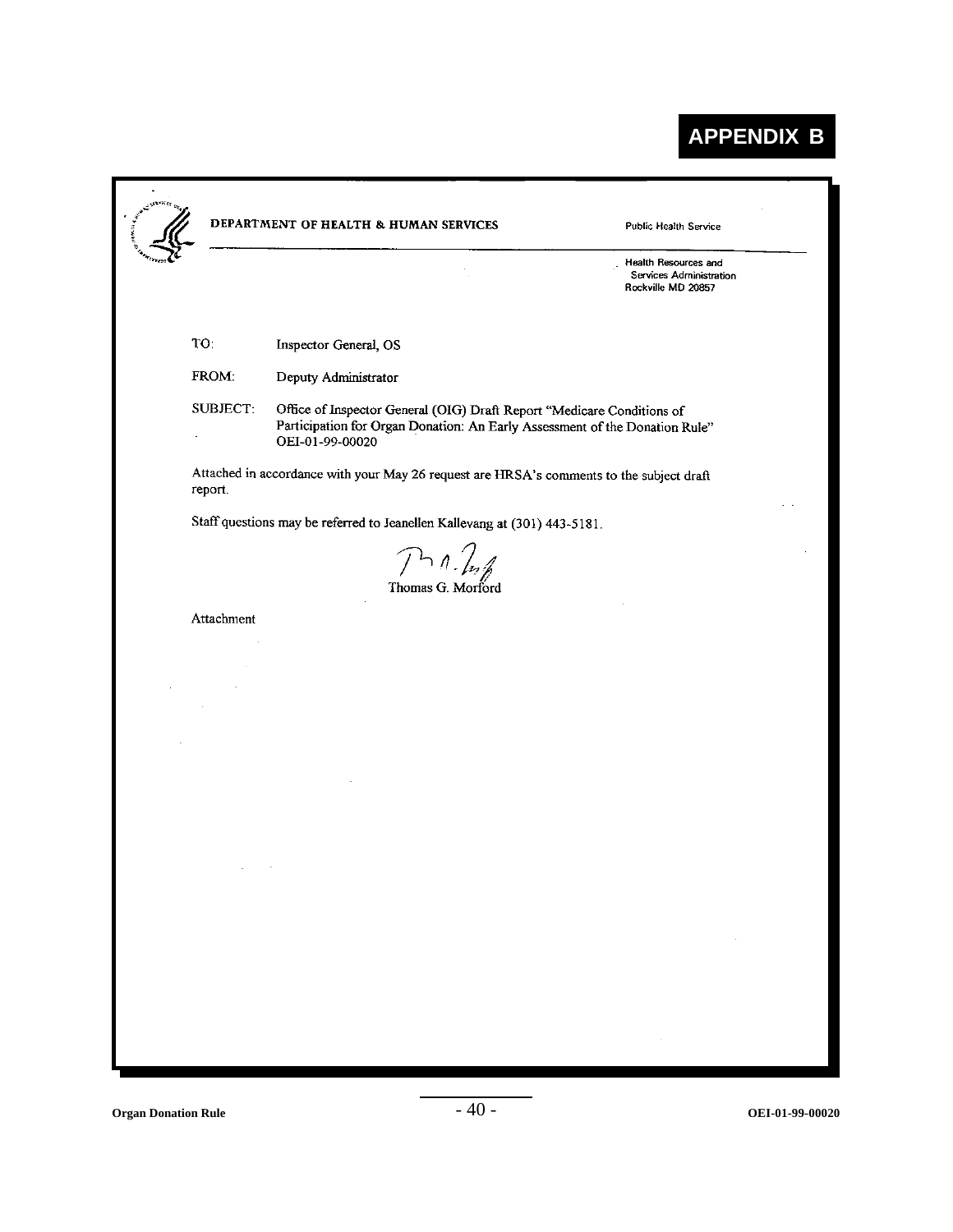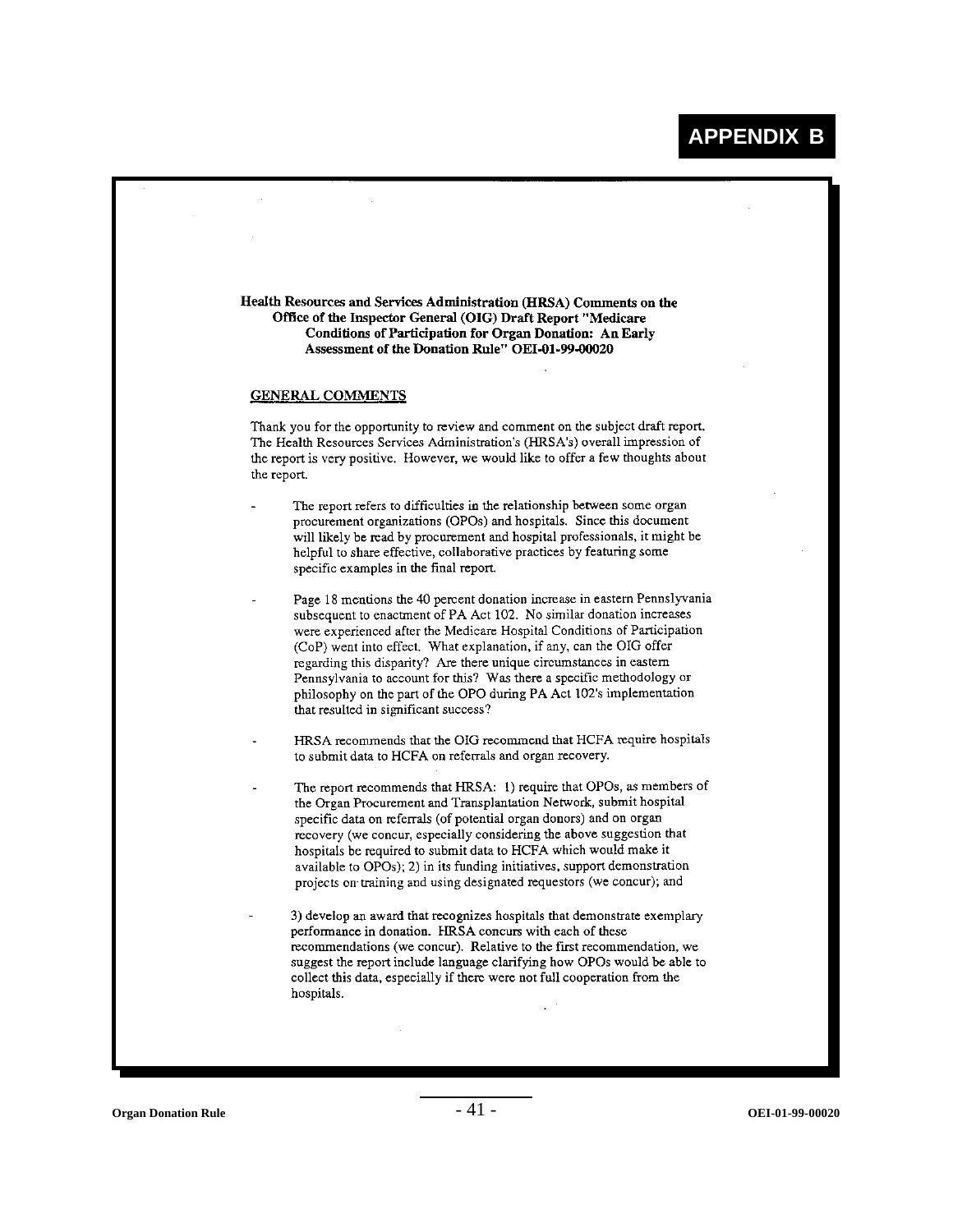## **APPENDIX B**

# **AORO**

Association of Organ Procurement Organizations

July 14, 2000

June Gibbs Brown **Inspector General** Department of Health and Human Services Washington DC 20201

Dear Ms. Brown:

Susan Gunderson, Minnesota President Dennis Heinrichs, Florida President-Elect Robert Richie, M.D., Tennessee Medical Advisor Mitchell Henry, M.D., Ohio Medical Advisor Elect Thomas Beyersdorf, Michigan Secretary/Treasurer Ewa Bardach, Iowa Council Representative Michael Seely, Oregon Immediate Past-President Paul M. Schwab, Virginia **Executive Director** 

Thank you for providing the Association of Organ Procurement Organizations (AOPO) an opportunity to review and comment on your draft inspection report providing an early assessment of hospitals' and organ procurement organizations' (OPOs) responses to the Medicare hospital conditions of participation (COP) for organ donation. The Association has consistently been a strong supporter of these regulations and welcomes this opportunity to comment on the subject report.

#### **General Comments**

 $\mathbf{1}$ . An underlying presumption of the Report is that organ donation will substantially and immediately increase nationally if there is significantly increased or complete hospital compliance with the COP on routine referral. Although AOPO believes that the COP is a necessary condition for raising the levels of organ donation and recovery, considerations relevant to public and health professional attitudes, as well as causes and rates of death, need to be included in any general assessment of current and future trends regarding organ donation. This recognition needs to be made explicitly in the Report, particularly to avoid perpetuating an unrealistic expectation that 100 percent compliance with COP is a necessary and sufficient condition for remedying the ongoing shortage in organs available for transplantation.

 $2.$ AOPO commends the Report in its call for joint ownership and accountability between the OPO and the hospital. The Association has been on the record with DHHS on earlier occasions calling for such shared accountability. Significantly, however, the Report falls short of extending this concept to organ donation and conversion generally. Although we recognize that the Report's focus is on the COP, recognition should be given in the Report and to DHHS of the importance in applying performance measures regarding effectiveness in organ recovery to both hospitals and OPOs. Hospital accountability for referrals of deaths and imminent deaths alone does not address broader hospital ownership of ongoing

Share your life. Share your decision.<sup>®</sup>

One Cambridge Court . 8110 Gatehouse Road . Suite 101 West . Falls Church, VA 22042 . 703-573-AOPO . Fax 703-573-0578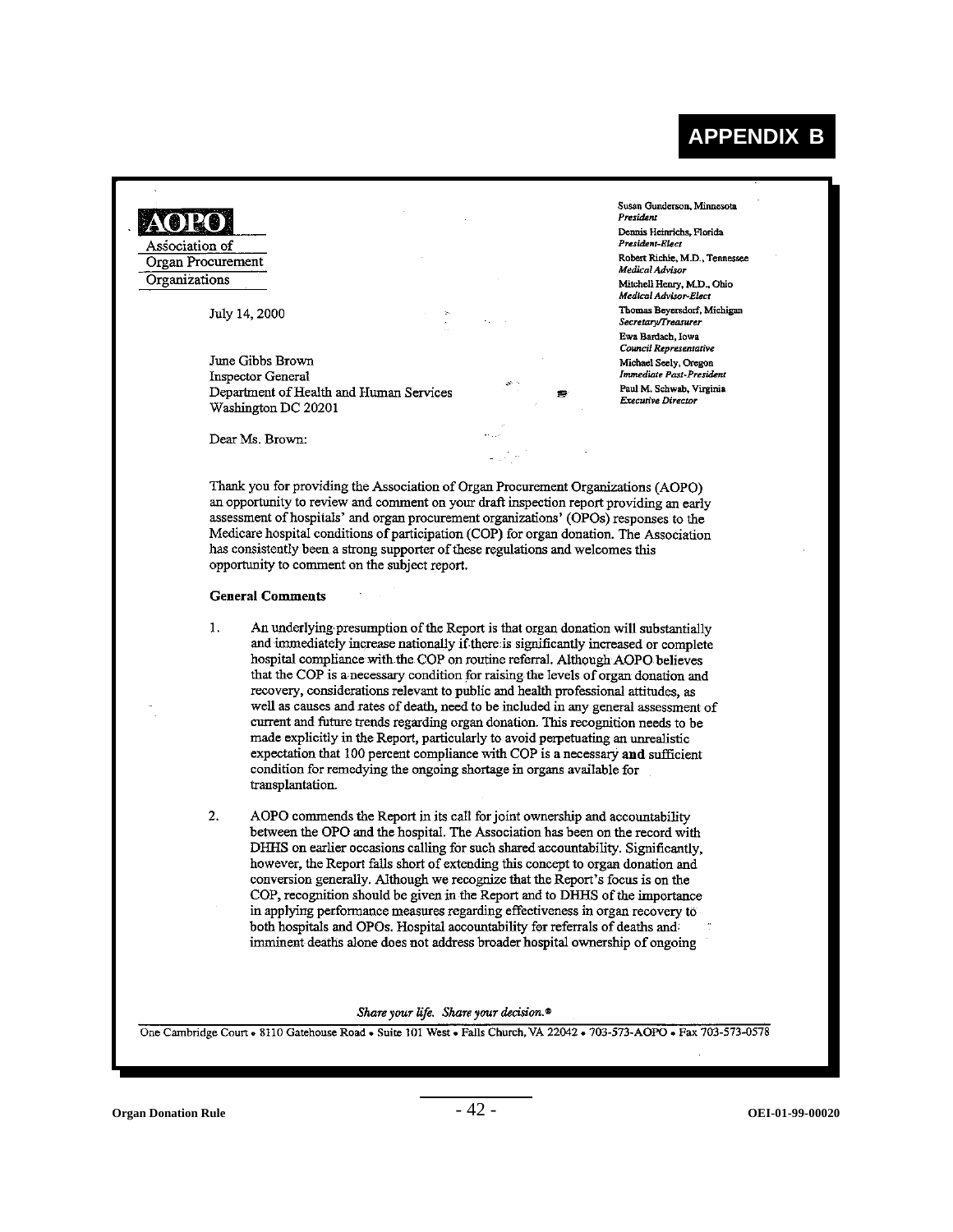|    | efforts and attitudes for increasing organ donation and recovery (e.g. timely<br>availability of hospital operating rooms for organ recovery.)                                                                                                                                                                                                                                                                                                                                                                                                                                                                                                                                                                                                                                                                                                                                                                                                                                                                                                                                                                                                                                                                                                                                                                                                                                                                                                                                                                                                                                                                                                                                                                       |
|----|----------------------------------------------------------------------------------------------------------------------------------------------------------------------------------------------------------------------------------------------------------------------------------------------------------------------------------------------------------------------------------------------------------------------------------------------------------------------------------------------------------------------------------------------------------------------------------------------------------------------------------------------------------------------------------------------------------------------------------------------------------------------------------------------------------------------------------------------------------------------------------------------------------------------------------------------------------------------------------------------------------------------------------------------------------------------------------------------------------------------------------------------------------------------------------------------------------------------------------------------------------------------------------------------------------------------------------------------------------------------------------------------------------------------------------------------------------------------------------------------------------------------------------------------------------------------------------------------------------------------------------------------------------------------------------------------------------------------|
| 3. | The Report cites the earlier empirical research used by DHHS to develop the COP<br>and designated requestor requirement. That research included a finding that<br>consent for organ donation is highest when one of the practices includes that "the<br>request is made by the OPO coordinator and a member of the hospital staff<br>together." Although the Report relies heavily on this research to develop its<br>findings and recommendations, no reference is provided to important, recent<br>empirical work on the matter of increasing consent, which has been sponsored by<br>the Agency for Health Care Quality. As Siminoff, et. al., have found in their first<br>study (HS 06579), the major limiting factor in the success of required request<br>State laws (i.e. the forerunners to the Federal COP) to significantly increase the<br>number of organs recovered was the families' frequent refusal to consent to<br>donation. Their second study (HS 08209), completed in December, 1999, noted<br>that the request for donation was most effective when the key requestor was an<br>OPO coordinator. That study also identified other factors relevant for increasing<br>the effectiveness of the consent approach (e.g. that the first person to discuss<br>donation with the family was not a physician; that families were not told by a<br>health care provider that they were required by law to request donation, etc.).<br>These research findings, in our view, are sufficiently significant for the Office of<br>Inspector General to review the ACHR-supported work and revisit its theses,<br>findings, and recommendations in the Report before publishing it as a final<br>document. |
| 4. | The Report's treatment of the role of physicians in the overall organ donation and<br>recovery process is insufficiently developed. We would direct the staff's attention<br>to the latest edition of AMA News (July 10-17), which carries an article<br>addressing physician concerns regarding the COP. Noticeably absent from the<br>Report, furthermore, are any recommendations to DHHS and national<br>organizations for addressing this area, including attention to this matter in medical<br>education curricula, collaborative initiatives with relevant physicians' groups (e.g.<br>neurological surgeons and neurologists), etc.                                                                                                                                                                                                                                                                                                                                                                                                                                                                                                                                                                                                                                                                                                                                                                                                                                                                                                                                                                                                                                                                         |
| 5. | The Report correctly notes that the OPO community has adopted a collegial<br>model for its interactions with the hospital community. We believe that this<br>approach, strengthened by the concept of joint accountability noted above,<br>represents the most productive approach for increasing organ donation and<br>recovery. To that end, should DHHS mandate the regular receipt from OPOs of<br>hospital-specific compliance and associated data, we would submit that DHHS,<br>not the OPO community, should have the responsibility for any public reporting<br>of the information. Collaborative relationships, in our view, would be seriously<br>undermined by any requirement for public reporting on the part of the OPO<br>community.                                                                                                                                                                                                                                                                                                                                                                                                                                                                                                                                                                                                                                                                                                                                                                                                                                                                                                                                                                 |
|    |                                                                                                                                                                                                                                                                                                                                                                                                                                                                                                                                                                                                                                                                                                                                                                                                                                                                                                                                                                                                                                                                                                                                                                                                                                                                                                                                                                                                                                                                                                                                                                                                                                                                                                                      |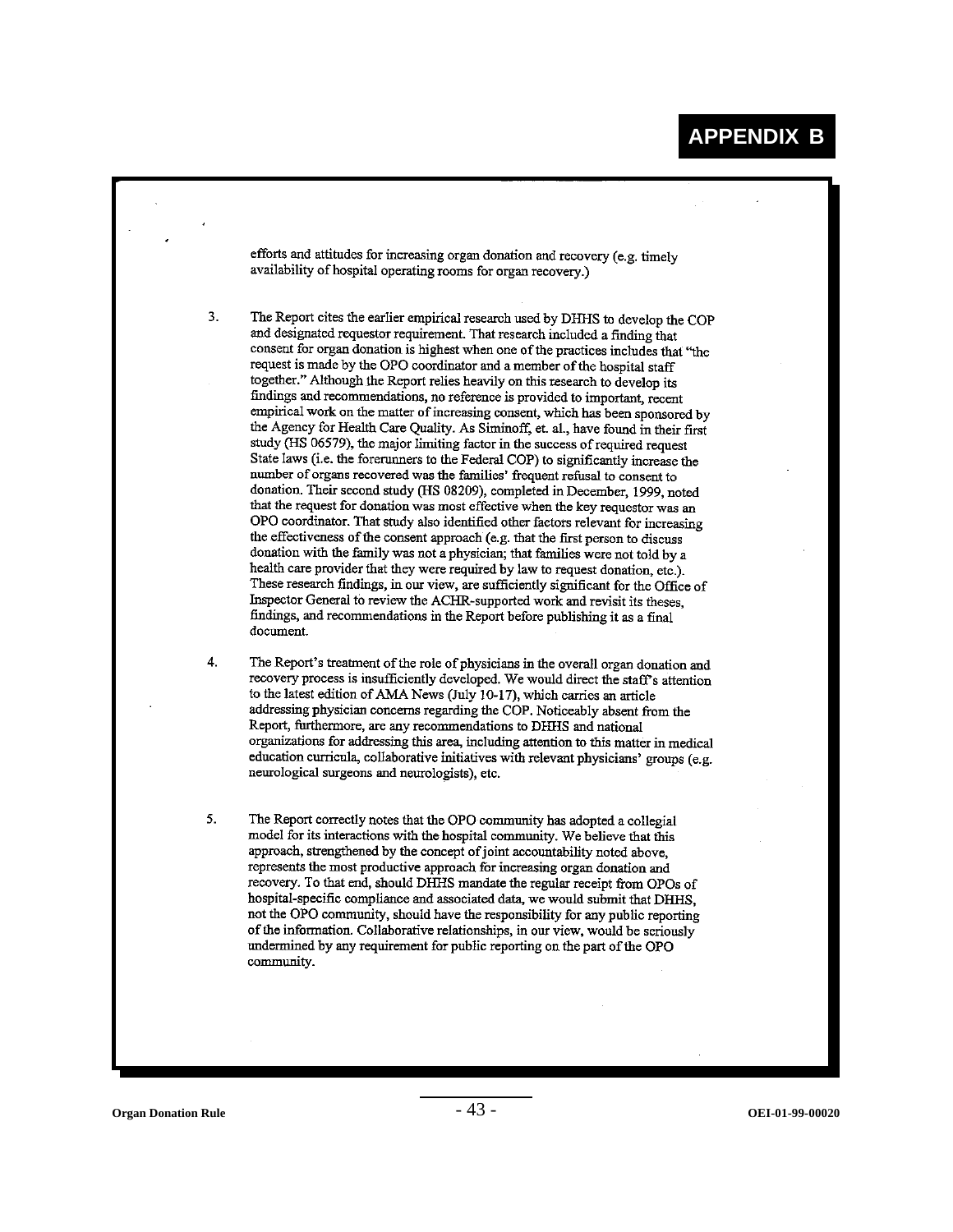The Report makes an incomplete and perhaps erroneous conclusion regarding the 6. relatively few number of designated requestors trained by OPOs. There is some evidence to suggest that hospital staff may be taking advantage of designated requestors to exclude OPOs from the donation process. Not having designated requestors does not necessarily mean that collaboration doesn't exist. It may suggest in some instances, in contrast, that hospital staff (i.e. often physicians) is interested in maintaining control of the donation process. 7. Interestingly, while the OIG Report specifically focuses on organ versus tissue donation, it is an important oversight for the Report to ignore the workload impact occasioned for hospitals, OPOs, and tissue banks by referring "all deaths." Attention to this issue would strengthen the Report's assessment of the first year experience of the COP. 8. It is noteworthy that the OIG Report lends further weight to the conclusions of the Institute of Medicine, the Harvard School of Public Health, the General Accounting Office, and AOPO regarding the inadequacies of population-based performance measures and the value of conversion data. **Specific Comments** Page 2. The discussion of "OPO resistance" is incomplete and misleading. Experience indicates that, notwithstanding research findings regarding the professional role of OPOs, many hospitals want to train their staff so that they will not have to proceed collaboratively. While HCFA has encouraged a collaborative approach, the specific HCFA Q and A on their COP web site says explicitly that once trained by an OPO, the hospital staff can do the job by themselves. Furthermore, in addition to the research cited. there is also research to indicate the need to have fairly extensive training, do it often, and to spend sufficient time with the family. The experience among OPOs is that these outcomes will not likely happen if hospital staff is trained. Page 2. The referenced HHS "projections" are not empirically based and represent more of a challenge than a realistic projection. As such, it is somewhat disingenuous to place blame on the COP for not achieving a stated numerical goal. The fuller discussion on pages 18-19 is actually more complete and thoughtful. Page 10. Although the OIG study definition of organs includes "intestines," HCFA has specifically excluded intestines as a reportable organ because it is not mentioned in NOTA. The legislation, however, does permit the Secretary to designate new organs beyond those mentioned. Page 13. As noted earlier, inclusion here of the earlier referenced Siminoff research provides a different context and conclusion for the IG findings. This merits attention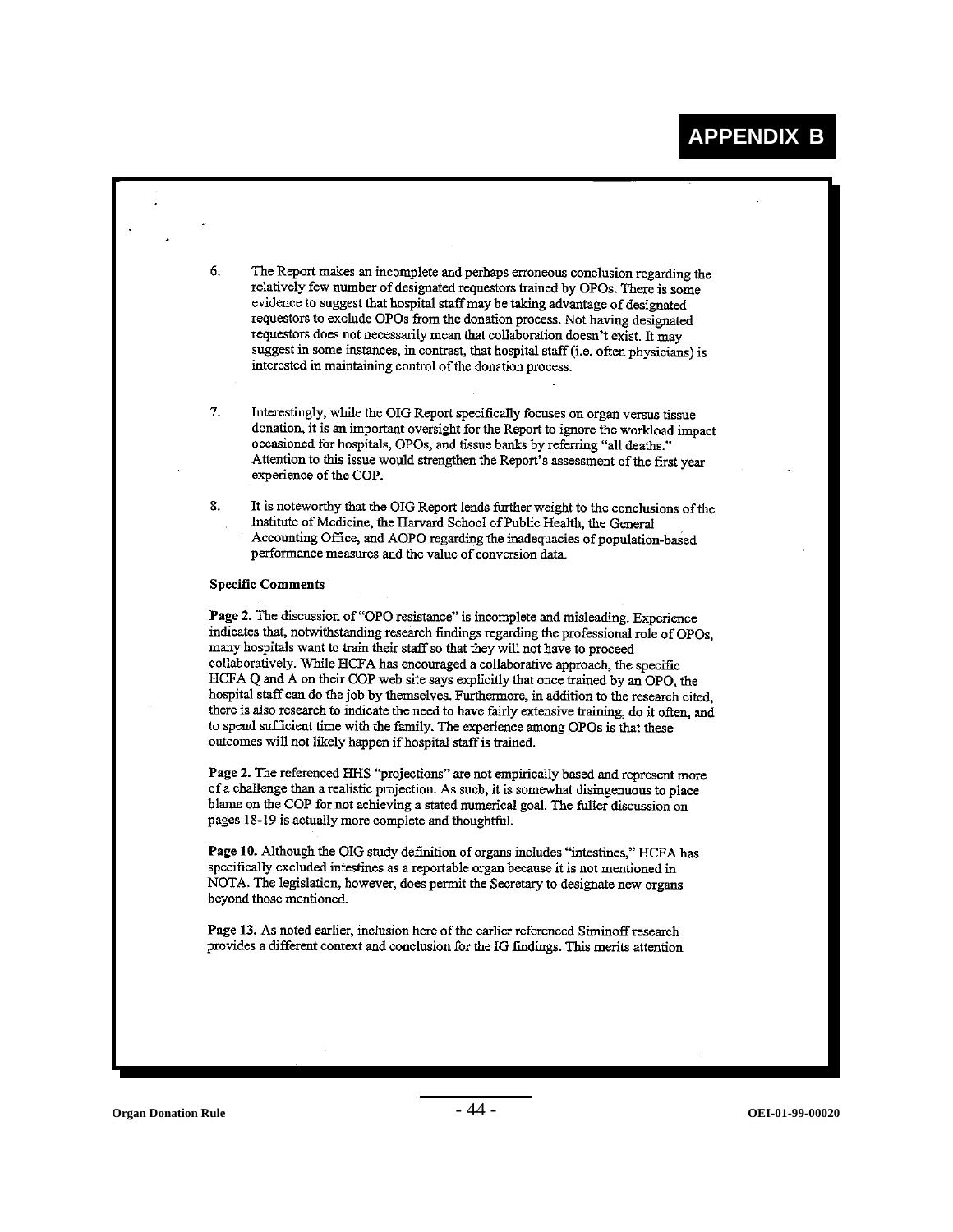before the report is finalized. Further, if the designated requestor is the OPO, the OPO still looks to hospital staff to assist in the approach, hardly a matter of "resistance,"

Page 14. The suggestion that "OPOs have a pragmatic reason for maintaining control." based on performance measures, misses the point. Unlike hospital staff, OPO professionals are experts in approaching donor families, as evidenced by empirical research supporting the more favorable outcomes achieved when their expertise is put to work. As to the "Implications" section, if OPOs refuse to train designated requestors, such a practice is inappropriate under the COP. Most hospitals, however, as experienced by OPOs, do not want the time investment needed to train an appropriate number of staff so that a designated requestor will be available at all times.

Page 20. OPOs were required to assist hospitals in implementing the COP but HCFA provided no financial resources and very limited guidance to OPOs on implementing the rule.

Page 21. The inclusion of "imminent death" as a data collection statistic requires careful definition, particularly since not all "imminent deaths" become "deaths."

Endnotes. Both notes #4 and #9 should be corrected to note that OPOs have to meet 4 of the 5 HCFA standards.

Thank you again for this opportunity to provide comments on the Report.

Sincerely yours,

dun!

Paul M. Schwab **Executive Director** 

cc. Susan Gunderson, President, AOPO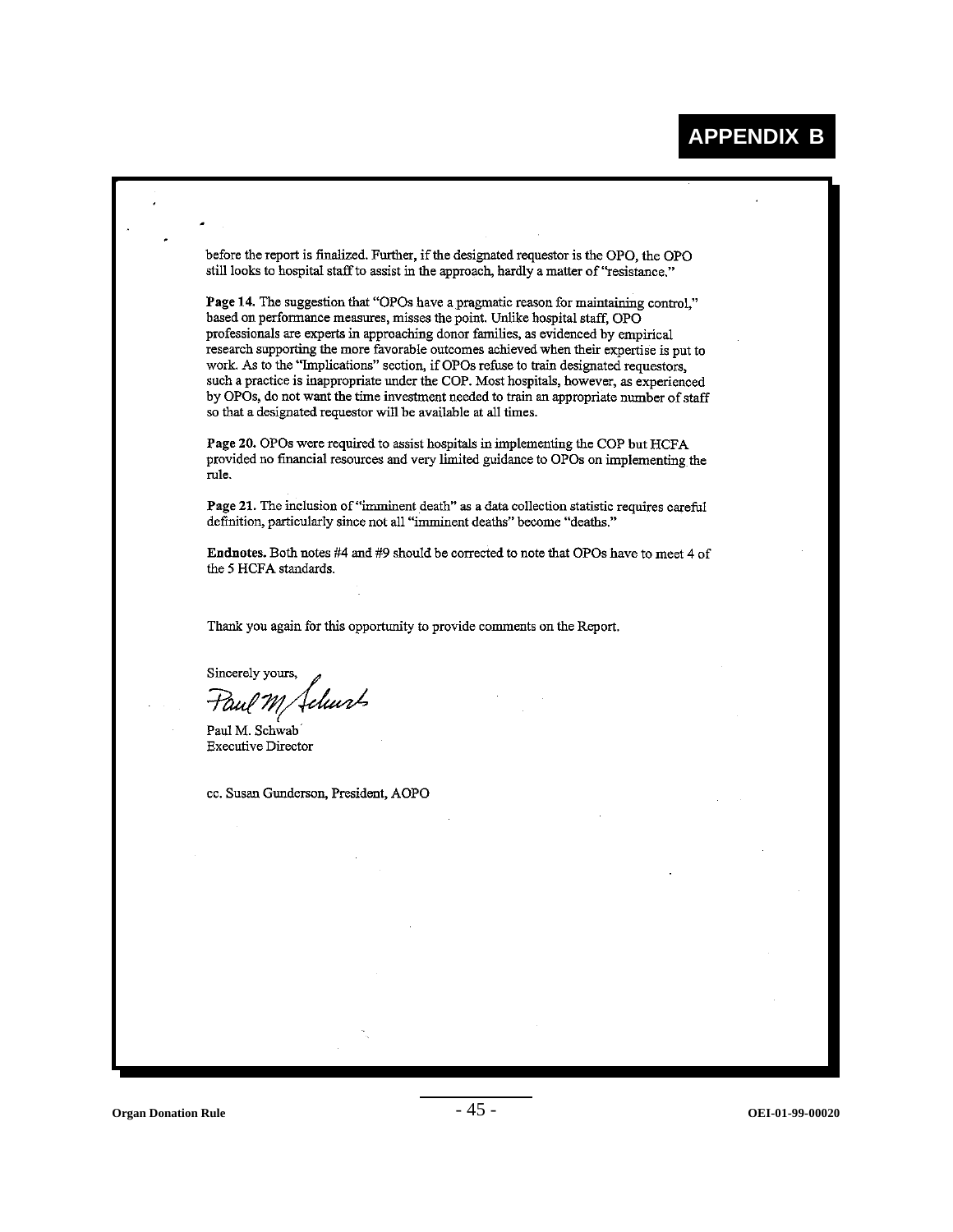**APPENDIX B** 

| July 20, 2000<br>June Gibbs Brown<br>⇔<br>Inspector General<br>Department of Health and Human Services<br>330 Independence Avenue, S.W., Cohen Building 5246<br>Washington, DC 20201<br>Dear Ms. Brown:<br>The American Hospital Association (AHA), on behalf of its 5,000 member hospitals and health<br>systems, is writing to express our comments on the draft report "Medicare Conditions of<br>Participation for Organ Donation: An Early Assessment of the New Donation Rule." The AHA<br>strongly supports the goal of increasing organ donations and appreciates the opportunity to<br>provide comment on the Office of Evaluation and Inspections' draft report.<br>To put the draft report's findings and recommendations in context, the AHA feels that it is<br>important to emphasize that enforcement of the organ donation rule has been in effect for less<br>than one year. Further, as the regulations rely heavily on building new collaborative<br>relationships with organ procurement organizations (OPOs), staff training and awareness, and<br>infrastructure investment, we believe that it is perhaps too soon to realize the rule's anticipated<br>gains. At the same time, the AHA recognizes that an early assessment can be a useful tool in<br>identifying unanticipated consequences of a regulation or areas that may warrant further attention<br>or research. In addition, while the donation rule is important, the AHA strongly believes that the<br>full freight of increasing organ donation nationwide cannot and should not rest on a<br>regulatory solution. It will take the active involvement of many community sectors, including<br>religious institutions, educational entities, and the media to spur national organ donation rates.<br>The AHA also wishes to underscore the importance of maintaining a collaborative relationship<br>between hospitals and OPOs. In issuing its final donation rule, the Health Care Financing<br>Administration clearly recognized the importance of fostering a collaborative and trusting<br>relationship between hospitals and organ procurement organizations (OPOs). Similarly the draft<br>report reiterates the importance of "a collaborative approach between OPO staff and hospital<br>staff [to] yielding the highest consent rates." <sup>1</sup> Given this background, the AHA is concerned that<br>several of the recommendations contained in the draft report run contrary to this important tenet<br>and could seriously jeopardize the shared goal of increasing donation. With this context in mind,<br>the following are AHA's specific comments on the draft report. | <b>Advancing Health</b><br>in America | Liberty Place, Suite 700<br>325 Seventh Street, NW<br>Washington, DC 20004-2802 | (202) 638 100 Phone<br>www.aha.org |
|----------------------------------------------------------------------------------------------------------------------------------------------------------------------------------------------------------------------------------------------------------------------------------------------------------------------------------------------------------------------------------------------------------------------------------------------------------------------------------------------------------------------------------------------------------------------------------------------------------------------------------------------------------------------------------------------------------------------------------------------------------------------------------------------------------------------------------------------------------------------------------------------------------------------------------------------------------------------------------------------------------------------------------------------------------------------------------------------------------------------------------------------------------------------------------------------------------------------------------------------------------------------------------------------------------------------------------------------------------------------------------------------------------------------------------------------------------------------------------------------------------------------------------------------------------------------------------------------------------------------------------------------------------------------------------------------------------------------------------------------------------------------------------------------------------------------------------------------------------------------------------------------------------------------------------------------------------------------------------------------------------------------------------------------------------------------------------------------------------------------------------------------------------------------------------------------------------------------------------------------------------------------------------------------------------------------------------------------------------------------------------------------------------------------------------------------------------------------------------------------------------------------------------------------------------------------------------------------------------------------------------------------------------------------------------|---------------------------------------|---------------------------------------------------------------------------------|------------------------------------|
|                                                                                                                                                                                                                                                                                                                                                                                                                                                                                                                                                                                                                                                                                                                                                                                                                                                                                                                                                                                                                                                                                                                                                                                                                                                                                                                                                                                                                                                                                                                                                                                                                                                                                                                                                                                                                                                                                                                                                                                                                                                                                                                                                                                                                                                                                                                                                                                                                                                                                                                                                                                                                                                                                  |                                       |                                                                                 |                                    |
|                                                                                                                                                                                                                                                                                                                                                                                                                                                                                                                                                                                                                                                                                                                                                                                                                                                                                                                                                                                                                                                                                                                                                                                                                                                                                                                                                                                                                                                                                                                                                                                                                                                                                                                                                                                                                                                                                                                                                                                                                                                                                                                                                                                                                                                                                                                                                                                                                                                                                                                                                                                                                                                                                  |                                       |                                                                                 |                                    |
|                                                                                                                                                                                                                                                                                                                                                                                                                                                                                                                                                                                                                                                                                                                                                                                                                                                                                                                                                                                                                                                                                                                                                                                                                                                                                                                                                                                                                                                                                                                                                                                                                                                                                                                                                                                                                                                                                                                                                                                                                                                                                                                                                                                                                                                                                                                                                                                                                                                                                                                                                                                                                                                                                  |                                       |                                                                                 |                                    |
|                                                                                                                                                                                                                                                                                                                                                                                                                                                                                                                                                                                                                                                                                                                                                                                                                                                                                                                                                                                                                                                                                                                                                                                                                                                                                                                                                                                                                                                                                                                                                                                                                                                                                                                                                                                                                                                                                                                                                                                                                                                                                                                                                                                                                                                                                                                                                                                                                                                                                                                                                                                                                                                                                  |                                       |                                                                                 |                                    |
|                                                                                                                                                                                                                                                                                                                                                                                                                                                                                                                                                                                                                                                                                                                                                                                                                                                                                                                                                                                                                                                                                                                                                                                                                                                                                                                                                                                                                                                                                                                                                                                                                                                                                                                                                                                                                                                                                                                                                                                                                                                                                                                                                                                                                                                                                                                                                                                                                                                                                                                                                                                                                                                                                  |                                       |                                                                                 |                                    |
|                                                                                                                                                                                                                                                                                                                                                                                                                                                                                                                                                                                                                                                                                                                                                                                                                                                                                                                                                                                                                                                                                                                                                                                                                                                                                                                                                                                                                                                                                                                                                                                                                                                                                                                                                                                                                                                                                                                                                                                                                                                                                                                                                                                                                                                                                                                                                                                                                                                                                                                                                                                                                                                                                  |                                       |                                                                                 |                                    |
|                                                                                                                                                                                                                                                                                                                                                                                                                                                                                                                                                                                                                                                                                                                                                                                                                                                                                                                                                                                                                                                                                                                                                                                                                                                                                                                                                                                                                                                                                                                                                                                                                                                                                                                                                                                                                                                                                                                                                                                                                                                                                                                                                                                                                                                                                                                                                                                                                                                                                                                                                                                                                                                                                  |                                       |                                                                                 |                                    |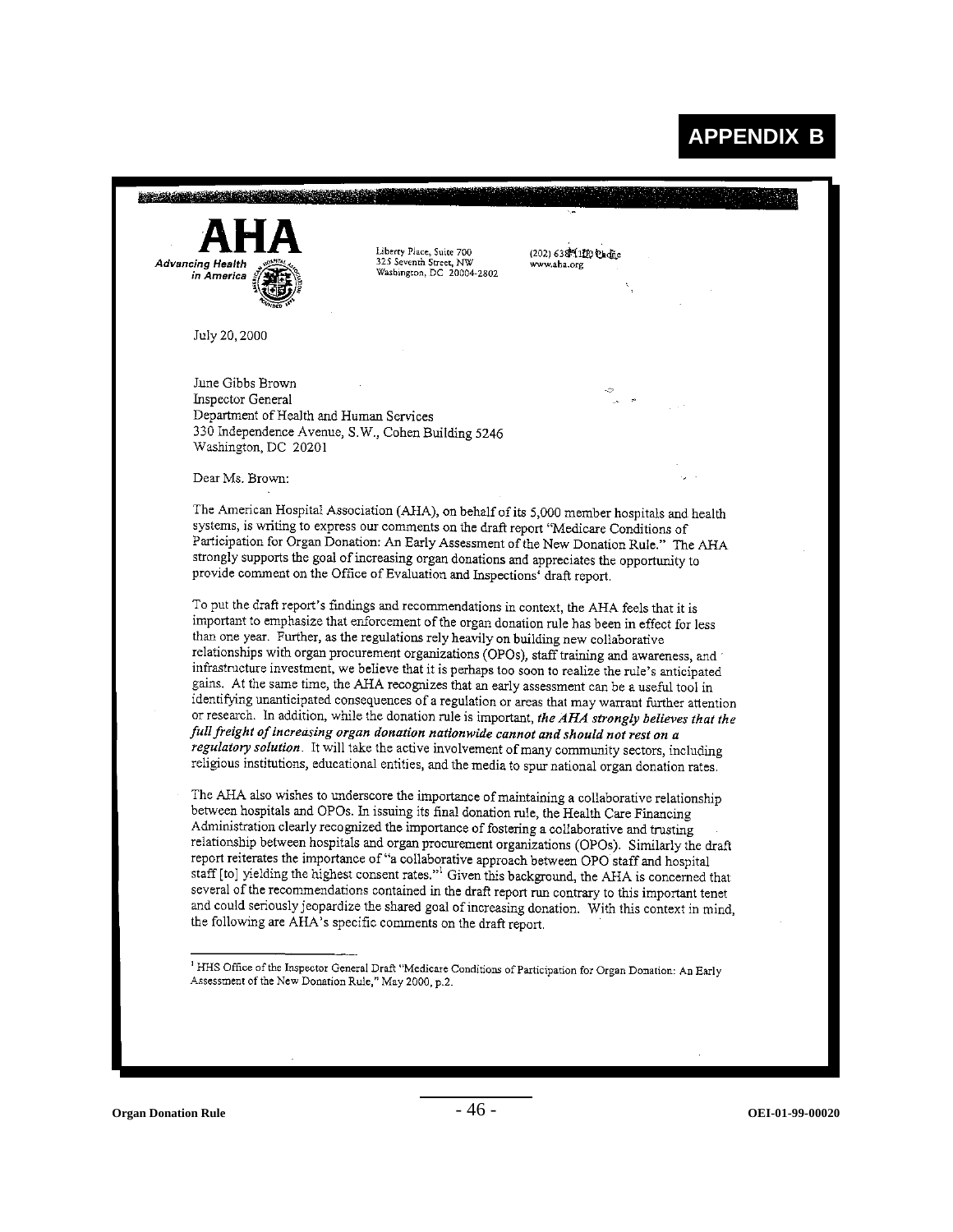## **APPENDIX B**

June Gibbs Brown Page 2 July 20, 2000

OIG Recommendation: HCFA should require OPOs to provide hospital-specific data on referrals and on organ recovery. The AHA finds it odd that this recommendation seemingly flows from a general finding that OPOs should be "more accountable" for implementation of the donation rule. Relaying hospital data to the Department to be used to assess *hospital compliance* with the rule does nothing to increase OPO accountability. If there are concerns with OPO performance, those issues should be dealt with directly. Similarly, we also point out that the report does not assess OPOs' infrastructure capacity (i.e., 24-hour staff, development of report does not assess of os initial and the capacity (i.e., 24-nour start, development of<br>designated requestor training programs, investment in new telephone systems, and relationships being the contract to distinct the programs, investment in new telephone systems, and relationships<br>which directly impacts hospitals' ability to implement the rule's new<br>politicial policies.

Turning to the specifics of the recommendation, the draft report suggests that referral and discussion of the experimental compliance with the donation rule. AHA is<br>donation data should be utilized to assess hospital compliance with the donation rule. AHA is very concerned that this recommendation could effectively nullify the collaborative foundation of the hospital/OPO relationship. As stated in our comment letter to HCFA, death record review should only be done for two purposes: on a case-by-case basis when the OPO and hospital are determining whether a specific patient was a potential donor, and as part of an internal quality improvement process. This review and this resulting data should not be used for external employed in process. This review and this resulting data should not be used for external<br>compliance purposes and, consequently, should not be submitted to either HCFA or the Organ Procurement and Transplantation Network. Compliance monitoring activities are the responsibility of HCFA and the state surveyors with which it contracts. In fact, HCFA responsibility states, in a department-published "Question and Answer" document, that the results<br>emphatically states, in a department-published "Question and Answer" document, that the results from an OPO's review of hospital death records will not be used by HCFA to monitor hospital<br>from an OPO's review of hospital death records will not be used by HCFA to monitor hospital compliance with the regulation. The AHA believes it is wholly inappropriate and potentially very damaging to the goal of increasing organ donation to insert this thinly veiled oversight function into the hospital and OPO relationship.

Moreover, the draft report points out that, while referrals to OPOs have seen a marked increase, actual donation remains relatively flat. The AHA believes that this early data indicates the importance of looking beyond referral rates and toward identifying additional factors that may or<br>moving influence of looking beyond referral rates and toward identifying additional factors that may or the permitted of rooking objects that rates and toward identifying additional factors that may not influence donation rates, such as incentives to work in partnership with OPOs and availability of designated requestor training.

OIG Recommendation: HCFA should require OPOs to make hospital-specific data on donation publicly available. The AHA is very concerned that this recommendation is not<br>founded in any ideal and the AHA is very concerned that this recommendation is not founded in any cited evidence, nor do the authors provide a compelling rationale for its inclusion. As the research clearly underscores, organ donation is a completing rationale for its<br>nothing on a street clearly underscores, organ donation is a complex issue that relies on partnerships and communication between and among caregivers, donor families, clergy, and local communities. Posting hospital specific data on donation rates oversimplifies the issue and raises potential ethical concerns. For example, might the public prefer to go to a hospital where<br>raises potential ethical concerns. For example, might the public prefer to go to a hospital where For position is less frequent, i.e., where there are fewer deaths or "imminent deaths"? Should<br>the form donation is less frequent, i.e., where there are fewer deaths or "imminent deaths"? Should the federal government set *de facto* thresholds for organ donation by hospital? Additionally, it is unclear what meaning the public should or will assign to hospital specific referral and donation<br>rates. A gain this recommendation and will assign to hospital specific referral and donation rates. Again, this recommendation smacks of further regulation without justification. While the AHA agrees with the stated aim that opportunities to foster public discussion and education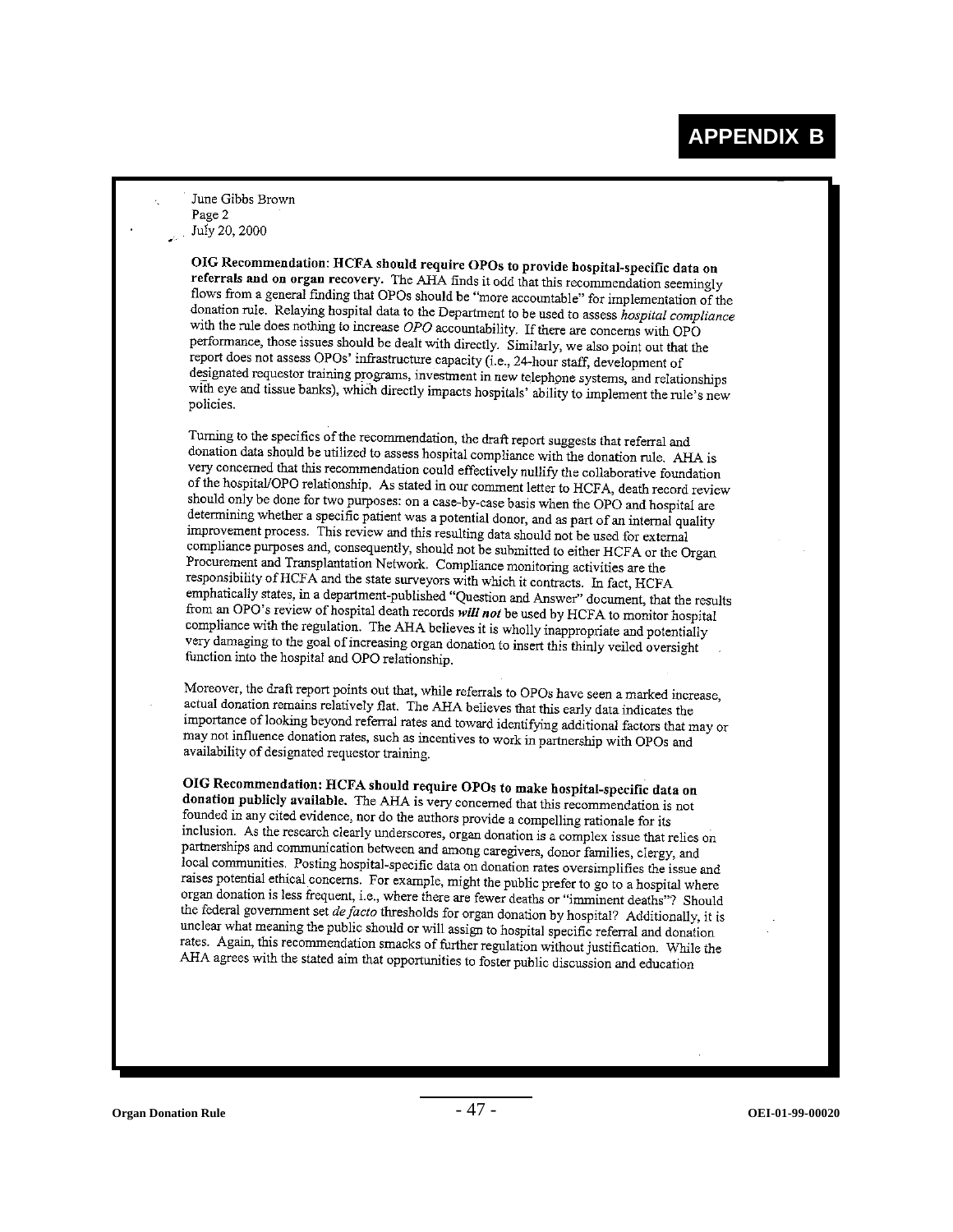June Gibbs Brown Page 3 July 20, 2000

should be pursued, we firmly caution that efforts to increase organ donation should not rely on potentially perverse incentives that may distort sensitivity to this very personal decision.

OIG Recommendation: The Health Resources and Services Administration (HRSA), in its funding initiatives, should support demonstration projects on how to effectively train and make use of designated requestors. The AHA agrees with the recommendation that HRSA should consider innovative programs for training designated requestors as part of its grant making function. Increasing the pool of individuals available for, and skilled in, discussing organ donation and securing consent is an important baseline goal. To this end, the AHA believes that hospitals should be able to develop their own in-service training, provided it meets certain criteria. Hospitals should also have access to federal grant money to undertake training initiatives. Hospital-based training is particularly important in rural areas were an OPO may cover a broad geographic region.

In a similar vein, the AHA proposes that the agency consider establishing demonstration projects to further the research on successful models for securing organ donation consent and community based activities that encourage organ donation decision making in the population at large. These efforts would support AHA's belief that significant increases in organ donation will be achieved through efforts that focus less on regulation and more on education and public awareness. We would be happy to work with HRSA, the organ procurement organizations, and other interested groups to publicize best practices or model programs and develop materials to help OPOs and hospitals implement such practices. It is our understanding that the agency is working on a designated requestor training manual, which is sure to be a useful tool to expand the number of individuals skilled in discussing organ donation with families. We look forward to its publication.

AHA believes that it is critical to assess the effectiveness of regulations and commend you for taking on this task. We sincerely appreciate the opportunity to review and comment on this draft assessment of the organ donation rule and hope our comments are useful as HHS considers its responses to the proposed recommendations. Should you have any questions, please call me or Anne Berdahl at (202) 626-4628.

Sincerely  $\%$ Uzck

Rick Pollack **Executive Vice President** 

**Organ Donation Rule** - 48 - **OEI-01-99-00020**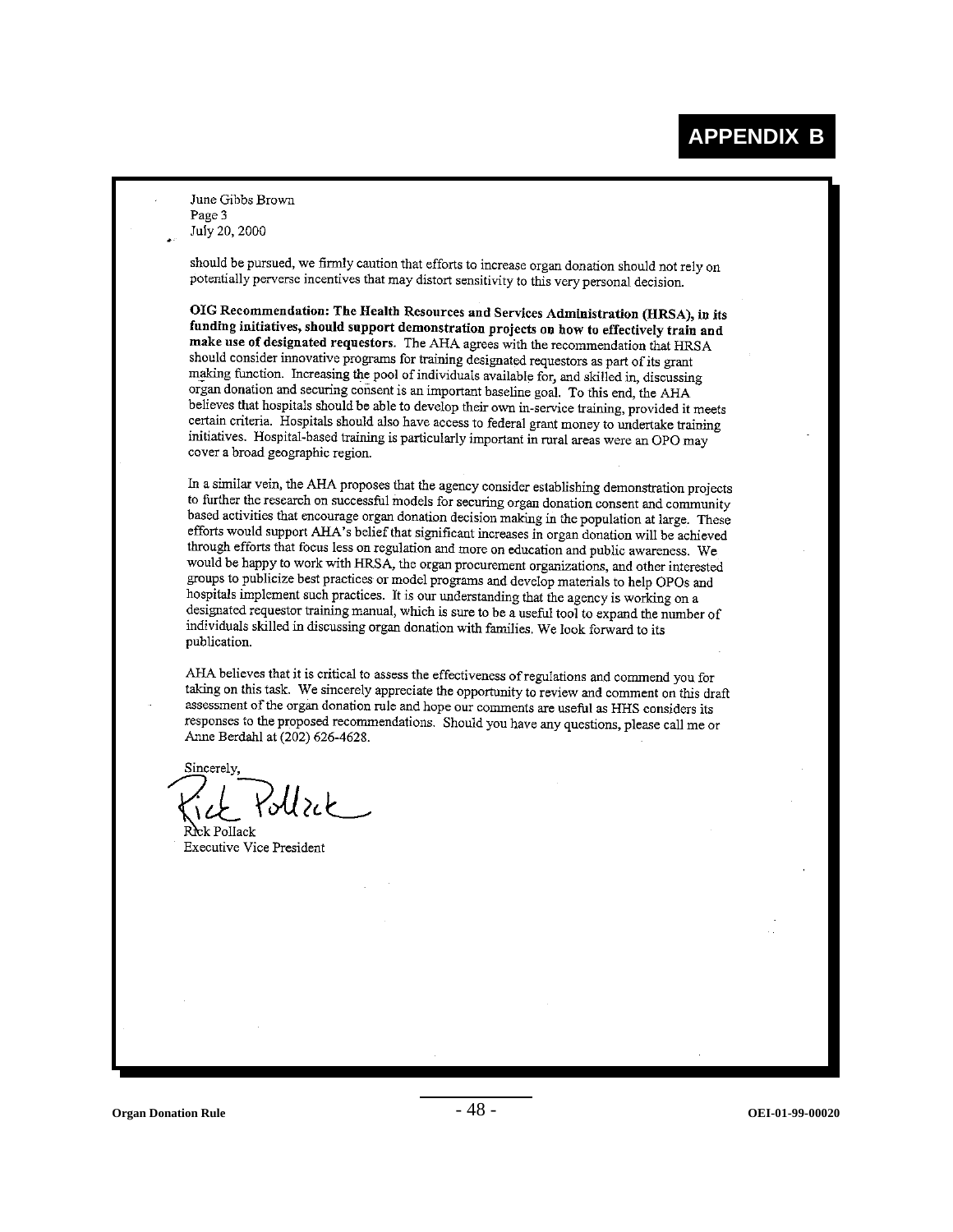# **Endnotes**

1. HHS Fact Sheet, "National Organ and Tissue Donation Initiative," April 16, 1999. In 1998, organ donation increased 5.7 percent, the first substantial increase since 1995. Data on size of the waiting list are updated through August 6, 2000, using data from the United Network for Organ Sharing, at http://www.unos.org.

2. HHS Fact Sheet, "National Organ and Tissue Donation Initiative," April 16, 1999.

3. By May, 2000, this number had decreased to 59 OPOs, as service areas were merged. We conducted our survey at the end of 1999, and use 61 as the number of OPOs in this report.

4. To be recertified, OPOs must meet at least 75 percent of the national mean on four of the following five standards, measured per million population, in their service area:

- organ donors
- kidneys procured
- kidneys transplanted
- extra renal organ procured
- extra renal organs transplanted.

The Balanced Budget Act of 1997 authorizes the Secretary to expand the certification period for an OPO to four years if appropriate on the basis of its past practices (P.L. 105-63, Sec. 4642).

5. HCFA recognized that full implementation of this rule could take up to a year, although it expected hospitals to make progress toward implementation during the phase-in period.

6. 42 C.F.R., sec. 283.45 was added at 63 Fed. Reg. 33,875, June 22, 1998, effective August 21, 1998. The full regulation reads as follows:

#### **§ 482.45 Conditions of participation: Organ, tissue, and eye procurement**

(a) *Standard: Organ procurement responsibilities.* The hospital must have and implement written protocols that:

(1) Incorporate an agreement with an OPO designated under part 486 of this chapter, under which it must notify, in a timely manner, the OPO or a third party designated by the OPO of individuals whose death is imminent or who have died in the hospital. The OPO determines medical suitability for organ donation and, in the absence of alternative arrangements by the hospital, the OPO determines medical suitability for tissue and eye donation, using the definition of potential tissue and eye donor and the notification protocol developed in consultation with the tissue and eye banks identified by the hospital for this purpose;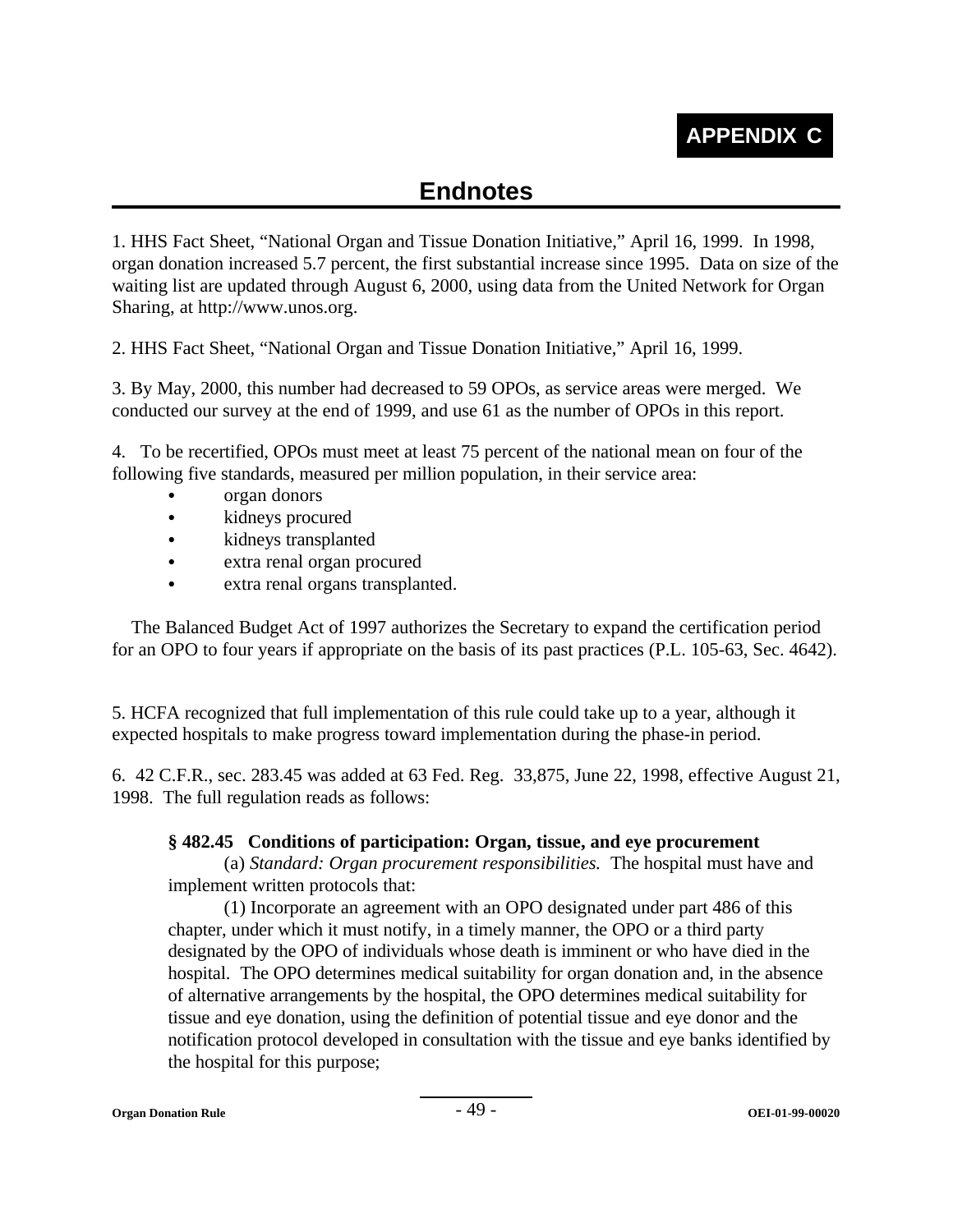# **APPENDIX C**

(2) Incorporate an agreement with at least one tissue bank and at least one eye bank to cooperate in the retrieval, processing, preservation, storage, and distribution of tissues and eyes, as may be appropriate to assure that all usable tissues and eyes are obtained from potential donors, insofar as such an agreement does not interfere with organ procurement;

(3) Ensure, in collaboration with the designated OPO, that the family of each potential donor is informed of its options to donate organs, tissues, or eyes or to decline to donate. The individual designated by the hospital to initiate the request to the family must be an organ procurement representative or a designated requestor. A designated requestor is an individual who has completed a course offered or approved by the OPO and designed in conjunction with the tissue and eye bank community in the methodology for approaching potential donor families and requesting organ or tissue donation;

(4) Encourage discretion and sensitivity with respect to the circumstances, views, and beliefs of the families of potential donors;

( 5) Ensure that the hospital works cooperatively with the designated OPO, tissue bank and eye bank in educating the staff on issues, reviewing death records to improve identification of potential donors, and maintaining potential donors while testing and placement of potential donated organs, tissues, and eyes take place.

7. William DeJong *et al.*, "Requesting Organ Donation: An Interview Study of Donor and Nondonor Families," *American Journal of Critical Care* 7 (January 1998) 1: 13-23; Michael J. Evanisko *et al.*, "Readiness of Critical Care Physicians and Nurses to Handle Requests for Organ Donation," *American Journal of Critical Care* 7 (January 1998) 1: 4-12; Patrick McNamara and Carol Beasley, "Determinants of Familial Consent to Organ Donation in the Hospital Setting," *Clinical Transplants 1997*, Cecka and Terasakai, Eds., (UCLA Tissue Typing Laboratory, 1998), 219-229.

8. Confidence intervals for all estimates appear in Appendix A.

9. To be recertified, OPOs must meet at least 75 percent of the national mean on four of the following five standards, measured per million population, in their service area:

| <b>OPO</b> Performance Standards:<br>Average per year for 1999 and 1998 |         |               |  |  |  |
|-------------------------------------------------------------------------|---------|---------------|--|--|--|
| Measure                                                                 | $Mean*$ | $Range^*$     |  |  |  |
| Donors per million population                                           | 21.5    | $13.4 - 38.0$ |  |  |  |
| Kidneys procured per million                                            | 39.3    | $25.0 - 69.4$ |  |  |  |
| Kidneys transplanted per million                                        | 34.0    | $22.3 - 61.9$ |  |  |  |
| Extra renal organs procured per million                                 | 38.0    | $19.0 - 70.7$ |  |  |  |
| Extra renal organs transplanted per million                             | 34.4    | $15.2 - 67.7$ |  |  |  |

**Organ Donation Rule** - 50 - **OEI-01-99-00020**